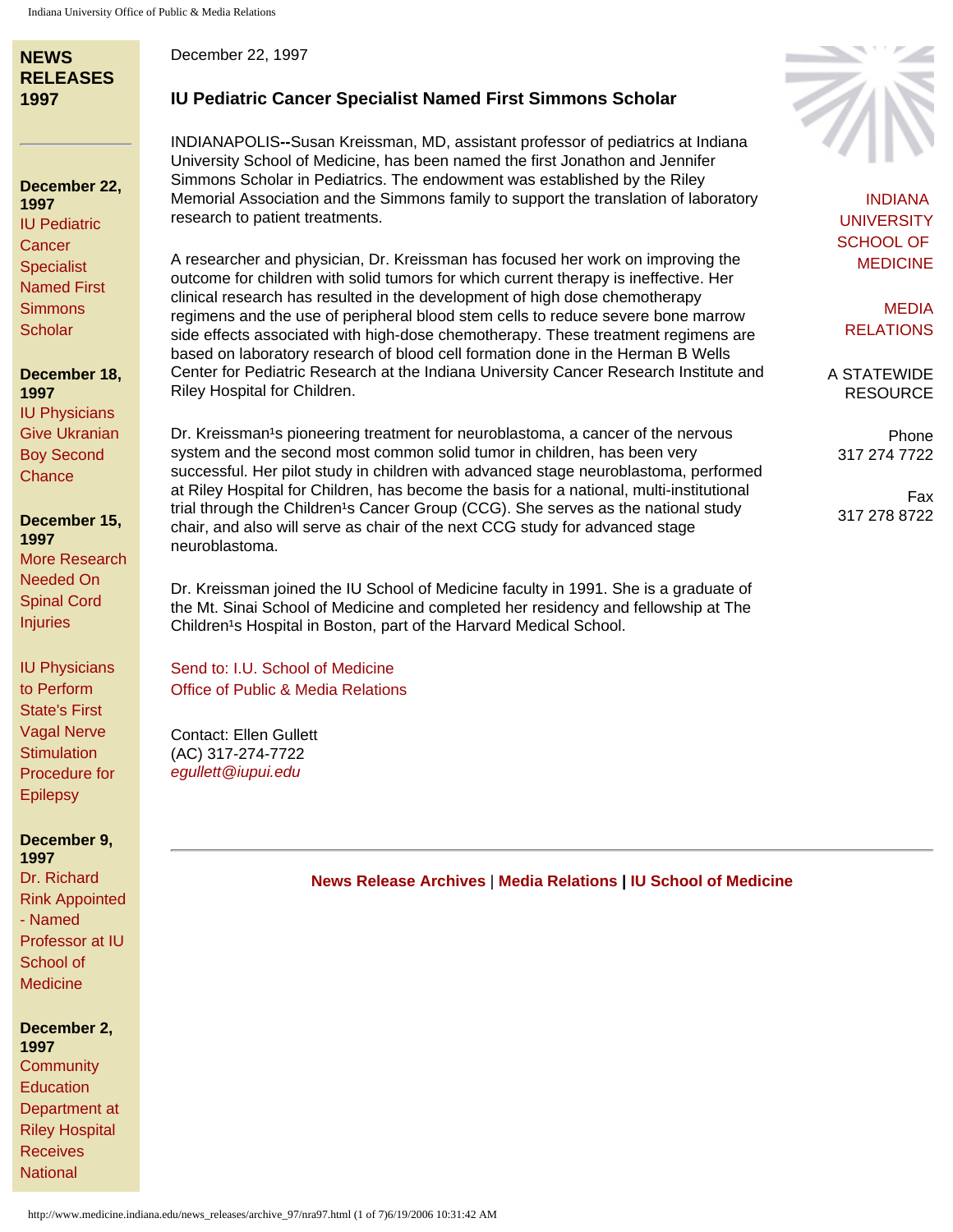#### **[Recognition](#page-15-0)**

**November 21, 1997** [IU School of](#page-17-0)  **[Medicine](#page-17-0) [Studies](#page-17-0)** [Antibiotic As](#page-17-0) [Treatment For](#page-17-0) **[Osteoarthritis](#page-17-0)** 

[IU Pediatrician](#page-19-0) [To Be Guest](#page-19-0) [On NBC's](#page-19-0) [Today Show](#page-19-0) 

**November 18,** 

**1997** [IU School of](#page-20-0)  **[Medicine](#page-20-0)** [Awarded \\$1](#page-20-0) [Million NIH](#page-20-0) [Grant for](#page-20-0) [Autism](#page-20-0)  [Research](#page-20-0)

| November 17,         |
|----------------------|
| 1997                 |
| <b>IU To Perform</b> |
| <b>State's First</b> |
| Thalamic             |
| <b>Implant For</b>   |
| Tremors              |

**November 11, 1997**

[IU School of](#page-24-0)  [Medicine](#page-24-0) [Awarded](#page-24-0) [Funding to](#page-24-0) [Establish a](#page-24-0)  **National** [Center of](#page-24-0) [Excellence in](#page-24-0) [Women's](#page-24-0) **Health** 

**November 7, 1997** [American](#page-26-0) [Public Health](#page-26-0) [Association](#page-26-0) [Meeting In](#page-26-0)  [Indianapolis](#page-26-0)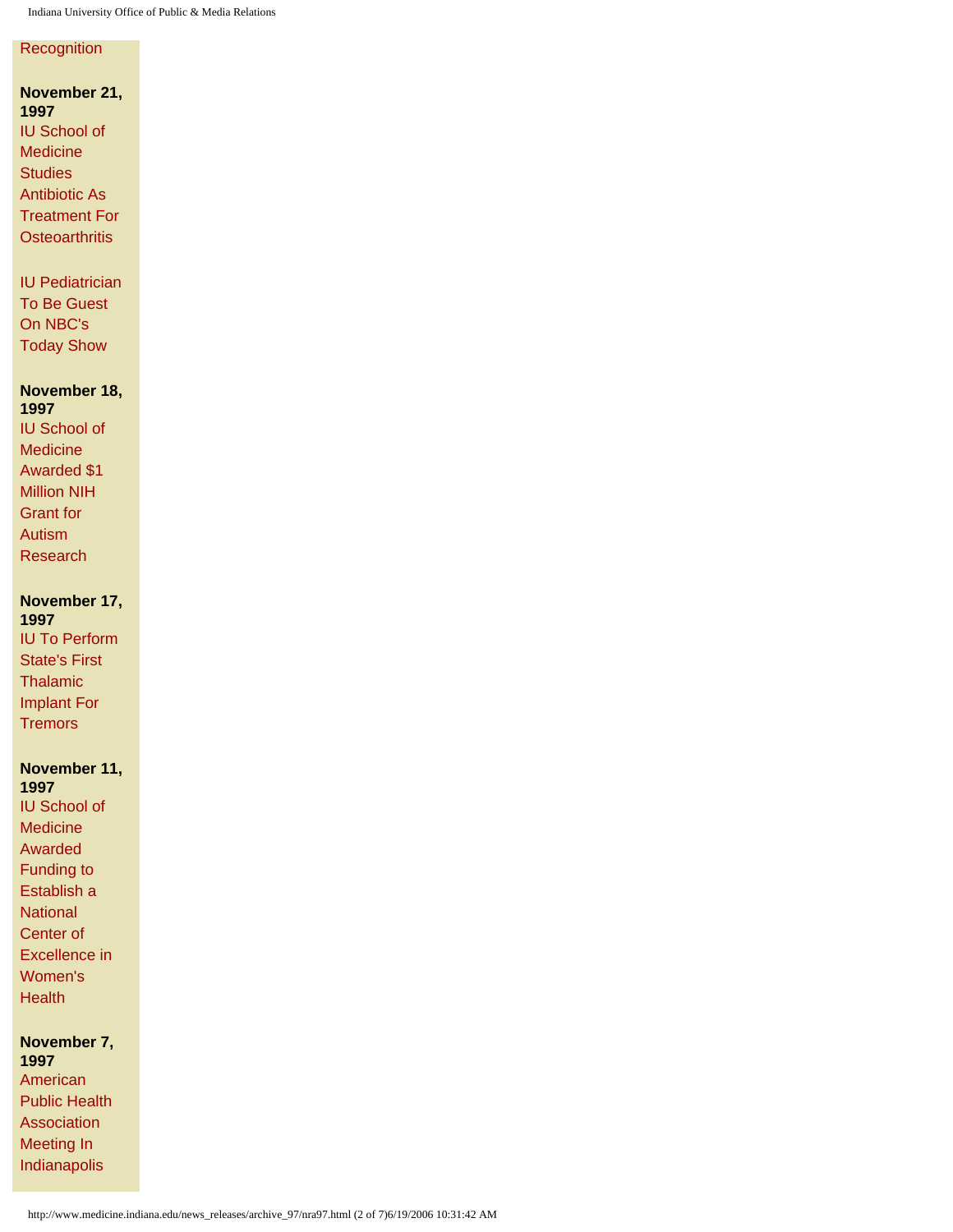**Groundbreaking** [Set For State-](#page-29-0)[Of-The-Art](#page-29-0) **[Medical](#page-29-0) Education Building** 

### **November 6,**

**1997** [Douglas Zipes,](#page-31-0)  [M.D.,](#page-31-0)  **[Distinguished](#page-31-0)** [Professor of](#page-31-0) [Medicine,](#page-31-0)  [Recognized](#page-31-0)  [Nationally and](#page-31-0) **[Locally](#page-31-0)** 

#### **October 29, 1997**

[Indiana Lions](#page-32-0)  [Donate \\$1](#page-32-0) [Million](#page-32-0)

#### **October 20, 1997**

| IMJ 1            |
|------------------|
| Dr. Stephen      |
| Heifetz,         |
| <b>Pediatric</b> |
| Pathologist      |

#### **October 14,**

| 1997                  |
|-----------------------|
| Boost                 |
| <b>Awareness</b>      |
| <b>Road Tour to</b>   |
| <b>Distribute Car</b> |
| Seats and             |
| Educate               |
| Families In           |
| Underserved           |
| Indiana               |
| <b>Counties</b>       |

#### **September 25, 1997** [IU Cancer](#page-38-0) [Research](#page-38-0)  **[Institute](#page-38-0)**

**September 11, 1997** [IU Medical](#page-39-0) [Center "Mash"](#page-39-0)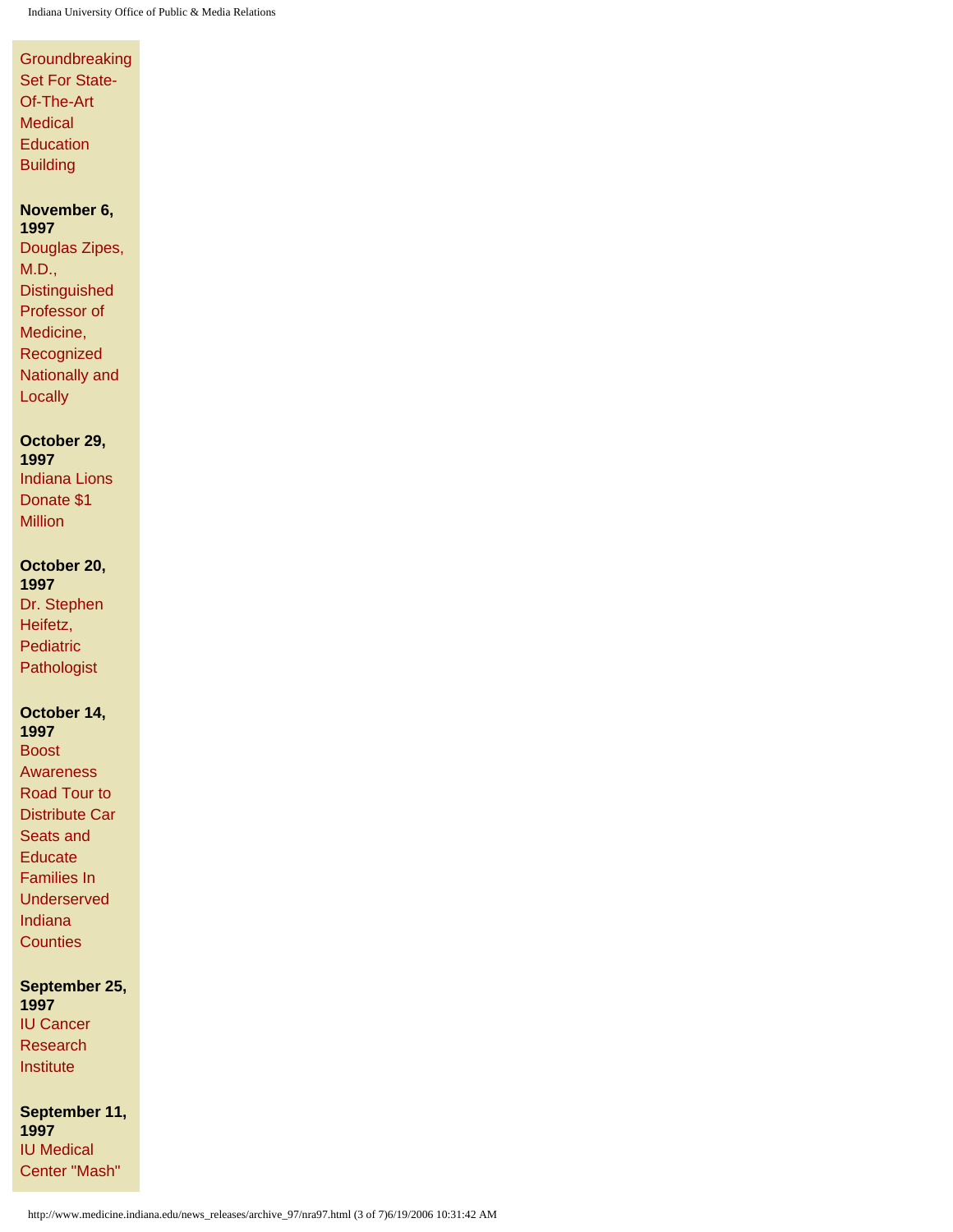#### [Unit's 50th](#page-39-0)  [Reunion](#page-39-0)

**September 8,** 

**1997** [State Of The](#page-41-0)  [Art Technology](#page-41-0) [- First Patient](#page-41-0)  [Treated With](#page-41-0) [Indiana's Only](#page-41-0) [Gamma Knife](#page-41-0)

#### **September 3,**

**1997** [IU Cancer](#page-43-0) [Center Opens](#page-43-0) **[Tobacco](#page-43-0) Cessation** [Program](#page-43-0)

## **September 1,**

| 1997                  |
|-----------------------|
| IU                    |
| <b>Researchers</b>    |
| <b>Identify Viral</b> |
| <b>Proteins That</b>  |
| <b>Evade Human</b>    |
| Immune                |
| System                |

## **August 28,**

**1997** [Two](#page-47-0)  [Neurologists](#page-47-0)  [Join IU School](#page-47-0)  [of Medicine](#page-47-0)

| <b>IU Neurology</b>  |
|----------------------|
| <b>Department</b>    |
| <b>Consolidates</b>  |
| <b>Clinic Sites;</b> |
| <b>Open House</b>    |
| Set at IU            |
| <b>Hospital</b>      |

#### **August 7, 1997**

**Researchers** [Find Genetic](#page-51-0)  ["Hot Spots" of](#page-51-0) [Manic-](#page-51-0)[Depression](#page-51-0) 

**July 29, 1997** [IU School of](#page-53-0)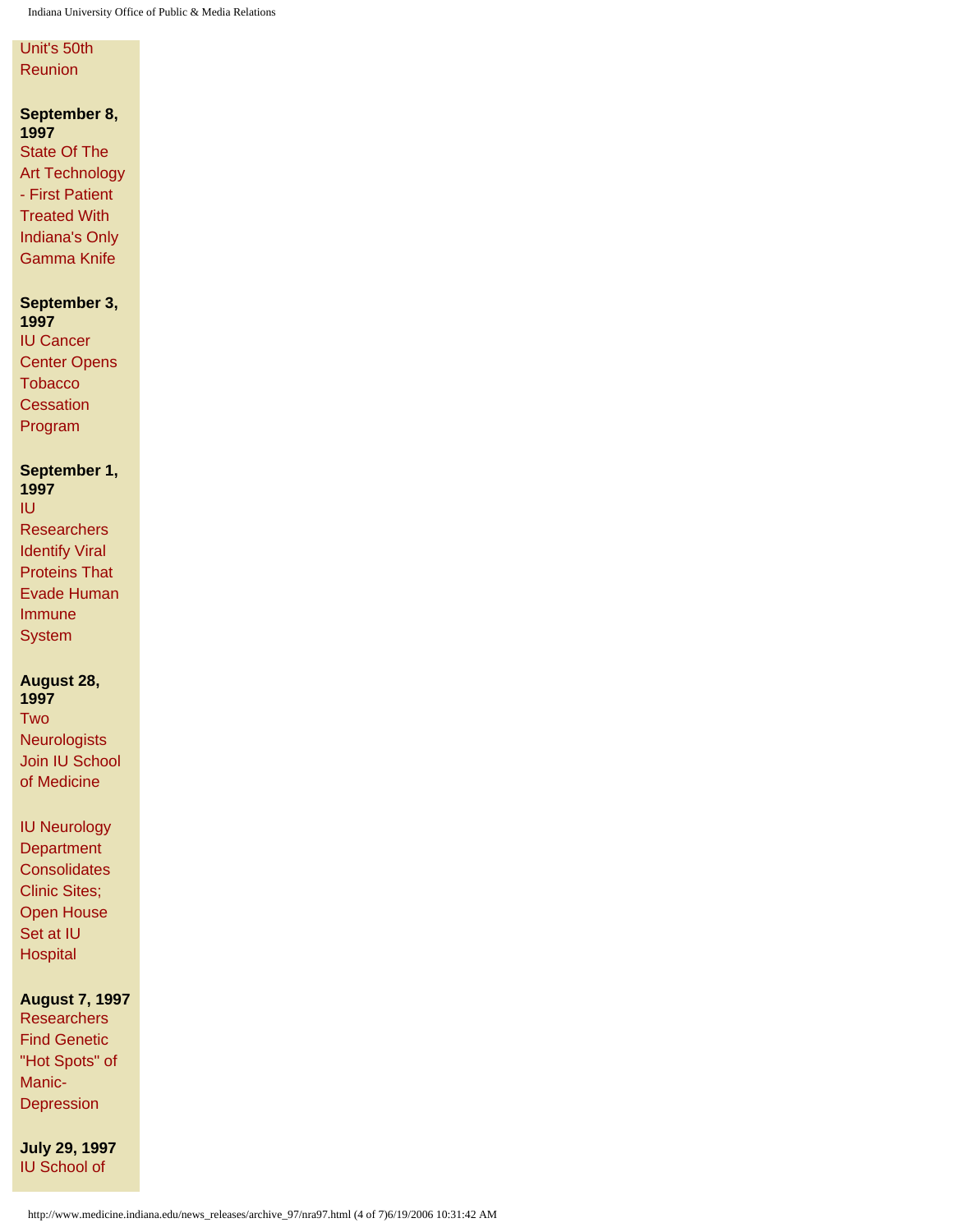## **[Medicine](#page-53-0) [Faculty](#page-53-0)** [Receive](#page-53-0) [Appointments](#page-53-0)

### **July 23, 1997**

[Study Shows](#page-54-0) [Alternative](#page-54-0) [Tests Effective](#page-54-0)  [In Monitoring](#page-54-0)  [AIDS](#page-54-0) [Progression In](#page-54-0)  **[Patients](#page-54-0)** 

#### **July 3, 1997**

[Link Found](#page-56-0)  [Between](#page-56-0)  [Severe Obesity](#page-56-0)  [and Numerous](#page-56-0)  **[Chronic](#page-56-0) [Diseases](#page-56-0)** [Among African-](#page-56-0)[American](#page-56-0) [Women](#page-56-0)

#### **June 13, 1997**

| 1997       |
|------------|
| Children's |
| Miracle    |
| Network    |
| Telethon   |

| Link Between    |
|-----------------|
| Gestational     |
| Diabetes and    |
| Adult Onset     |
| <b>Diabetes</b> |
| Strengthened    |

#### **June 6, 1997**

[Lawson](#page-61-0) [Named Chief](#page-61-0) [of Psychiatry](#page-61-0) [and Mental](#page-61-0)  [Health at VA](#page-61-0)

**[Regenstrief](#page-62-0)** [Institute for](#page-62-0)  [Health Care](#page-62-0) [Earns Award of](#page-62-0)  **[Excellence](#page-62-0)** 

[Riley Physician](#page-63-0)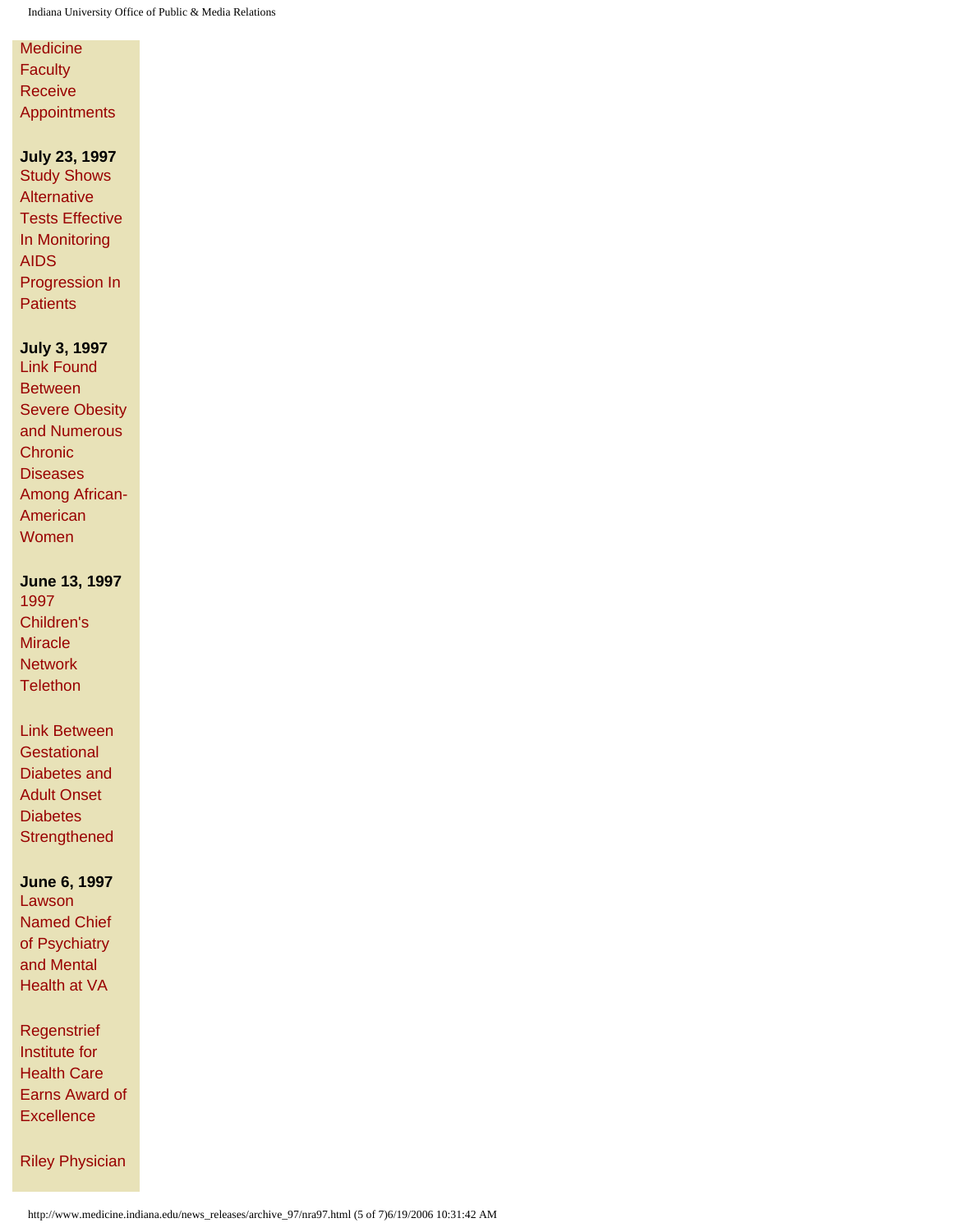### [Certified in](#page-63-0)  [Sleep Disorder](#page-63-0) **[Medicine](#page-63-0)**

**May 23, 1997**

[LaPort Hospital](#page-64-0)  [Becomes Part](#page-64-0)  [of Clarian](#page-64-0)  **Health** 

#### **May 20, 1997**

[Possible](#page-66-0)  [Predictor of](#page-66-0) [Breast Cancer](#page-66-0) **[Survivability](#page-66-0)** [Identified](#page-66-0) 

#### **May 19, 1997**

[Results of](#page-68-0)  [Taxol-](#page-68-0)[Adriamycin](#page-68-0)  [National Study](#page-68-0) [Released at](#page-68-0) [ACOG](#page-68-0)

#### **May 8, 1997**

[IU School of](#page-70-0)  [Medicine -](#page-70-0) [1997](#page-70-0) **Graduates** 

**April 29, 1997** [Rehab 1,2,3](#page-72-0) 

#### **April 24, 1997**

[Rehab 1,2,3](#page-74-0)  [\(photo/video](#page-74-0) [opportunity\)](#page-74-0) 

#### **April 21, 1997**

[Link Found](#page-75-0)  [Between Pain,](#page-75-0)  [Immune, and](#page-75-0) **[Reproductive](#page-75-0) [System](#page-75-0)** 

**April 15, 1997 Inherited Dementia** 

**April 10, 1997** [Stroke Clinic](#page-79-0)

**April 1, 1997**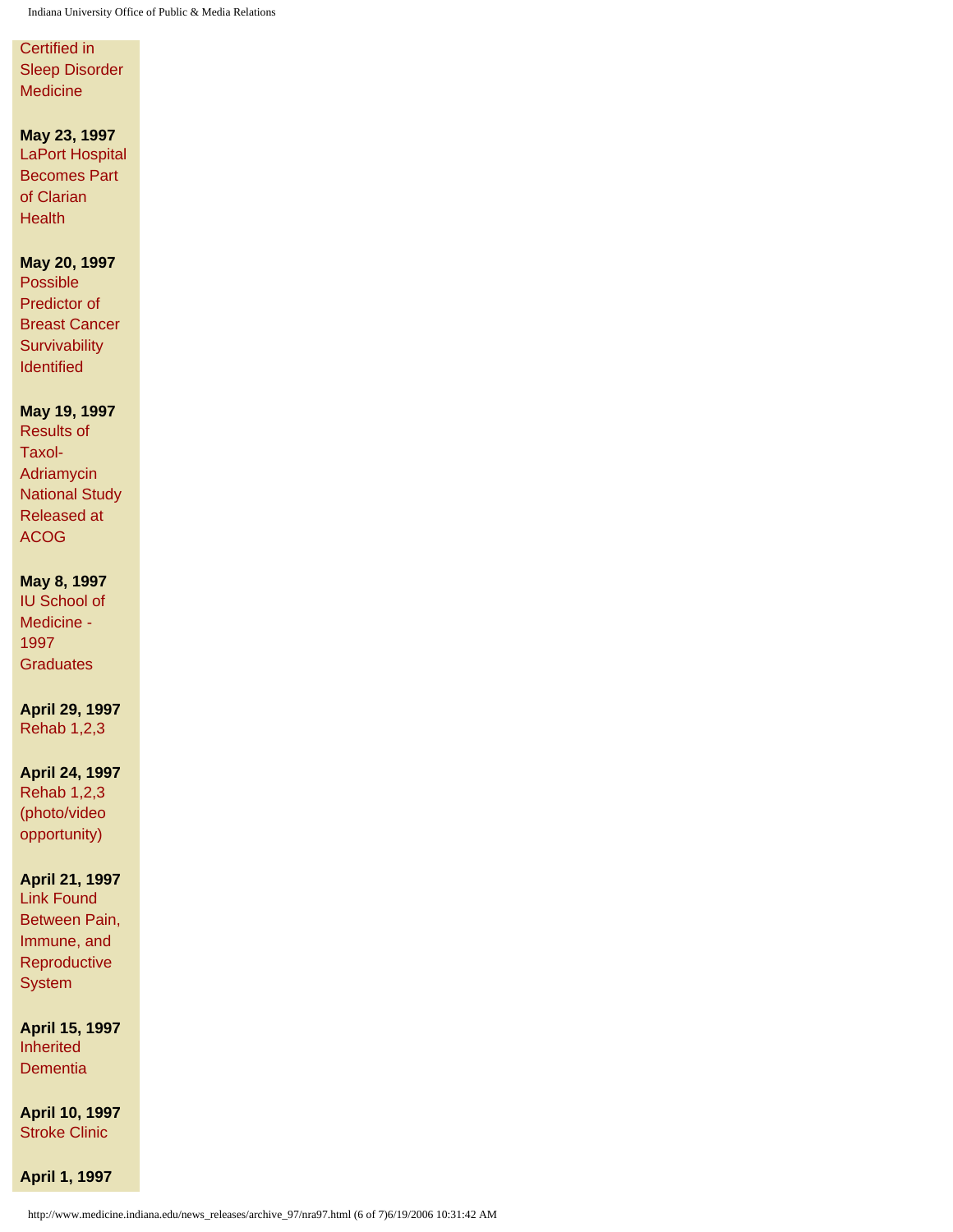[Dieting Habits](#page-81-0) [and Risk of](#page-81-0) **[Cancer](#page-81-0)** 

**[Ovarian](#page-83-0) [Cancer](#page-83-0)** [Seminar](#page-83-0)

**March 18, 1997** [Rural Health](#page-84-0)  [Initiative](#page-84-0) 

**February 28, 1997** [Glaucoma](#page-86-0)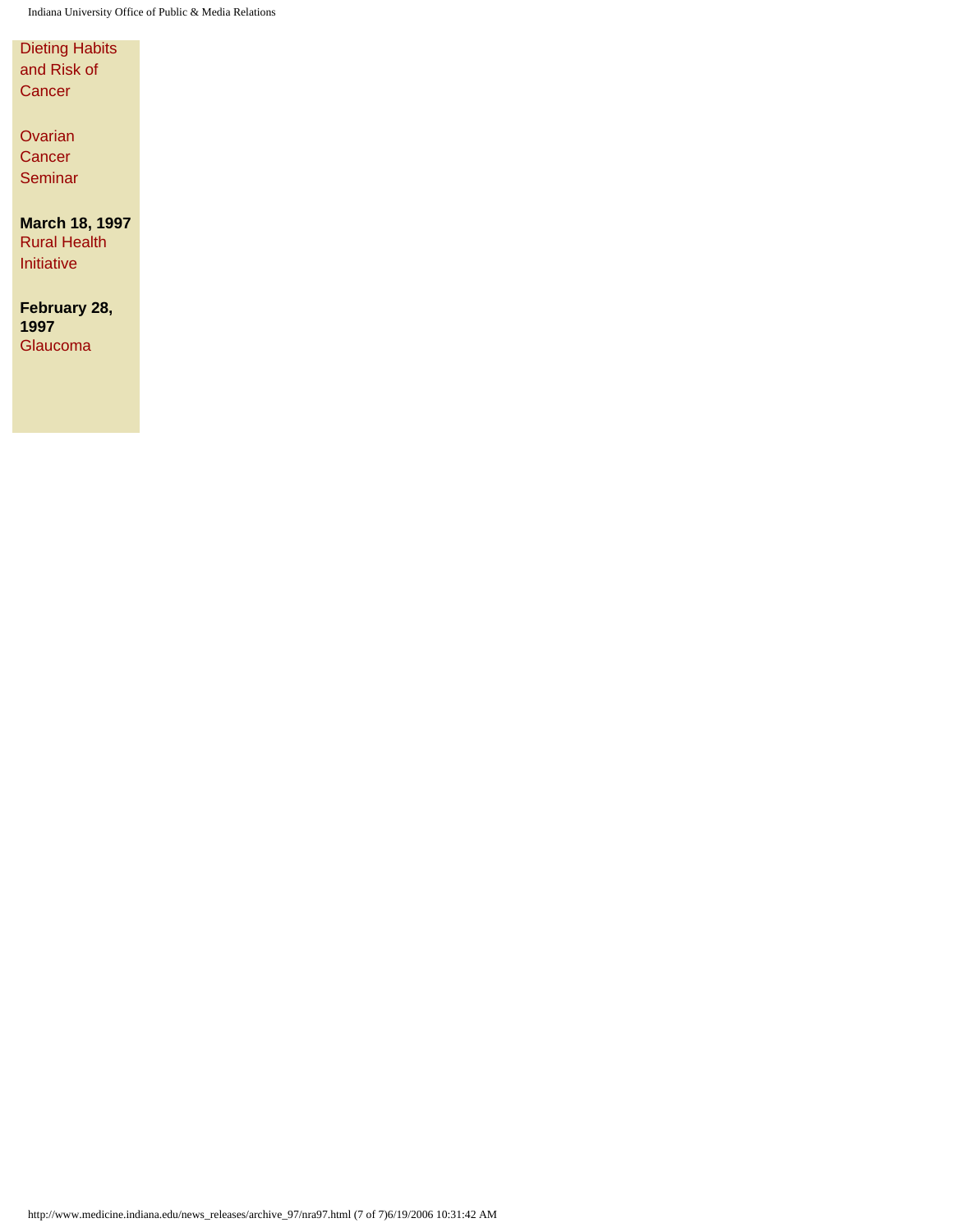<span id="page-7-0"></span>IU Pediatric Cancer Specialist Named First Simmons Scholar

December 22, 1997

## **IU Pediatric Cancer Specialist Named First Simmons Scholar**

INDIANAPOLIS**--**Susan Kreissman, MD, assistant professor of pediatrics at Indiana University School of Medicine, has been named the first Jonathon and Jennifer Simmons Scholar in Pediatrics. The endowment was established by the Riley Memorial Association and the Simmons family to support the translation of laboratory research to patient treatments.

A researcher and physician, Dr. Kreissman has focused her work on improving the outcome for children with solid tumors for which current therapy is ineffective. Her clinical research has resulted in the development of high dose chemotherapy regimens and the use of peripheral blood stem cells to reduce severe bone marrow side effects associated with high-dose chemotherapy. These treatment regimens are based on laboratory research of blood cell formation done in the Herman B Wells Center for Pediatric Research at the Indiana University Cancer Research Institute and Riley Hospital for Children.

Dr. Kreissman<sup>1</sup>s pioneering treatment for neuroblastoma, a cancer of the nervous system and the second most common solid tumor in children, has been very successful. Her pilot study in children with advanced stage neuroblastoma, performed at Riley Hospital for Children, has become the basis for a national, multi-institutional trial through the Children<sup>1</sup>s Cancer Group (CCG). She serves as the national study chair, and also will serve as chair of the next CCG study for advanced stage neuroblastoma.

Dr. Kreissman joined the IU School of Medicine faculty in 1991. She is a graduate of the Mt. Sinai School of Medicine and completed her residency and fellowship at The Children<sup>1</sup>s Hospital in Boston, part of the Harvard Medical School.

[Send to: I.U. School of Medicine](mailto:mbrunsma@iupui.edu) [Office of Public & Media Relations](mailto:mbrunsma@iupui.edu)

Contact: Ellen Gullett (AC) 317-274-7722 *[egullett@iupui.edu](mailto:mbrunsma@iupui.edu)*



[INDIANA](http://medicine.iu.edu/) [UNIVERSITY](http://medicine.iu.edu/)  [SCHOOL OF](http://medicine.iu.edu/) [MEDICINE](http://medicine.iu.edu/)

[MEDIA](http://www.medicine.indiana.edu/)  [RELATIONS](http://www.medicine.indiana.edu/)

A STATEWIDE RESOURCE

> Phone 317 274 7722

> Fax 317 278 8722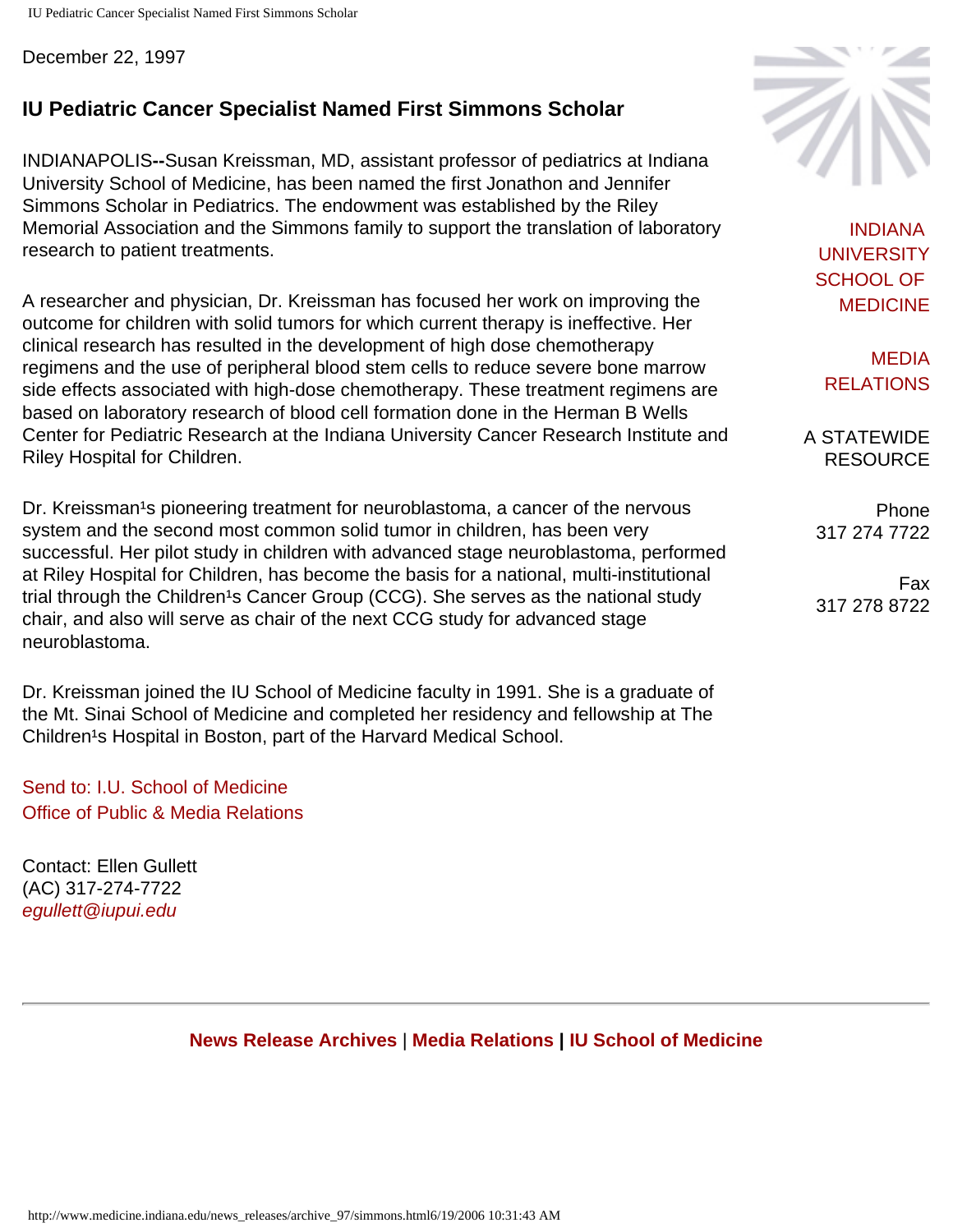<span id="page-8-0"></span>IU Physicians Give Ukrainian Boy Second Chance

December 18, 1997

## **IU Physicians Give Ukrainian Boy Second Chance**

INDIANAPOLIS**--** It's been a long and painful road from the Ukraine to Indiana. But the trip has been worthwhile for eight-year-old Vadym Alistratova, who, with his mother, Valentina, came to the Indiana University Medical Center in search of a medical treatment that will help him live a more normal life.

Vadym and his mother left the Ukraine in late April of this year (1997) with the hope that an IU physician could repair the severe congenital abnormalities of his pelvis, urinary tract and genitalia. Richard Rink, MD, the Robert A. Garrett Professor of Pediatric Urologic Research and director of pediatric urology at the IU School of Medicine and Riley Hospital for Children, turned their hope into reality. He, along with Thomas Kling, MD, IU professor of orthopaedic surgery, and Kosmas Kayes, MD, IU assistant professor of orthopaedic surgery, performed the 18-hour operation on November 11 at Riley Hospital to repair the complicated defects that had plagued Vadym since birth.

Valentina suspects radiation fall-out from the Chernobyl explosion might be the cause of her son's birth defects. She says that five other children in their town were born with the same condition. After four unsuccessful operations in the Ukraine in which physicians had attempted to reconstruct Vadym's urinary tract and genitalia, Valentina had little hope left for a treatment that would help Vadym. She visited with missionaries at a family life center operated by Vision Ministries International, a Greencastle, Ind., based ministry. The organization arranged for she and Vadym to come to Indiana and Riley Hospital for Children.

After reviewing Vadym's medical history and examining him at Riley Hospital, Dr. Rink was convinced that the problems could be corrected even though they were quite significant. Vadym's pelvic bones and abdominal wall never fully developed, and the pelvic bones were widely separated. He had exstrophy of the bladder, meaning the bladder was open and exposed on the abdominal wall. The genitalia were malformed as well.

"In the United States," explains Dr. Rink, "we fix this type of problem within the first few days of life. In Russia, physicians and surgeons simply don't have the facilities to do a surgery of this magnitude. For Vadym, we had to undo what the Russian physicians had done and then start from scratch to reconstruct him in a way that will let him live a relatively normal life."

The marathon surgery began at 8 a.m. with Dr. Kling and Dr. Kayes reconstructing Vadym's pelvis. Dr. Rink then did the bladder and genitalia reconstruction. The surgery ended at about 2 a.m.

"We had a plan of action, but we didn't know for sure what we were dealing with until we started surgery and could actually look inside," says Dr. Rink.



[INDIANA](http://medicine.iu.edu/) [UNIVERSITY](http://medicine.iu.edu/)  [SCHOOL OF](http://medicine.iu.edu/) [MEDICINE](http://medicine.iu.edu/)

[MEDIA](http://www.medicine.indiana.edu/)  [RELATIONS](http://www.medicine.indiana.edu/)

A STATEWIDE RESOURCE

Phone 317 274 7722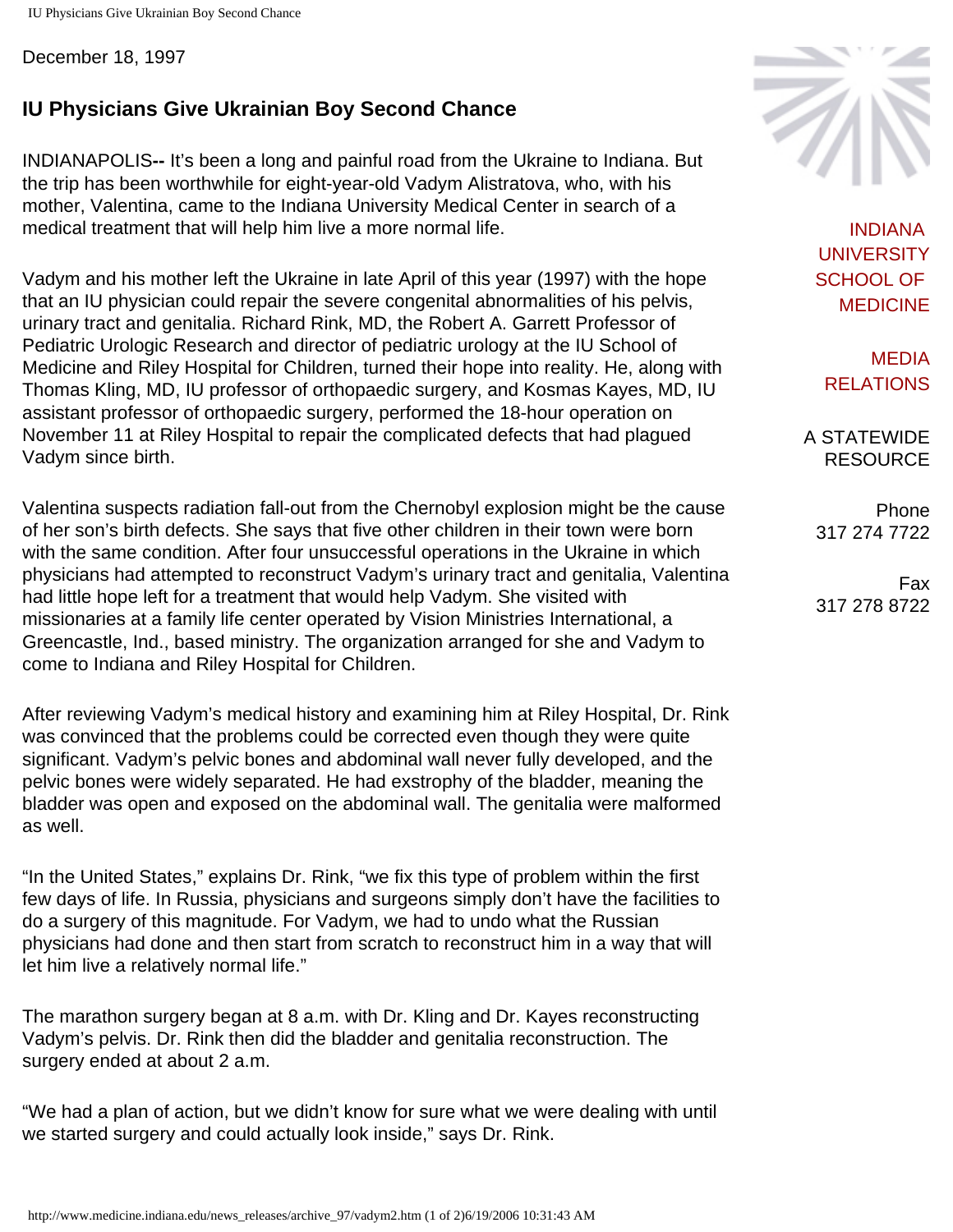IU Physicians Give Ukrainian Boy Second Chance

After spending two weeks at Riley Hospital, Vadym was then released to the Ronald McDonald House on the Indiana University - Purdue University Indianapolis campus, where he remains under close observation. He had his partial body cast removed Dec. 15., and the orthopaedic team has begun physical therapy.

Making everything even more difficult is the language barrier between Dr. Rink and the Alistratova family, who speaks Russian. A translator was present during the preoperative visits and on the day of surgery. Valentina has studied English while living here and now speaks and comprehends it on a basic level.

Vadym and his mother are all smiles these days. He loves to play in the game room at the Ronald McDonald House, and she is thankful that her little boy has a second chance at life. Dr. Rink is pleased with the outcome of the surgery and hopes to monitor Vadym for a few more months before the family returns to the Ukraine.

# # #

[Send to: I.U. School of Medicine](mailto:mbrunsma@iupui.edu) [Office of Public & Media Relations](mailto:mbrunsma@iupui.edu)

Contact: Ellen Gullett (AC) 317-274-7722 *[egullett@iupui.edu](mailto:mbrunsma@iupui.edu)*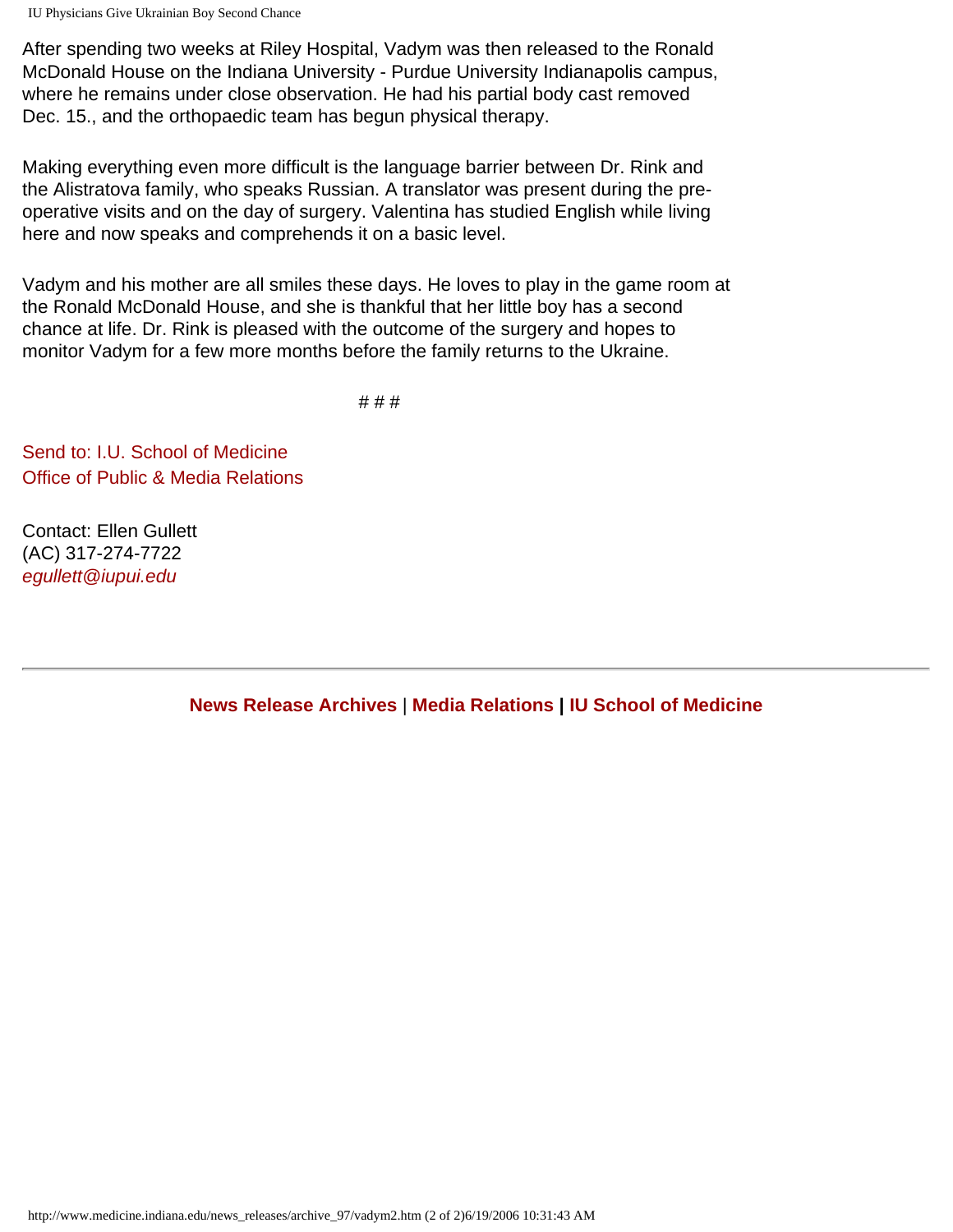<span id="page-10-0"></span>December 15, 1997

# **More Research Needed On Spinal Cord Injuries**

FORT WAYNE **--** Back pain, knee reconstruction and spinal cord injuries are the current research focus of Indiana University School of Medicine -- Fort Wayne professor of anatomy Joel Vilensky, Ph.D. He is the recipient of research grants for back pain and knee ligament reconstruction and has published a research manuscript recently on spinal cord injuries.

Ortho-McNeil Pharmaceuticals awarded a \$2,760 grant to Dr. Vilensky for research to determine where pain signals from the sacroiliac joint enter the spinal cord. Dr. Vilensky and his associates have used a neurological tracing technique to localize the origin of pain fibers. This information will help define treatment for back pain in the sacroiliac joint. The researchers are in the process of applying for another grant to extend their research. Collaborators include Robert Sweazy, Ph.D., assistant professor of anatomy at the IU School of Medicine -- Fort Wayne, Joseph Fortin, D.O., from Fort Wayne and Bryan O'Connor, Ph.D., IU School of Medicine.

Stumbling is the focus of the second grant, which was awarded in the amount of \$12,498 by the IU School of Medicine Biomedical Research Committee. The research team is comparing the occurrence of stumbling in persons who have had a reconstructed knee ligament and persons who have a normal, healthy knee. It is suspected that knee ligaments have a sensory function that acts as a protective mechanism when pain or weakness occurs. If this is true, then a reconstructed knee ligament would not be able to reproduce the sensory function of the original ligament. Instead, it could only reproduce the physical structure of the ligament. According to Dr. Vilensky, this may explain why people with reconstructed knee ligaments don't always have a good recovery after surgery. Collaborating with Dr. Vilensky is Dr. Jerald Cooper of Fort Wayne.

A review of current research on spinal cord injuries and a recommendation for further research was published earlier this year by Dr. Vilensky and Dr. O'Connor in the Journal of Motor Control. According to Dr. Vilensky, the majority of animal research on walking movement after spinal cord injury has been conducted in cats, but because of potential differences in spinal circuitry, this research should not be directly applied to humans with spinal cord injuries. Dr. Vilensky and Dr. O'Connor suggest that further research in primates is needed before assumptions can be made about potential human ability to walk after spinal cord injury.

For more information on any of this research, please contact Jackie Banister or Ellen Gullett at the numbers below.

The IU School of Medicine -- Fort Wayne is one of eight regional medical education centers operated by the IU School of Medicine. The Fort Wayne Center was established in 1981 and is located on the Indiana University - Purdue University Fort Wayne campus. Sixteen first-year and 16 second-year students are enrolled each year at the Fort Wayne Center and receive their basic science training before



[INDIANA](http://medicine.iu.edu/) [UNIVERSITY](http://medicine.iu.edu/)  [SCHOOL OF](http://medicine.iu.edu/) [MEDICINE](http://medicine.iu.edu/)

[MEDIA](http://www.medicine.indiana.edu/)  [RELATIONS](http://www.medicine.indiana.edu/)

A STATEWIDE RESOURCE

> Phone 317 274 7722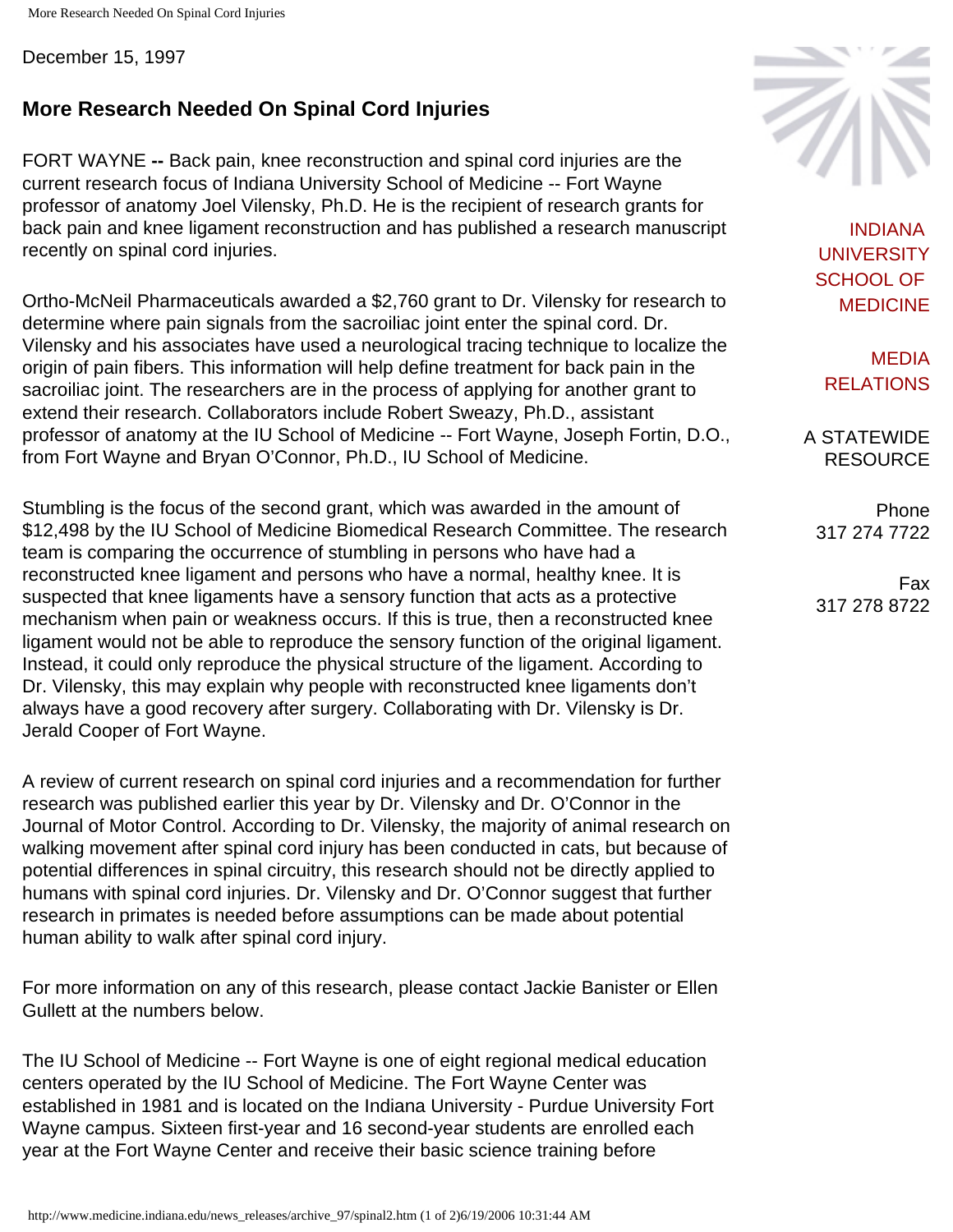More Research Needed On Spinal Cord Injuries

transferring to the main IU School of Medicine campus in Indianapolis for their thirdand fourth-year clinical training. In addition to the Center's medical education curriculum and basic science research, it also offers summer exploration and research programs for undergraduate and graduate students, and a twice-a-year lectures series for the general public entitled Mini Medical School.

# # #

[Send to: I.U. School of Medicine](mailto:mbrunsma@iupui.edu) [Office of Public & Media Relations](mailto:mbrunsma@iupui.edu)

Contact: Ellen Gullett (AC) 317-274-7722 *[egullett@iupui.edu](mailto:mbrunsma@iupui.edu)*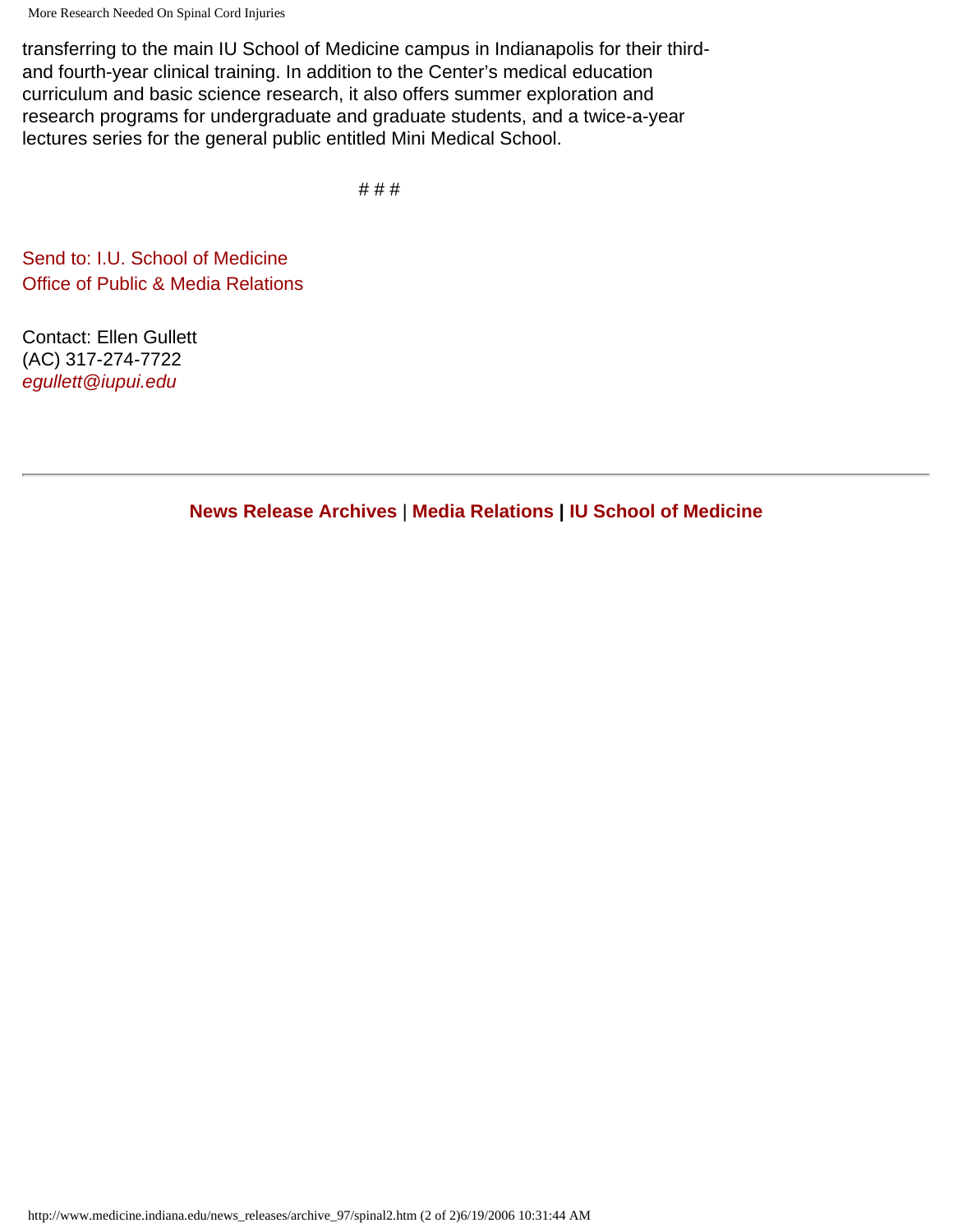<span id="page-12-0"></span>December 15, 1997

## **IU Physicians To Perform State's First Vagal Nerve Stimulation Procedure For Epilepsy**

INDIANAPOLIS **--** A team of surgeons and neurologists from the Indiana University School of Medicine on Dec. 22 will perform a new procedure for the treatment of epilepsy, called vagal nerve stimulation. The procedure offers a treatment option only recently available to patients with epilepsy who do not respond to conventional treatment.

"This is a new approach to treating epilepsy," said Jorge Asconape, M.D., associate professor of neurology. "Until recently, physicians had two ways to treat it, the traditional approach was drugs or conventional surgery. Surgery, in most cases, involves removal of the area of the brain that is causing the problem."

Now patients who do not respond to treatment with medication or do not quality for conventional surgery because multiple areas of their brains are involved in the seizures may be candidates for the vagal nerve stimulation procedure.

During the 1 1/2- to 2-hour surgery, surgeons implant a generator with a programmable chip in the left chest wall of the patient. The generator, which is about two inches in diameter, is similar in appearance to a pacemaker.

A second incision is made on the left side of the patient's neck where the vagus nerve is located. A lead with electrodes on it is wrapped around the nerve and about two weeks after the surgery, the generator is programmed to send electrical signals through the lead to the nerve.

Dr. Asconape explained that the vagus nerve on the left side of the neck controls the functioning of the abdominal organs, conveying signals to the brain. The vagus nerve on the right side controls the functioning of the heart. The stimulator is placed on the left side to eliminate the possibility of interfering with cardiac rhythms.

"The vagus nerve conveys lots of information to the brain in its process to regulate all of these activities," Dr. Asconape said. "Discovery of the connection with epilepsy was more or less serendipitous."

During the vagal nerve stimulation process, the generator stimulates the vagus nerve causing it to send signals every few minutes to the brain. When patients have seizures, normal brain activity is interrupted and is replaced by abnormal brain waves that are highly synchronized. Vagal nerve stimulation produces a "desynchronization" of the brain wave and, possibly by this mechanism, stops the seizures.

In case of an ongoing seizure, patients and/or their caregivers can activate the generator with a magnet causing it to send an instant signal to the brain which, in some cases, may abort the seizure.



[INDIANA](http://medicine.iu.edu/) [UNIVERSITY](http://medicine.iu.edu/)  [SCHOOL OF](http://medicine.iu.edu/) [MEDICINE](http://medicine.iu.edu/)

[MEDIA](http://www.medicine.indiana.edu/)  [RELATIONS](http://www.medicine.indiana.edu/)

A STATEWIDE RESOURCE

Phone 317 274 7722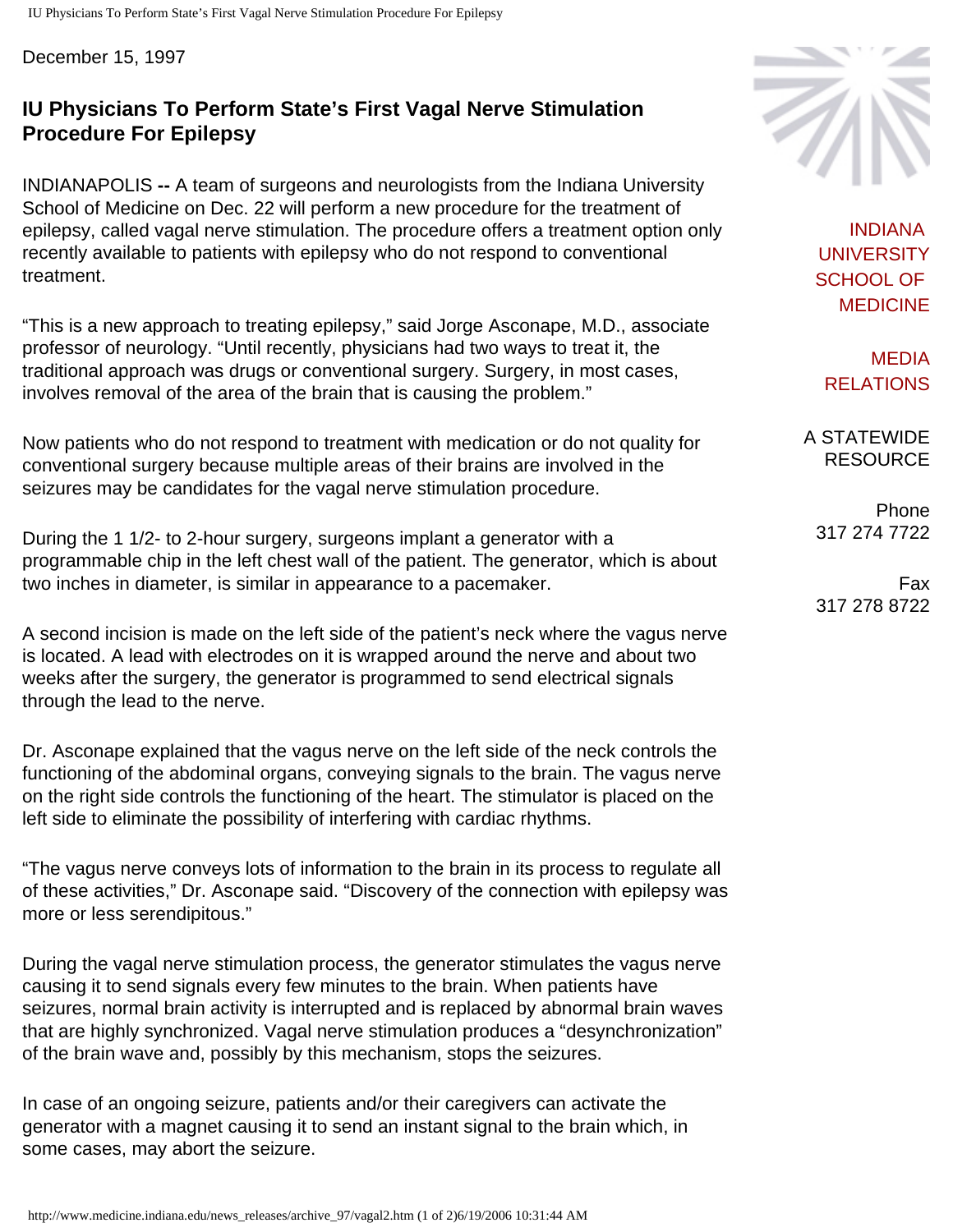IU Physicians To Perform State's First Vagal Nerve Stimulation Procedure For Epilepsy

Dr. Asconape cautioned that the vagal nerve stimulator is considered a palliative treatment because very few patients become seizure-free from the procedure. Some patients can experience a large reduction in the number of seizures.

Nearly 1 percent of the U.S. population has epilepsy and approximately 10 percent of those do not respond to conventional treatments. In Indiana, approximately 3,000 to 6,000 patients have refractory epilepsy and many of these may be candidates for vagal nerve stimulation.

Individuals interested in additional information on the vagal nerve stimulation procedure at IU School of Medicine may call 317-279-0406 or 1-800-210-7123.

# # #

[Send to: I.U. School of Medicine](mailto:mbrunsma@iupui.edu) [Office of Public & Media Relations](mailto:mbrunsma@iupui.edu)

Contact: Mary Hardin (AC) 317-274-7722 *[mhardin@iupui.edu](mailto:mhardin@iupui.edu)*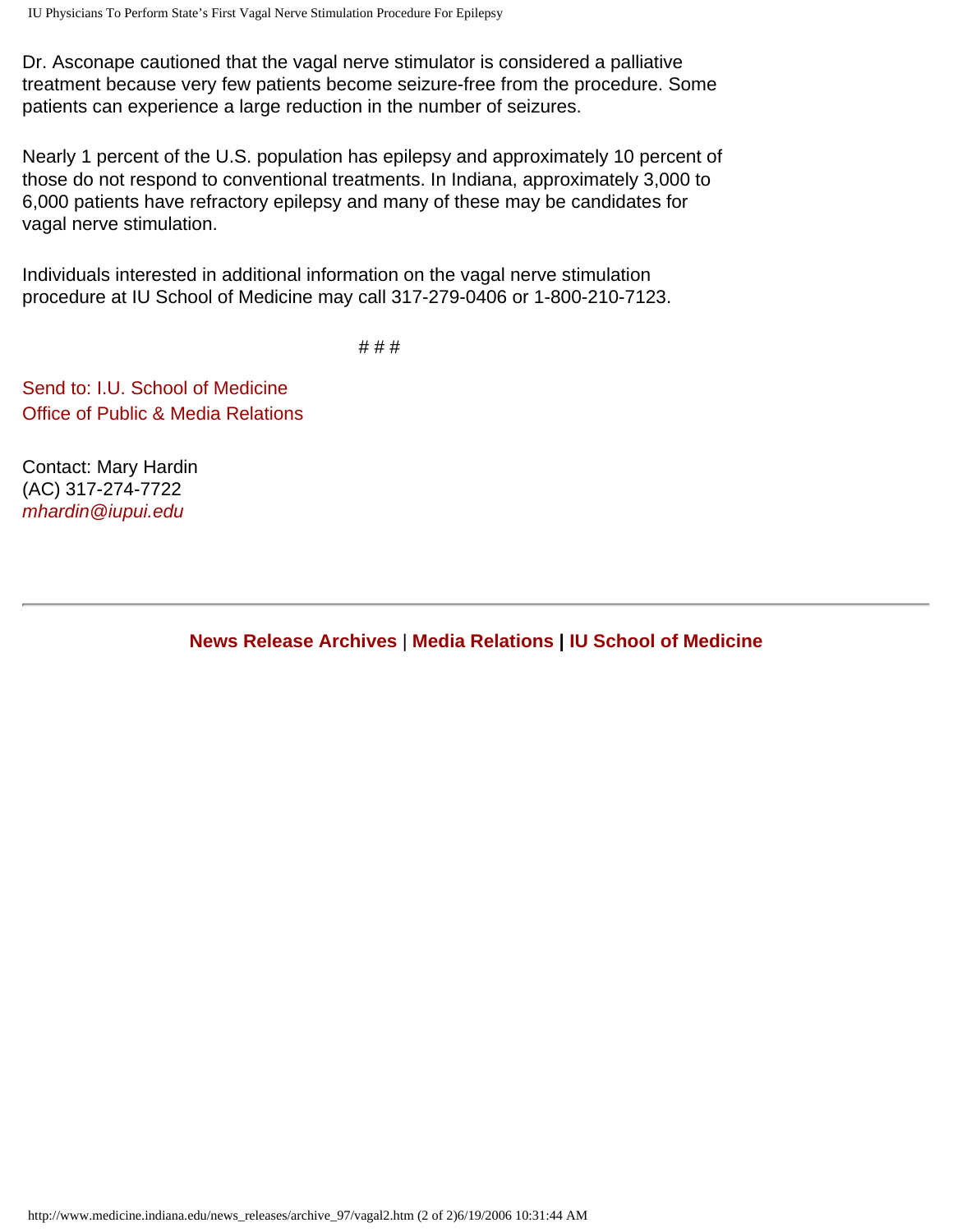<span id="page-14-0"></span>Dr. Richard Rink Appointed Named Professor at IU School of Medicine

December 9, 1997

## **Dr. Richard Rink Appointed Named Professor at IU School of Medicine**

INDIANAPOLIS -- Richard C. Rink, MD, has been named the Robert A. Garrett Professor of Pediatric Urologic Research at the Indiana University School of Medicine (IUSM). Dr. Rink is diretor of the Division of Pediatric Urology and acting chairman of the Department of Urology at IUSM.

Dr. Robert A. Garrett, whom the professorship is named after, was the former chairman of the Department of Urology at IUSM and a pioneer in the field of pediatric urology.

Dr. Rink also received two national appointments recently. In November he was elected to the Executive Committee of the American Academy of Pediatrics' Section of Urology, and also to the Board of Directors of the North Central Section of the American Urologic Association.

Dr. Rink is a 1978 graduate of the IU School of Medicine. He completed his general surgery residency at Emory University and his urology residency at Indiana University. He completed a pediatric urology fellowship at the Children's Hospital in Boston, part of Harvard Medical School. He received a Bachelor of Arts degree from Western Kentucky University.

###

[Send to: I.U. School of Medicine](mailto:mbrunsma@iupui.edu) [Office of Public & Media Relations](mailto:mbrunsma@iupui.edu)

Contact: Ellen Gullett (AC) 317-274-7722 *[egullett@iupui.edu](mailto:mbrusma@iupui.edu)*

**[News Release Archives](http://www.medicine.indiana.edu/news_releases/nra.html)** | **[Media Relations](http://www.medicine.indiana.edu/) | [IU School of Medicine](http://medicine.iu.edu/)**



[INDIANA](http://medicine.iu.edu/) [UNIVERSITY](http://medicine.iu.edu/)  [SCHOOL OF](http://medicine.iu.edu/) [MEDICINE](http://medicine.iu.edu/)

[MEDIA](http://www.medicine.indiana.edu/)  [RELATIONS](http://www.medicine.indiana.edu/)

A STATEWIDE RESOURCE

Phone 317 274 7722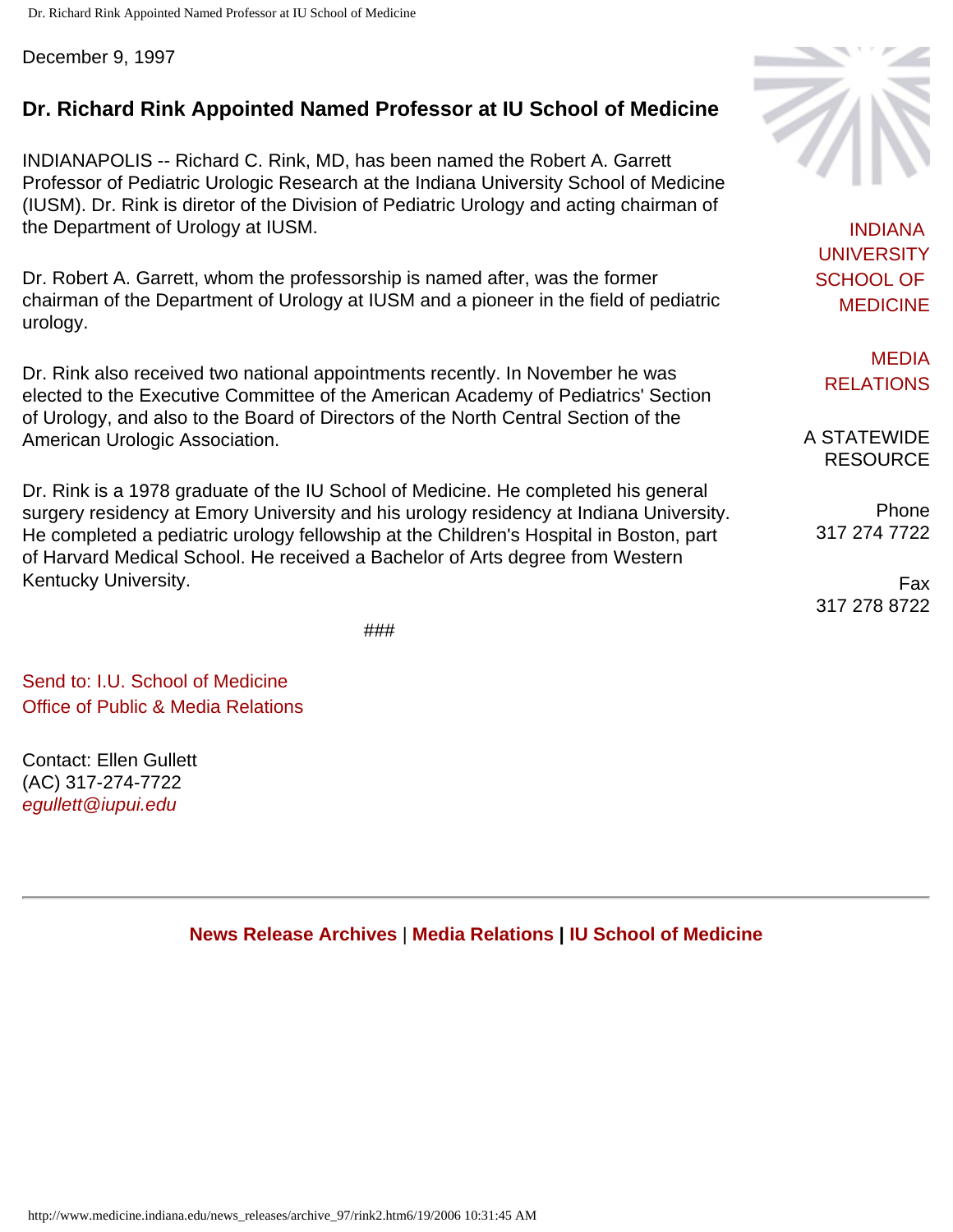<span id="page-15-0"></span>December 2, 1997

## **Community Education Department at Riley Hospital Receives National Recognition**

INDIANAPOLIS **--** The Community Education Department at Riley Hospital for Children was recently recognized with two national awards for its safety programs for children. Staff member Kentin Gearhart also was recognized for his work in the area of school bus transportation.

An Award of Commendation from the National Safety Council, Community Safety Division was presented to the Community Education Department and the Pike Township Fire Department for their collaborative fire safety program, The Tiller 7 Safe House. The award was given during the recent 25th Annual Awards Banquet for the Community Safety Division in Chicago.

A restored 1969 Maxim ladder truck, the Tiller 7 served the Indianapolis Fire Department for 20 years. Tiller 7's ladder was replaced by a two-story house equipped with simulated smoke, smoke alarms, and a heated door that allows children to learn how to safely escape from a fire. Indiana children in preschool through third grade can tour the Tiller 7 and learn about fire safety from Pike Township fire fighters.

The Community Education Department's bike safety program was recognized during the national Moving Kids Safely Conference. The program, which trains school children, received an honorable mention at the Community Partnership Awards sponsored by the U.S. Secretary of Transportation.

The final award was presented to Community Education staff member Kentin Gearhart, who received the 1997 Kinedyne Corporation Special Needs Transportation Award. Gearhart is project manager for the Mobile Teaching School Bus Project, which trains school and transportation officials throughout Indiana about safe and proper school bus transportation for preschoolers and children with special health care needs. He was honored at the National Association of Pupil Transportation annual conference in Indianapolis for his leadership on the state and national level.

###

[Send to: I.U. School of Medicine](mailto:mbrunsma@iupui.edu) [Office of Public & Media Relations](mailto:mbrunsma@iupui.edu)

Contact: Ellen Gullett (AC) 317-274-7722 *[egullett@iupui.edu](mailto:mbrunsma@iupui.edu)*



[INDIANA](http://medicine.iu.edu/) [UNIVERSITY](http://medicine.iu.edu/)  [SCHOOL OF](http://medicine.iu.edu/) [MEDICINE](http://medicine.iu.edu/)

[MEDIA](http://www.medicine.indiana.edu/)  [RELATIONS](http://www.medicine.indiana.edu/)

A STATEWIDE RESOURCE

Phone 317 274 7722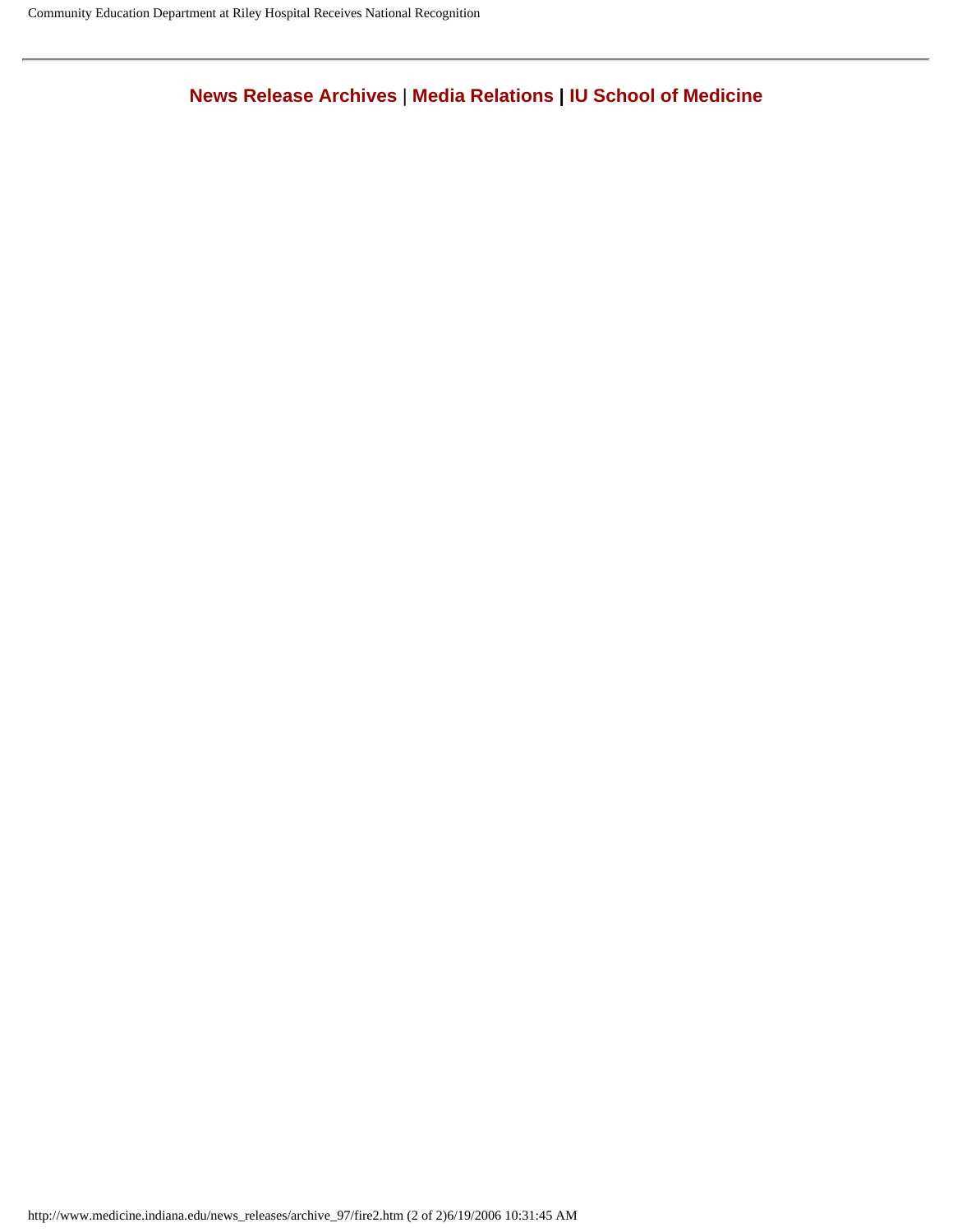<span id="page-17-0"></span>IU School Of Medicine Studies Antibiotic As Treatment For Osteoarthritis

November 21, 1997

## **IU School Of Medicine Studies Antibiotic As Treatment For Osteoarthritis**

INDIANAPOLIS**--**Researchers at the Indiana University School of Medicine are conducting a study on the ability of a common antibiotic to prevent the progression of joint damage caused by osteoarthritis. The project, which is a nationwide study, is funded by an \$8.3 million National Institutes of Health grant.

Kenneth D. Brandt, M.D., director of the Section of Rheumatology and a professor of medicine, is the principal investigator for the grant. IUSM is the coordinating center for the nationwide project and also is one of the six participating clinical centers.

Dr. Brandt's co-investigators at IUSM are John D. Bradley, M.D., Kenneth A. Buckwalter, M.D., Barry P. Katz, Ph.D., and Steven A. Mazzuca, Ph.D.

Dr. Brandt and his team have shown in preliminary research that doxycycline, a member of the tetracycline family of antibiotics, can protect against the breakdown of joint cartilage. Research indicates that the drug reduces the levels of several enzymes which are present in abundance in arthritic joints and are responsible for the softening and degeneration of cartilage in osteoarthritis.

Dr. Brandt believes the clinical trial may confirm that doxycycline will prevent the development of osteoarthritis in unaffected joints and will be useful in preventing the progression of the disease in joints which are already affected.

Approximately 70 female patients will be recruited at each of the six clinical centers involved in the 30-month, placebo-controlled study. The patients must be between the age of 45 and 64, have some degree of overweight and, through a knee x-ray, show evidence of osteoarthritis in only one knee. Studies indicate that 50 percent of women with osteoarthritis in one knee will develop it in the other knee wthin two years.

The IU School of Medicine is currently seeking applicants for the study. For additional information, please call 317-274-7798.

The research could have far-reaching effects for an aging population. Osteoarthritis of the knee is the leading cause of chronic disability among the elderly in the U.S. Nearly 70 percent of all people over the age of 60 have evidence of osteoarthritis, and about 30 percent of those individuals have joint pain and impaired function due to the disease.

IU has one of the nation's largest clinical and basic research programs in osteoarthritis. Research into the use of acetaminophen as an alternative to nonsteroidal anti-inflammatory drug treatment for osteoarthritis, published in the New England Journal of Medicine in 1991, by Brandt and his IU School of Medicine colleagues, heralded a major change in the management of the disease.



[INDIANA](http://medicine.iu.edu/) [UNIVERSITY](http://medicine.iu.edu/)  [SCHOOL OF](http://medicine.iu.edu/) [MEDICINE](http://medicine.iu.edu/)

[MEDIA](http://www.medicine.indiana.edu/)  [RELATIONS](http://www.medicine.indiana.edu/)

A STATEWIDE RESOURCE

Phone 317 274 7722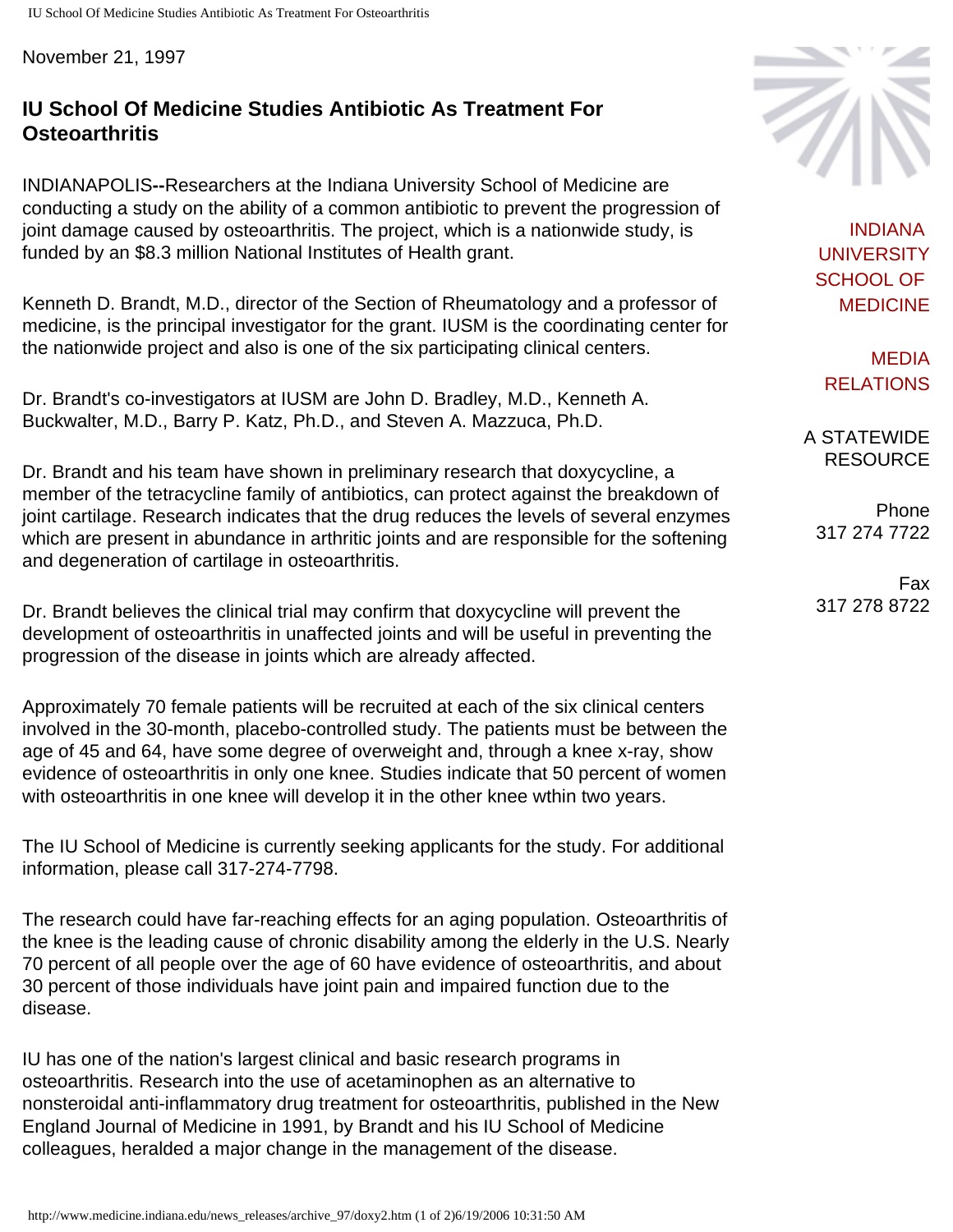IU School Of Medicine Studies Antibiotic As Treatment For Osteoarthritis

Other work by these investigators has shown the importance of non-medicinal measures, such as provision of social support and muscle strengthening exercise, in management of osteoarthritis pain.

The five other clinical centers involved in the NIH-funded doxycycline study are the University of Alabama, Birmingham; Northwestern University, Chicago; the University of Miami, Florida; the Halifax Clinical Research Institute, Daytona Beach, Fla., and the Arthritis Center, Wichita, Kan.

# # #

[Send to: I.U. School of Medicine](mailto:mbrunsma@iupui.edu) [Office of Public & Media Relations](mailto:mbrunsma@iupui.edu)

Contact: Mary Hardin (AC) 317-274-7722 *[mhardin@iupui.edu](mailto:mhardin@iupui.edu)*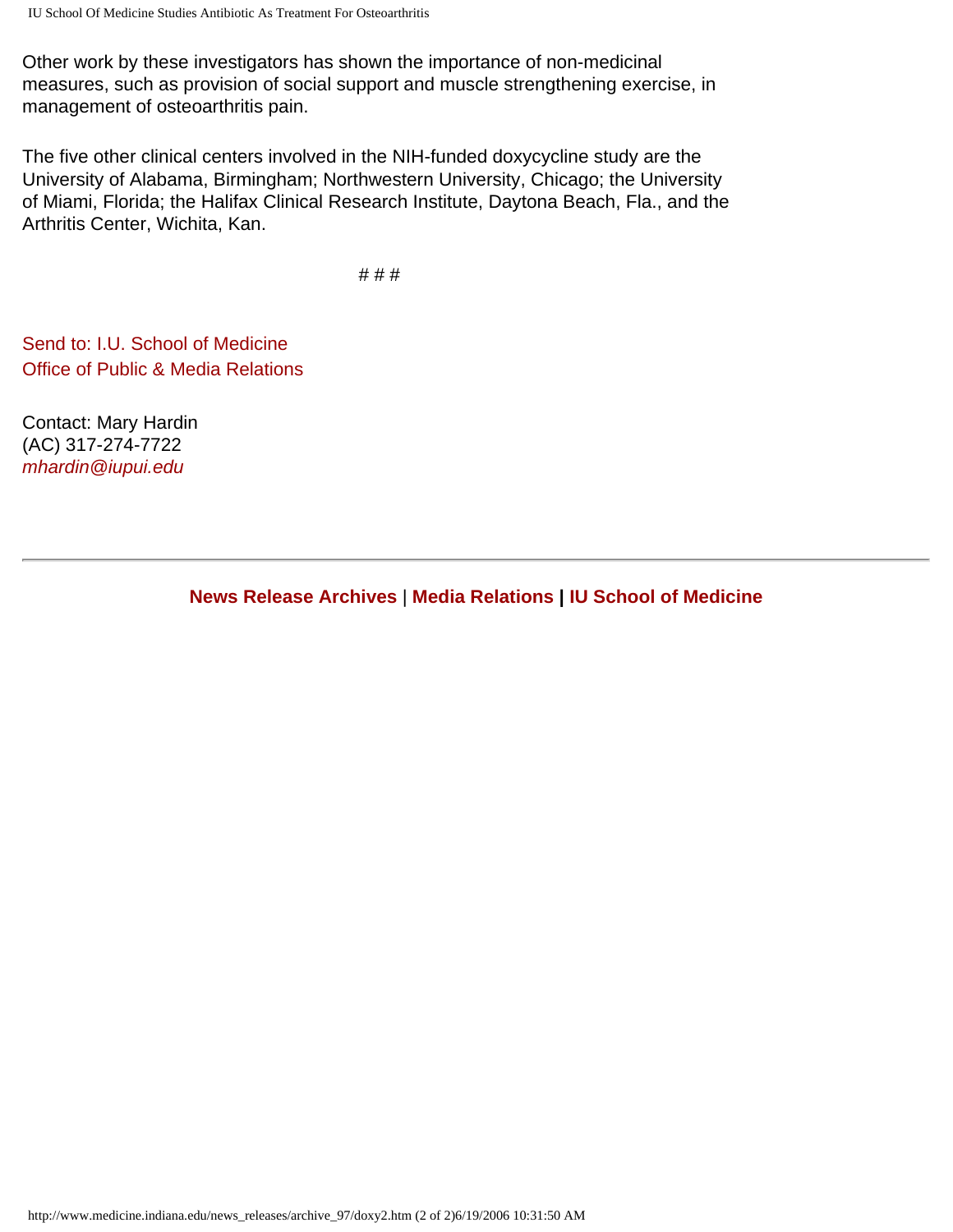<span id="page-19-0"></span>IU Pediatrician To Be Guest On NBC'S TODAY SHOW

November 21, 1997

## **IU Pediatrician To Be Guest On NBC'S TODAY SHOW**

INDIANAPOLIS**--** Patricia Keener, M.D., professor of pediatrics at Indiana University School of Medicine, director of the IU Section of General and Community Pediatrics, and chief of pediatrics for Wishard Health Services, is scheduled to appear as a guest expert on NBC's "Today Show" Wednesday, Nov. 26.

Dr. Keener is founder and medical director of Safe Sitter, Inc., a national, nonprofit program for training teenage sitters.

Dr. Keener is scheduled to appear on the program to discuss the problems associated with hiring an appropriate teenaged babysitter. Her appearance will be on the second day of a two-day series focused on the shortage of teenage sitters. The series was prompted by a recent Washington Post article detailing the demographic changes that have led to a shortage of teen sitters. The article discussed how low birth numbers in the late 1970's and early 1980's have resulted in fewer older teens at the same time the number of children younger than 10 has increased.

A result of the dilemma is that the short supply of older sitters, coupled with increased demand, creates an environment where parents are tempted to hire young sitters without appropriate knowledge or skills, Dr. Keener said.

Since 1980, when Dr. Keener taught the first Safe Sitter class in Indianapolis, more than 150,000 young teens have participated in the two-day training course. The course teaches first aid and airway rescue skills, in addition to child care techniques and safety precautions.

The program is available in all 50 states and in England and Israel.

# # #

[Send to: I.U. School of Medicine](mailto:mbrunsma@iupui.edu) [Office of Public & Media Relations](mailto:mbrunsma@iupui.edu)

Contact: Mary Hardin (AC) 317-274-7722 *[mhardin@iupui.edu](mailto:mhardin@iupui.edu)*





[INDIANA](http://medicine.iu.edu/) [UNIVERSITY](http://medicine.iu.edu/)  [SCHOOL OF](http://medicine.iu.edu/) [MEDICINE](http://medicine.iu.edu/)

[MEDIA](http://www.medicine.indiana.edu/)  [RELATIONS](http://www.medicine.indiana.edu/)

A STATEWIDE RESOURCE

Phone 317 274 7722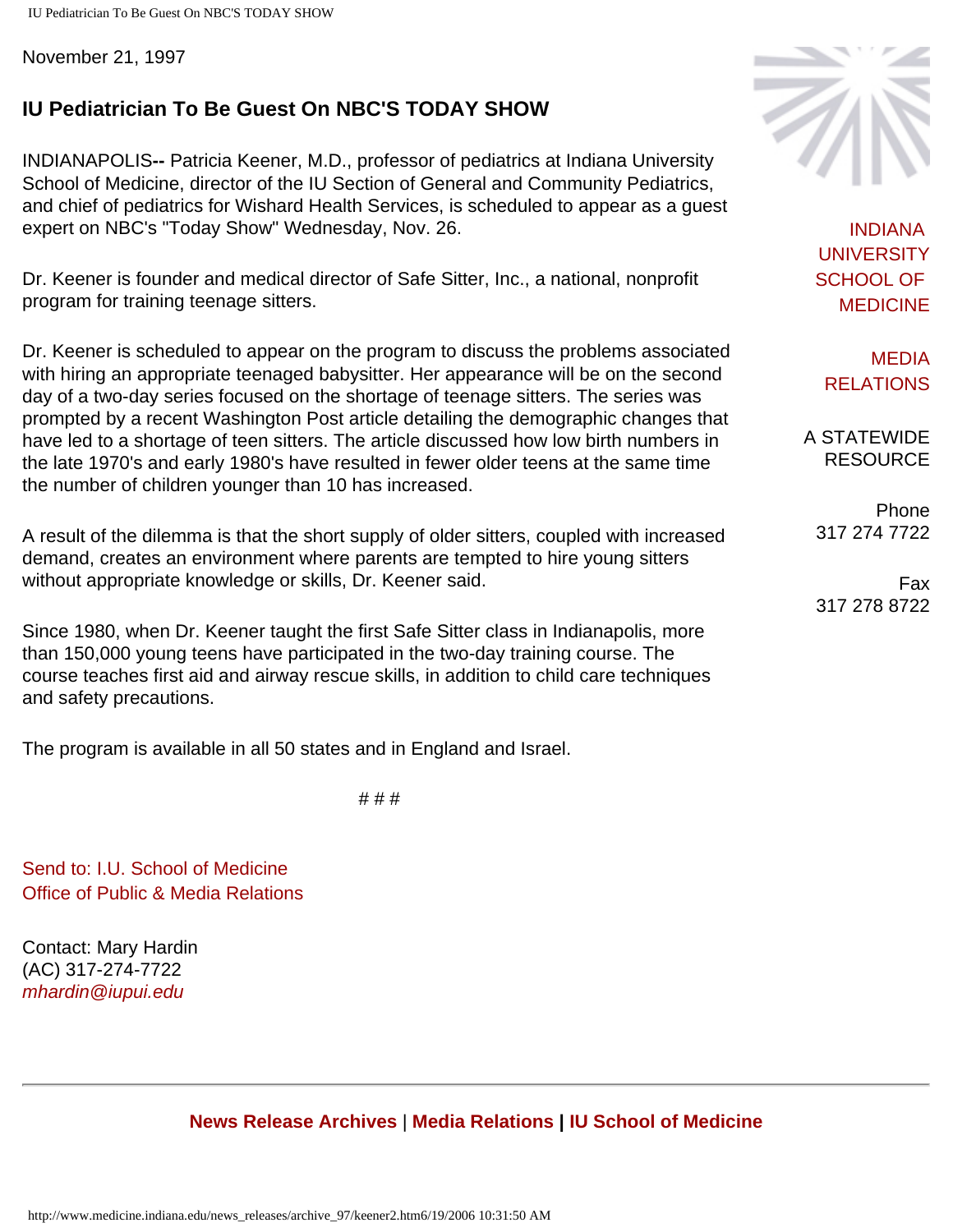<span id="page-20-0"></span>IU School of Medicine Awarded \$1 Million

November 18, 1997

# **IU School of Medicine Awarded \$1 Million NIH Grant for Autism Research**

INDIANAPOLIS **--** The National Institutes of Health has awarded a \$1 million grant to the Indiana University School of Medicine for research of new drugs to treat children, adolescents and adults with autism and related developmental disorders. The fiveyear grant will fund a psychopharmacology research unit that will conduct clinical drug studies and investigate the effectiveness of new drugs in treating individuals with autistic disorders.

Christopher J. McDougle, M.D., is the principal investigator on the grant and is the new director of the Section of child and Adolescent Psychiatry at the IU School of Medicine. "We still have a lot to learn about the etiology of autism and about the treatments that may help people with this disorder," says McDougle, the Raymond E. Houk Professor of Psychiatry. "New research is critical so that we can improve upon treatments targeted toward the interfering behaviors associated with autism."

The characteristics of autism were first defined in 1943 by Leo Kanner, M.D., a child psychiatrist at the Johns Hopkins School of Medicine. The primary symptoms identified by Kanner included a profound impairment in social relatedness, abnormal language development, and highly stereotypic and repetitive behavior. During the 1950s many people believed children developed the disorder because parents were neglectful or because of dysfunctional family environments. Now, autism is recognized as a disorder in brain development that likely begins in utero. Data has shown the brain dysfunction to begin during the first trimester of a baby's development. Researchers have hypothesized the cause of the condition to be a combination of genetic and environmental factors.

Symptoms and severity vary among patients with autism. Aggression and ritualistic behavior are two common symptoms that can often be reduced with drugs. According to McDougle the social relatedness component, i.e., the patient's ability to interact with and react to other people, is difficult to treat with drugs. Currently, the best approach for treating autism is to provide a structured environment and system of education, with the use of drugs to treat specific interfering behaviors. New research has shown the involvement of specific chemical neuron systems, which should be helpful in designing new drug treatments.

"Autism is a profound disorder for which there currently is no cure," says McDougle. "Unfortunately 75 percent of the children born autistic are also mentally retarded and 50 percent are mute. Families of autistic children endure much stress and it is imperative that we develop better treatments to help their children. We hope our research will provide valuable new information about treatments that can help patients and families."

The IU School of Medicine is one of three recipients of the NIH grant; the two other sites are the University of California at Los Angeles and the Yale University School of



[INDIANA](http://medicine.iu.edu/) [UNIVERSITY](http://medicine.iu.edu/)  [SCHOOL OF](http://medicine.iu.edu/) [MEDICINE](http://medicine.iu.edu/)

[MEDIA](http://www.medicine.indiana.edu/)  [RELATIONS](http://www.medicine.indiana.edu/)

A STATEWIDE RESOURCE

Phone 317 274 7722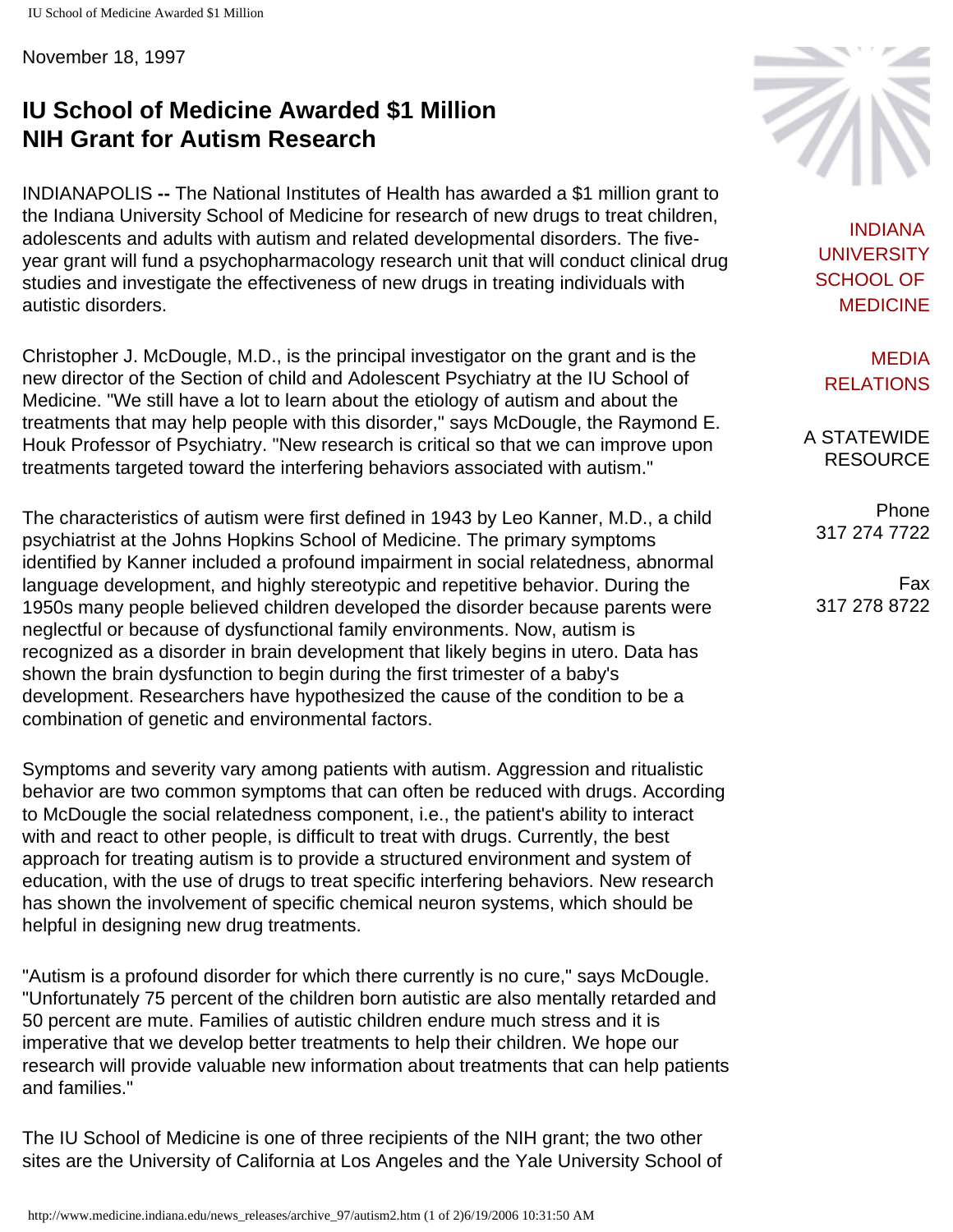IU School of Medicine Awarded \$1 Million

Medicine.

Dr. McDougle is a 1986 graduate of the IU School of Medicine. Previously he was director of the Clinical Neuroscience Research Unit at the Connecticut Mental Health Center, and associate professor of psychiatry and of child adolescent psychiatry at the Yale University School of Medicine.

Families who would like additional information about the new research unit or autism can contact Dr. McDougle at (317) 278-3473.

###

 [Send to: I.U. School of Medicine](mailto:mbrunsma@iupui.edu)  [Office of Public & Media Relations](mailto:mbrunsma@iupui.edu)

Contact: Ellen Gullett (AC) 317-274-7722 *[egullett@iupui.edu](mailto:mbrunsma@iupui.edu)*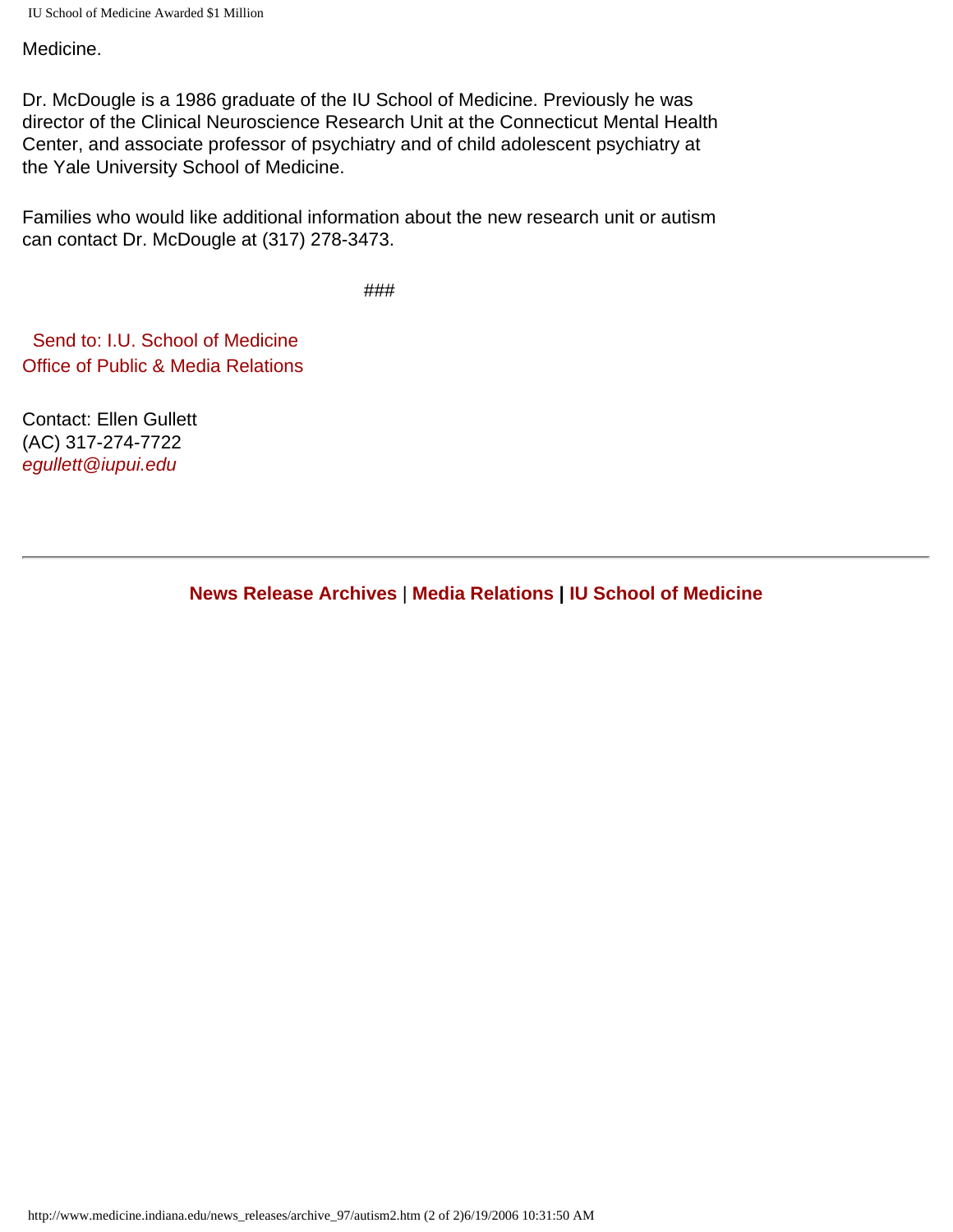<span id="page-22-0"></span>IU To Perform State's First Thalamic Implant For Tremors

November 17, 1997

## **IU To Perform State's First Thalamic Implant For Tremors**

INDIANAPOLIS**--** A Fort Wayne man will undergo a new procedure at Indiana University Hospital Wednesday, Nov. 19, designed to suppress uncontrolled tremors. The procedure, called deep brain stimulation, received FDA approval in June for some tremor disorders. It also has implications for treatment of Parkinson disease.

Kenneth Reichert, 78, suffers from essential tremor, a condition that impairs his ability to control shaking in his hands. He will be the first patient in Indiana to undergo the tremor control therapy with a new implant system developed by Medtronic. Essential tremor can cause uncontrollable shaking in patient's hands, head or voice.

The deep brain stimulation therapy also is FDA approved for treatment of tremor in Parkinson disease, a degenerative disease of the central nervous system which is characterized by uncontrolled tremors, rigidity or slowness of movement. Deep brain stimulation also may be helpful in treating the rigidity and slowed motor functioning of Parkinson disease, but its use for that condition requires a slightly different placement in the brain. The IU School of Medicine may begin using this procedure for treating Parkinson disease patients as early as January.

On Wednesday, Robert M. Worth, M.D., Ph.D., associate professor of neurosurgery, Thomas Witt, M.D., assistant professor of neurosurgery, and Eric R. Siemers, M.D., associate professor of neurology, all at the IU School of Medicine, will perform the surgical implant procedure on Mr. Reichert, who will be alert during the majority of the 7-hour procedure while surgeons strategically place an electrode in the nucleus of his thalamus. Patients must be able to respond to commands while physicians analyze the exact location for placement of the electrode.

Surgeons attach the electrode to a "lead" which connects to a pacemaker-like device called a pulse generator. The pulse generator is placed under the patient's skin below his collar bone and can be turned on and off with a hand-held magnet. The patient is anesthetized for the implantation of the pulse generator.

Generally, patients turn the pulse generator off when sleeping to conserve the battery. The battery must be replaced approximately every 5 years, but the electrode and lead, which also are implanted under the patient's skin, remain in place.

It is anticipated that Mr. Reichert will be hospitalized overnight and released on Thursday.

"This procedure adds to the armamentarium that we can offer patients affected by Parkinson disease and essential tremor from a surgical point of view," said Dr. Worth. "The procedure is for patients who fail to respond to medication for control of their tremors."



[INDIANA](http://medicine.iu.edu/) [UNIVERSITY](http://medicine.iu.edu/)  [SCHOOL OF](http://medicine.iu.edu/) [MEDICINE](http://medicine.iu.edu/)

[MEDIA](http://www.medicine.indiana.edu/)  [RELATIONS](http://www.medicine.indiana.edu/)

A STATEWIDE RESOURCE

> Phone 317 274 7722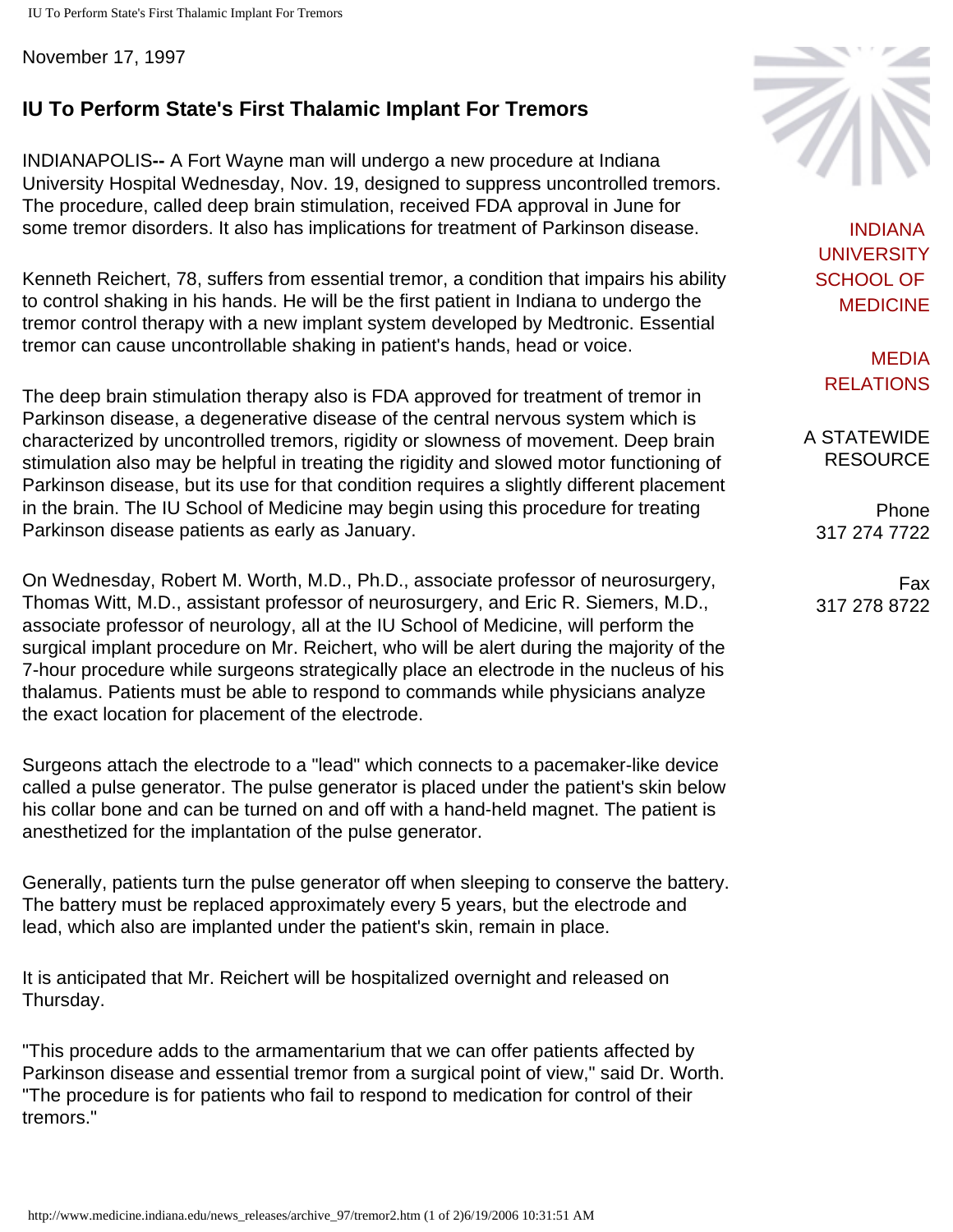IU To Perform State's First Thalamic Implant For Tremors

Another procedure used in the treatment of Parkinson disease involves making a destructive lesion in a portion of the brain which is overactive due to the disease. This procedure, called a pallidotomy, was first performed in Indiana at Indiana University Hospital in the fall of 1995. The pallidotomy was, and remains, a breakthrough in the treatment of Parkinson disease for some patients. In the past two years, physicians have performed 66 pallidotomies at IU.

# # #

[Send to: I.U. School of Medicine](mailto:mbrunsma@iupui.edu) [Office of Public & Media Relations](mailto:mbrunsma@iupui.edu)

Contact: Mary Hardin (AC) 317-274-7722 *[mhardin@iupui.edu](mailto:mhardin@iupui.edu)*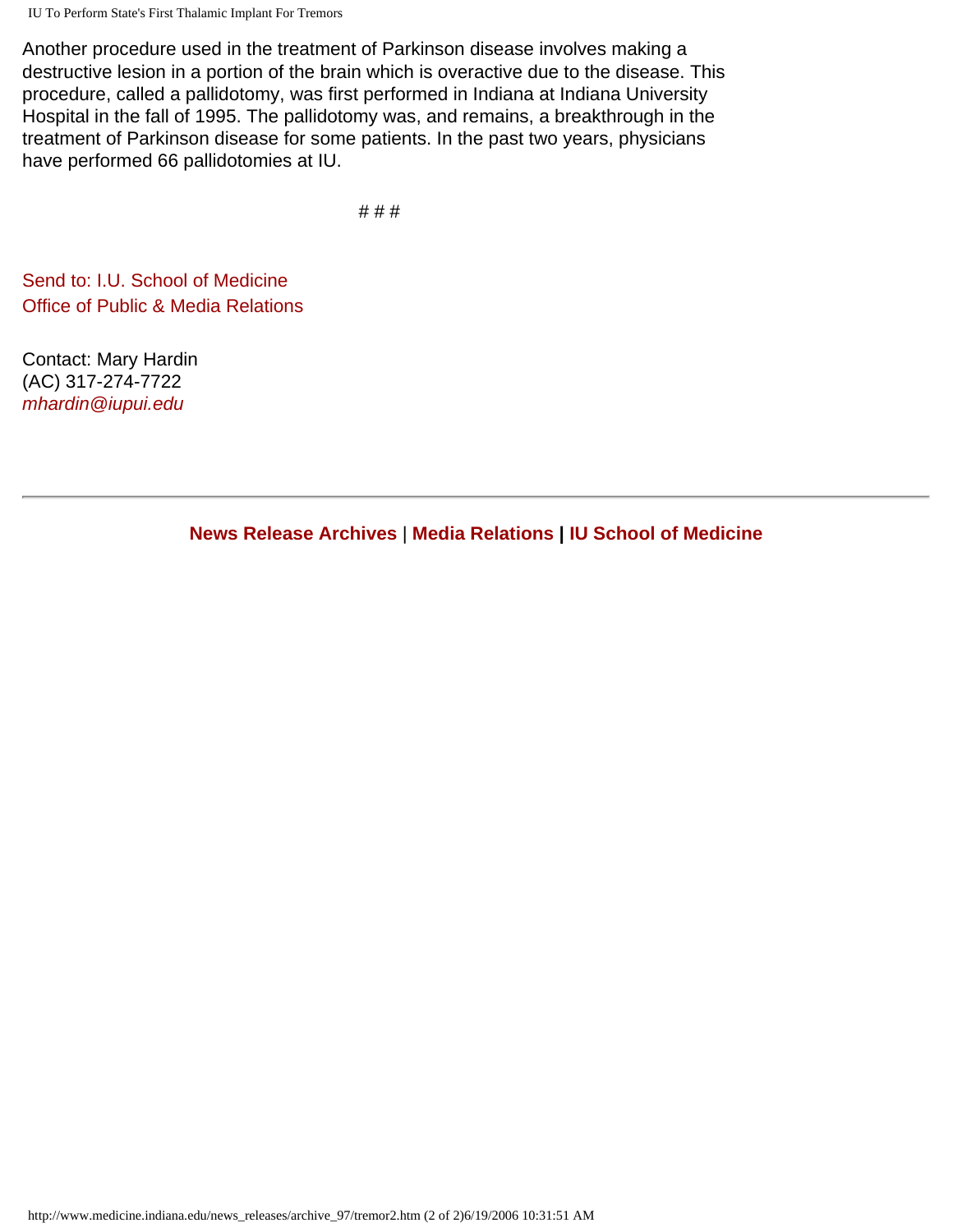<span id="page-24-0"></span>IU School of Medicine Awarded Funding To Establish A National Center Of Excellence In Women's Health

November 11, 1997

## **IU School of Medicine Awarded Funding To Establish A National Center Of Excellence In Women's Health**

INDIANAPOLIS -- The Indiana University School of Medicine is one of six schools awarded funding this year to establish a National Center of Excellence in Women's Health. The schools were funded by the Department of Health and Human Services.

Center director Rose Fife, M.D., assistant dean and professor of medicine at IU, notes that an integrated, multi-pronged approach to Hoosier women's health problems is needed and this award will help achieve that goal. Mortality rates due to breast and lung cancer in Indianapolis women were twice the national average in 1995, and Indiana ranks second in the U.S. in prevalence of smoking among women. In addition, Indiana's 1994 rate of infant mortality rate was eleventh among all states. In Indianapolis, the 1995 mortality rate among black infants was 15.6 percent -- well above state and national levels.

The center goal is to assess women's health needs and current efforts in the state to address those needs, and to develop a coordinated national resource center consisting of programs to provide comprehensive women's health care. In addition, the Center will focus on developing educational programs for both the public and for health care professionals, and research into women's health issues.

"We can do this only through a collaborative effort," says Dr. Fife, "which will involve all of the IU health schools, the Indiana State Department of Health, and community organizations that focus on issues affecting women's health."

Center goals will also address issues within the IU School of Medicine. "We must work to improve the recruitment and retention of female students and faculty," says Dr. Fife, "as well as the advancement of female faculty into leadership positions. And, our curriculum is undergoing change that includes the processes of teaching culturally appropriate and sensitive patient care to our students."

Women in leadership positions within the School of Medicine have already established a mentoring program to enlist female senior faculty as mentors for both students and junior faculty. Other faculty members have begun developing teaching models that emphasize the importance of acknowledging and incorporating cultural and social values in patient care and student education. In addition, basic and clinical researchers at IUSM will be encouraged to consider pursuing research relevant to women's health.

###

[Send to: I.U. School of Medicine](mailto:mbrunsma@iupui.edu) [Office of Public & Media Relations](mailto:mbrunsma@iupui.edu)



[INDIANA](http://medicine.iu.edu/) [UNIVERSITY](http://medicine.iu.edu/)  [SCHOOL OF](http://medicine.iu.edu/) [MEDICINE](http://medicine.iu.edu/)

[MEDIA](http://www.medicine.indiana.edu/)  [RELATIONS](http://www.medicine.indiana.edu/)

A STATEWIDE RESOURCE

Phone 317 274 7722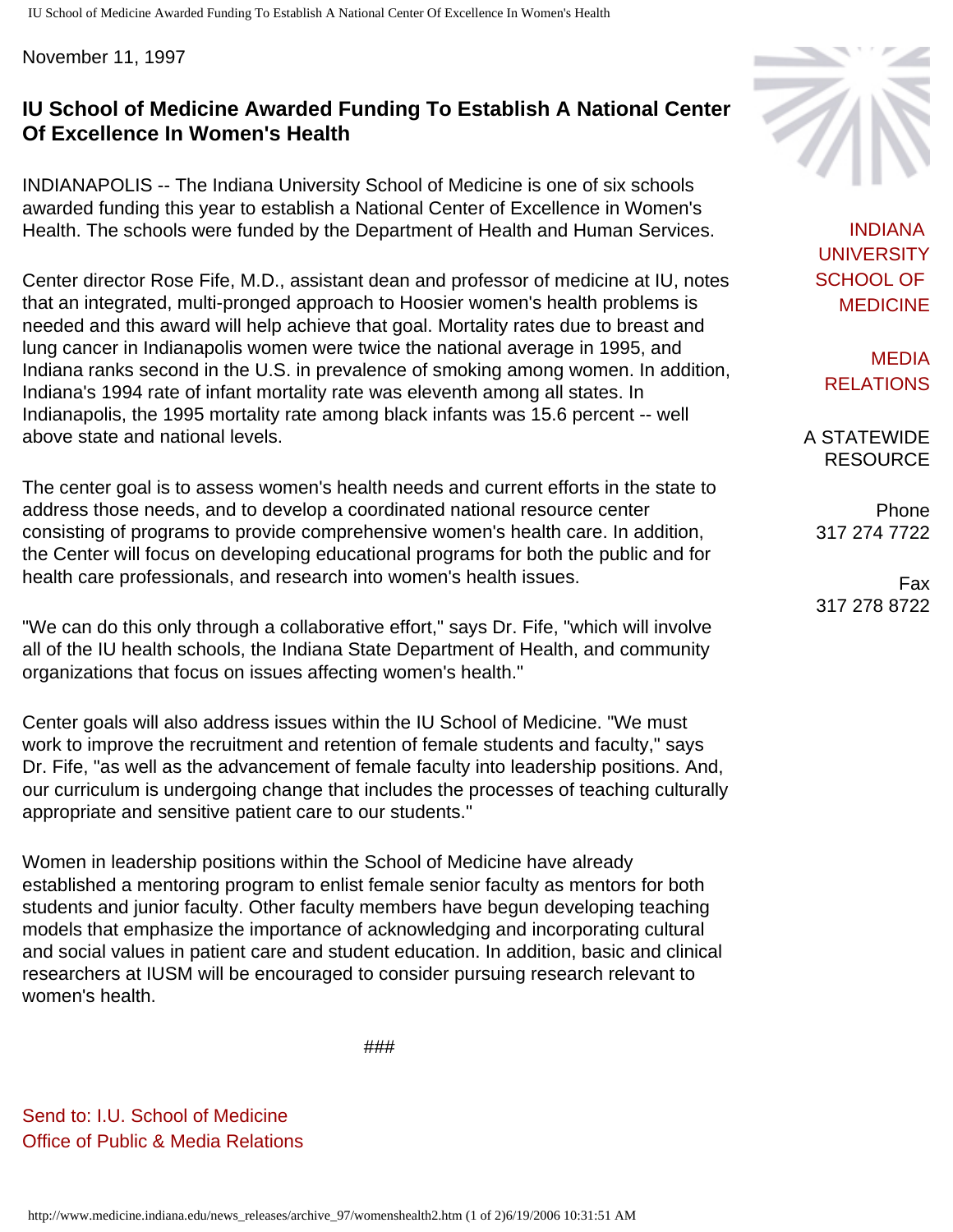Contact: Pamela Perry (AC) 317-274-7722 *[pperry@iupui.edu](mailto:pperry@iupui.edu)*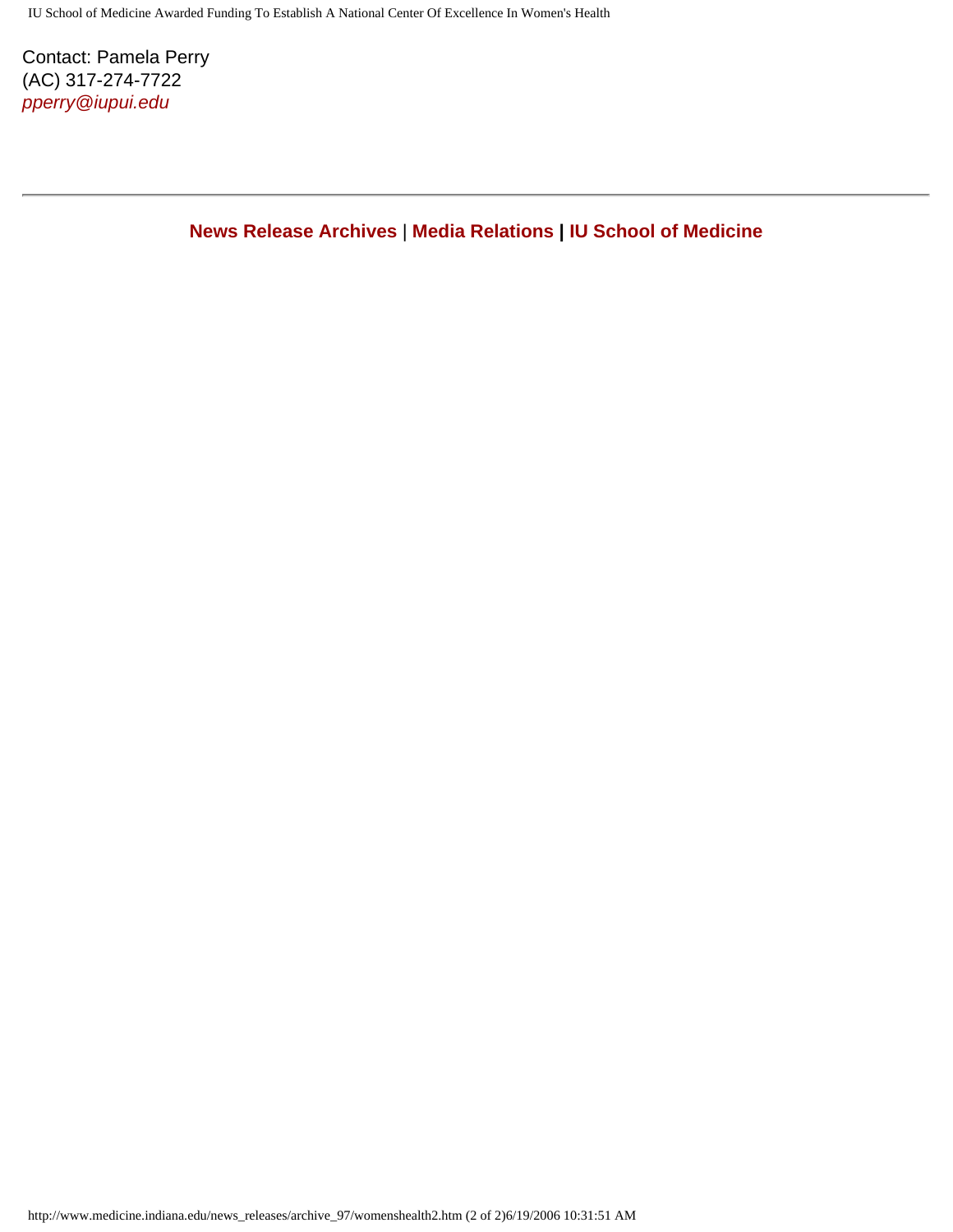<span id="page-26-0"></span>American Public Health Association In Indianapolis

November 7, 1997

# **American Public Health Association In Indianapolis**

INDIANAPOLIS **--** Several Indiana University School of Medicine and Regenstrief Institute for Health Care researchers are among those who will make presentations to the thousands of public health professionals attending the 125th meeting of the American Public Health Association (APHA) in Indianapolis Nov. 9 - 13. Additionally, the newly named editors of Medical Care will hold a "Meet the Editors" session for researchers and writers.

-- Stephen Jay, M.D., assistant dean for Continuing Medical Education and professor of medicine at IU School of Medicine, will join fellow national, state and local experts at 6 p.m. Monday, Nov. 10, at the Westin Grand Ballroom for the only APHA event open to the general public. He will participate in "Tobacco: An Indiana Town Meeting ."

-- Charles Clark, M.D., senior research scientist at Regenstrief Institute, a professor of endocrinology and metabolism, and of pharmacology, IU School of Medicine, studies the effect of interventions on quality of care and outcomes of diabetes. He will make a presentation on the joint NIH-CDC sponsored National Diabetes Education Program (NDEP) which he chairs. He will focus on barriers to good diabetes care and education in the U.S., public health approaches for addressing these barriers and recommendations for development of the NDEP at 2:15 p.m., Monday, Nov. 10.

-- Daniel Clark, Ph.D., research scientist, Regenstrief Institute; assistant professor of medicine, IU School of Medicine, evaluates the application of preventative health interventions to elderly, vulnerable populations. His primary research interests are in the identification and modification of risk factors for chronic disease and physical impairment among socioeconomically disadvantaged adults. He will be making two presentations on Tuesday, Nov. 11, beginning at 4:15 p.m. The first is "Trends in and Correlates of Disability Among Older Adults" which looks at rates of disability (e.g., difficulty taking care of oneself) in 1982, 1984, 1989, and 1994. Each year the number of adults 65 or over with a disability has declined. The study found correlations only between increases in the education level of the older population and declines in rates of circulatory disease. The researchers concluded that the trend is positive and consistent, but the causes are still uncertain making predictions of the trend in the years to come difficult. His second presentation on "Physical Activity Behavior and Barriers Among Older, Urban Primary Care Patients" provides a look at a research survey of 800 adults, aged 55 or over, who attend an urban primary care center, assessed physical activity levels and barriers to physical activity. Only 10 percent met the Surgeon General's recommended levels of physical activity. Barriers to physical activity were substantial and included knee, leg, and back pain, fear of chest pain or shortness of breath, weather, poor sidewalks, and crime.

-- Kurt Kronke, M.D., senior research scientist, Regenstrief Institute, professor of medicine, IU School of Medicine, will speak from 4:15-4:45 p.m., Monday, Nov. 10. Dr. Kronke will discuss "Beyond Incentives and Report Cards: Actually Improving the Quality of Primary Care." He will share data and insights from a series of recent



[INDIANA](http://medicine.iu.edu/) [UNIVERSITY](http://medicine.iu.edu/)  [SCHOOL OF](http://medicine.iu.edu/) [MEDICINE](http://medicine.iu.edu/)

[MEDIA](http://www.medicine.indiana.edu/)  [RELATIONS](http://www.medicine.indiana.edu/)

A STATEWIDE RESOURCE

> Phone 317 274 7722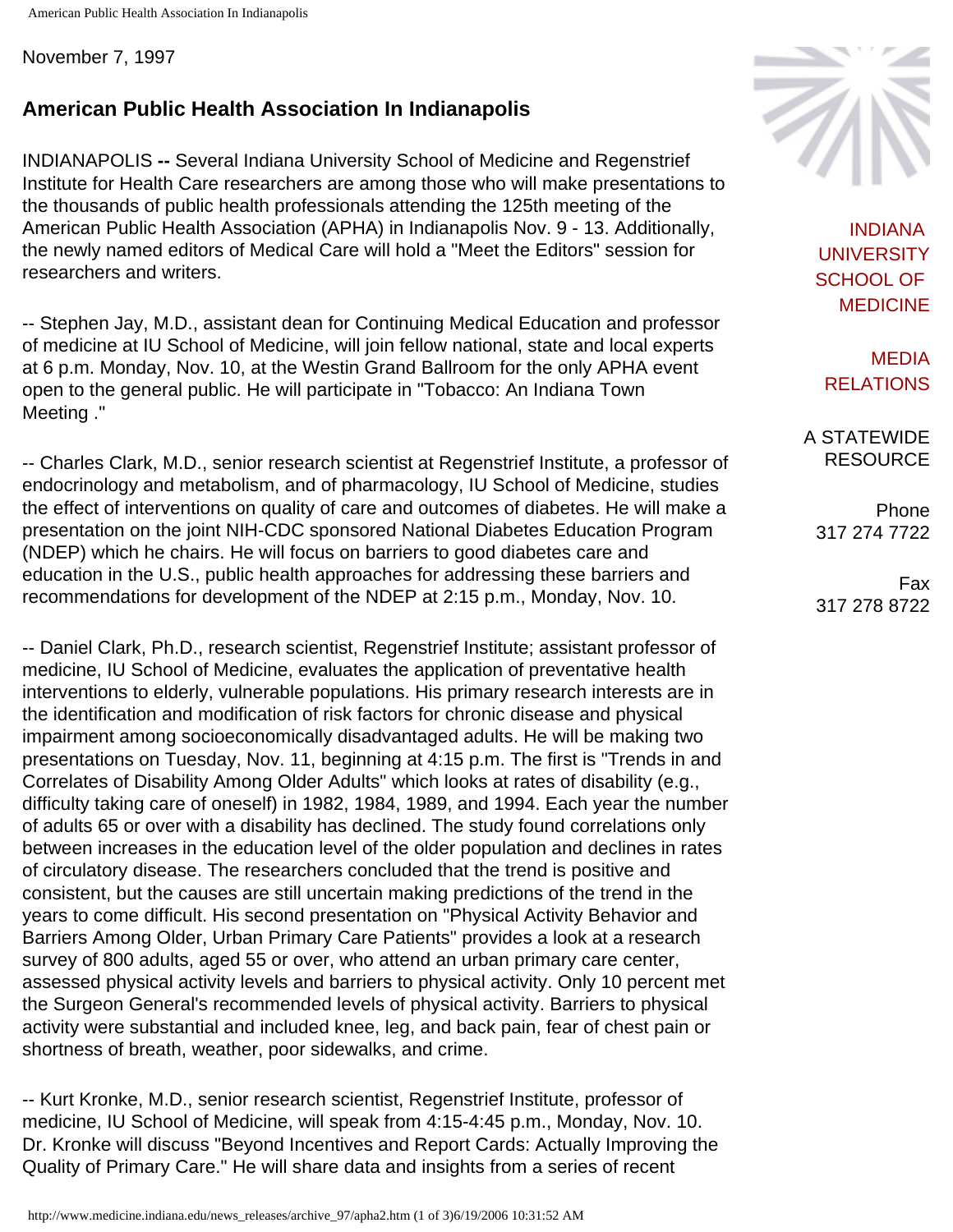American Public Health Association In Indianapolis

studies of common symptoms (mental disorders, dizziness and fatigue) seen by primary care physicians. The focus will be on the large numbers of patients for whom traditional diagnostic labels or models are not applicable, and the remarkable mismatch between physicians' training and ambulatory care and diagnostic dilemmas.

-- Emmanuel Lazaridis, Ph.D., research scientist, Regenstrief Institute, and assistant professor of medicine, Division of Biostatistics, IU School of Medicine, collaborates with health services, diabetes, aging and cancer researchers to develop and apply sophisticated analytical tools for the design and analysis of preclinical experiments, clinical trials, and observational studies. A biostatistician, Dr. LazaridisA APHA presentation is entitled "Longitudinal Patterns of Physical Functioning in Older Adults: Identification and Analysis Using a New Methodology." at 2:15 p.m., Wednesday, Nov. 12. He will discuss new methodology designed to study how different functional limitations manifest as people age. In the past, methodological restrictions have prevented adequate characterization of the variety of disabilities in older adults.

-- William Tierney, M.D., senior research scientist, Regenstrief Institute, and professor of medicine, IU School of Medicine, studies the effect of interventions and system changes on the process and outcomes of medical care. His goal is to use information at critical points in the care process to improve the quality and efficiency of health care. On Monday, Nov. 10, in a session from 4:15-4:45 p.m., Dr. Tierney will demonstrate and discuss the future of the Regenstrief Medical Record System which has been evolving and functioning for a quarter of a century. He will review randomized trials which have shown the effectiveness of computerized data display and order entry guidance. Lessons derived from this experience including problems in implementation, and the computer's role in improving the quality and cost effectiveness of care will be presented.

-- Karen Bruner Stroup, Ph.D., of the Community Education Department at Riley Hospital for Children, will demonstrate the application of Riley's new fiber optic technology to health care education. Participants at the APHA meeting will have the opportunity to visit Riley from 12:45 to 2:15 p.m., Tuesday, Nov. 11 and view a long distance learning broadcast on the consequences of smoking tobacco to the New Augusta Public Academy, a Pike Township elementary school.

## MEET THE EDITORS

Morris Weinberger, Ph.D., director of Health Services Research at Roudebush VA Medical Center, senior research scientist, Regenstrief Institute, and professor of medicine, IU School of Medicine, and William Tierney, M.D., earlier this year were named editors of Medical Care. They will hold a Meet the Editors session from 12:15 to 1:45 p.m., Tuesday, Nov. 11. Medical Care is the official monthly journal of the medical care section of the APHA. It is an international medium for publishing articles in the broad field of medical care, with the mission of encouraging progress in the research, planning, organization, financing, provision and evaluation of health services.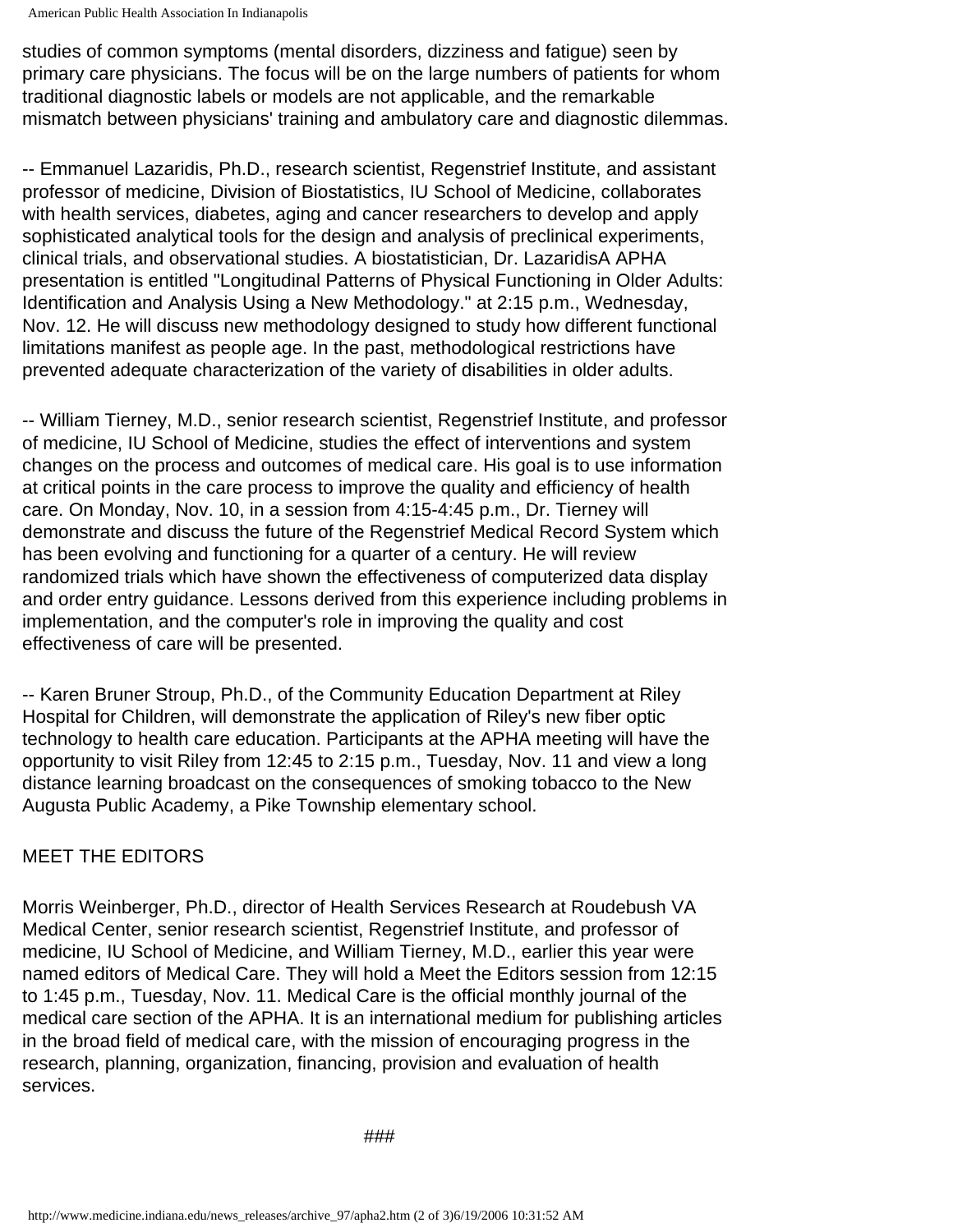American Public Health Association In Indianapolis

[Send to: I.U. School of Medicine](mailto:mbrunsma@iupui.edu) [Office of Public & Media Relations](mailto:mbrunsma@iupui.edu)

Contact: Mary Hardin (AC) 317-274-7722 *[mhardin@iupui.edu](mailto:mhardin@iupui.edu)*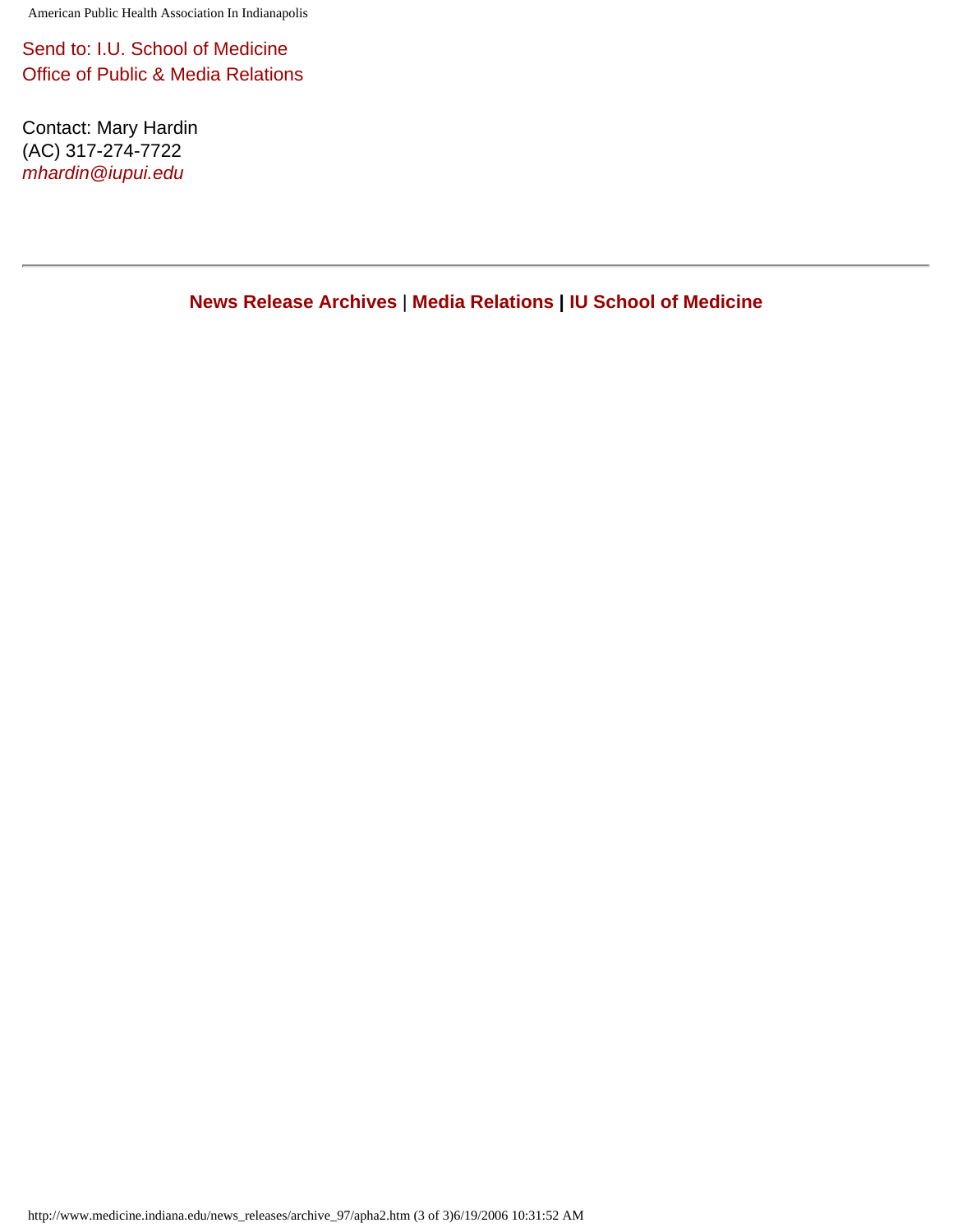<span id="page-29-0"></span>November 7, 1997

## **Groundbreaking Set For State-Of-The-Art Medical Education Building**

MUNCIE **--** Indiana University School of Medicine students will benefit from Ball Memorial Hospital's new Medical Education building in Muncie, where ground will be broken at 4 p.m. Monday, Nov. 10.

Ball Memorial Hospital's graduate medical education program is affiliated with the IU School of Medicine through the Muncie Center for Medical Education, which was established in 1971. Students accepted to medical school at IU are assigned for their first two years to one of eight locations throughout the state, of which Muncie is one.

The new 83,000-square-foot building will be on property south of Ball Memorial Hospital. Estimated cost of the building is \$12 million. The anticipated completion date for the new building is spring 1999.

"The interior of the Medical Education facility will be designed to promote positive learning and interaction among students and hospital staff while providing comfort and physical well-being for the clinic patient," said Douglas Triplett, M.D., who is assistant dean and director of IUSM's Muncie Center for Medical Education and vice president for medical education at Ball Memorial Hospital.

The Family Practice Clinic, now housed in Maria Bingham Hall, will be on the ground level for easy public access. A state-of-the-art telemedicine facility, partially funded by the BMH Auxiliary, is included in plans for the building. The third floor of the building will house research facilities.

The Muncie Center for Medical Education, primarily used by medical students and medical school staff, will be on the second floor. Several Ball Memorial Hospital clinical staff physicians, as well as the IU School of Medicine faculty members at the Muncie Center, teach these first- and second-year medical students. Many students whose initial medical education was at the Muncie Center have returned to Ball Memorial Hospital to complete residencies after receiving their four-year medical degree. "The new facility will be a tremendous asset to medical education," said Dr. Triplett.

###

[Send to: I.U. School of Medicine](mailto:mbrunsma@iupui.edu) [Office of Public & Media Relations](mailto:mbrunsma@iupui.edu)

Contact: Ellen Gullett (AC) 317-274-7722 *[egullett@iupui.edu](mailto:mbrunsma@iupui.edu)*



[INDIANA](http://medicine.iu.edu/) [UNIVERSITY](http://medicine.iu.edu/)  [SCHOOL OF](http://medicine.iu.edu/) [MEDICINE](http://medicine.iu.edu/)

[MEDIA](http://www.medicine.indiana.edu/)  [RELATIONS](http://www.medicine.indiana.edu/)

A STATEWIDE RESOURCE

Phone 317 274 7722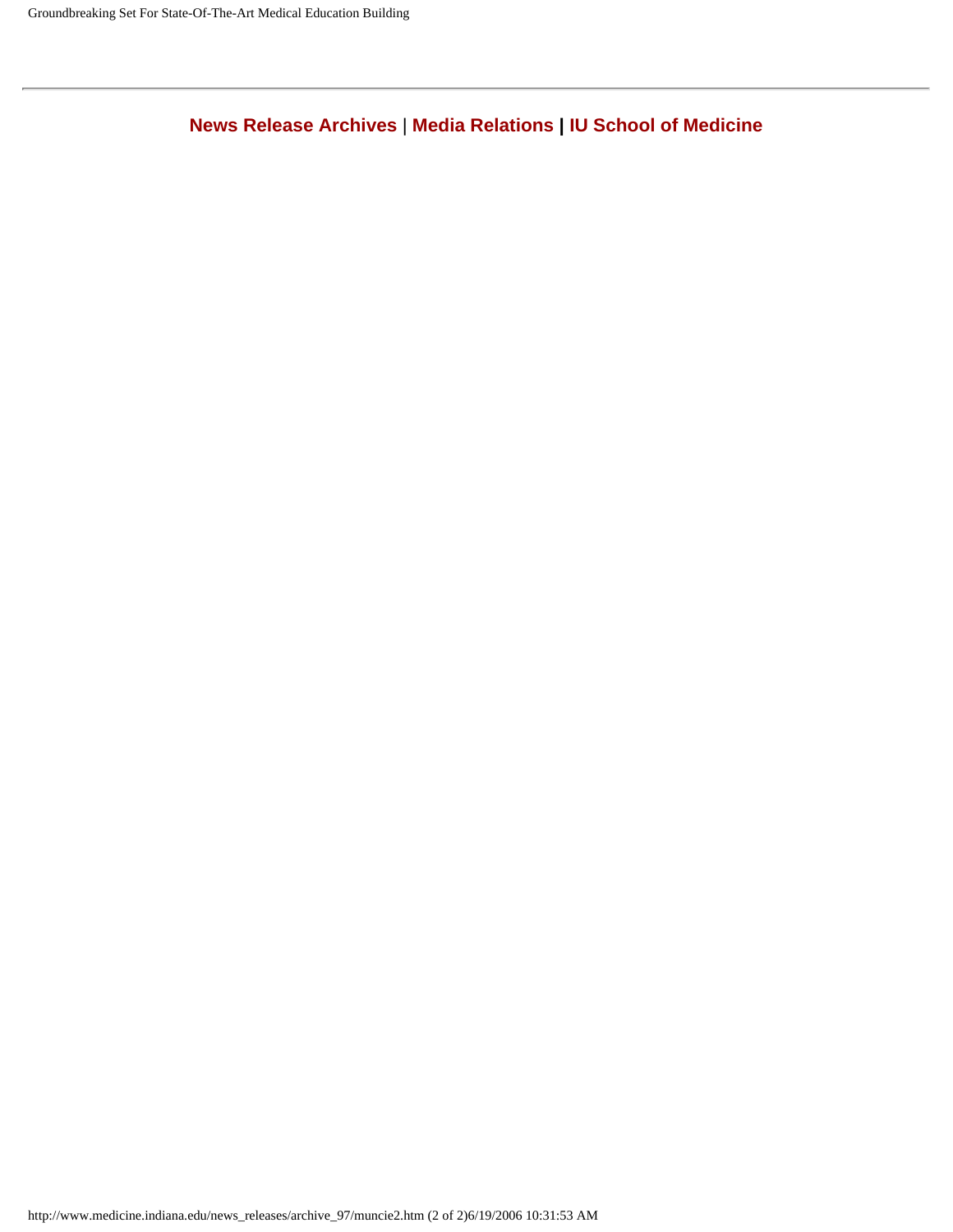<span id="page-31-0"></span>Douglas Zipes, M.D., Distinguished Professor of Medicine, Recognized Nationally and Locally

October 6, 1997

## **Douglas Zipes, M.D., Distinguished Professor of Medicine, Recognized Nationally and Locally**

INDIANAPOLIS-- Douglas Zipes, M.D., distinguished professor of medicine at the Indiana University School of Medicine, chief of cardiology at Indiana University, and director of the Krannert Research Institute, is being recognized by three organizations for his dedication and work in cardiovascular health care.

Dr. Zipes has been named the recipient of the James B. Herrick Award of the American Heart Association for his excellence in clinical work. The award was presented to Dr. Zipes at the Council on Clinical Cardiology Annual Dinner at the AHA Scientific Sessions in Orlando the first week of November. The James B. Herrick Award honors a physician whose scientific achievements have contributed to the advancement and practice of clinical cardiology.

Prior to the AHA meeting, Dr. Zipes will receive the 1997 Nycomed Award for Excellence for his outstanding contributions and leadership in cardiovascular health care by the Board of Directors of the American College of Cardiovascular Administrators, also in Orlando.

Dr. Zipes was recently awarded the 22nd Annual Arthur B. Richter Lectureship in Clinical Cardiology. The lecture is sponsored by St. Vincent Hospital and the Indiana Heart Institute to further education in clinical cardiology with an emphasis on clinical and bedside aspects of diagnosis. Lecturers are internationally prominent teachers and clinicians. This year's lecture was especially poignant because of Dr. Richter's death earlier this year.

###

[Send to: I.U. School of Medicine](mailto:mbrunsma@iupui.edu) [Office of Public & Media Relations](mailto:mbrunsma@iupui.edu)

Contact: Mary Hardin (AC) 317-274-7722 *[mhardin@iupui.edu](mailto:mhardin@iupui.edu)*

**[News Release Archives](http://www.medicine.indiana.edu/news_releases/nra.html)** | **[Media Relations](http://www.medicine.indiana.edu/) | [IU School of Medicine](http://medicine.iu.edu/)**



[INDIANA](http://medicine.iu.edu/) [UNIVERSITY](http://medicine.iu.edu/)  [SCHOOL OF](http://medicine.iu.edu/) [MEDICINE](http://medicine.iu.edu/)

[MEDIA](http://www.medicine.indiana.edu/)  [RELATIONS](http://www.medicine.indiana.edu/)

A STATEWIDE RESOURCE

Phone 317 274 7722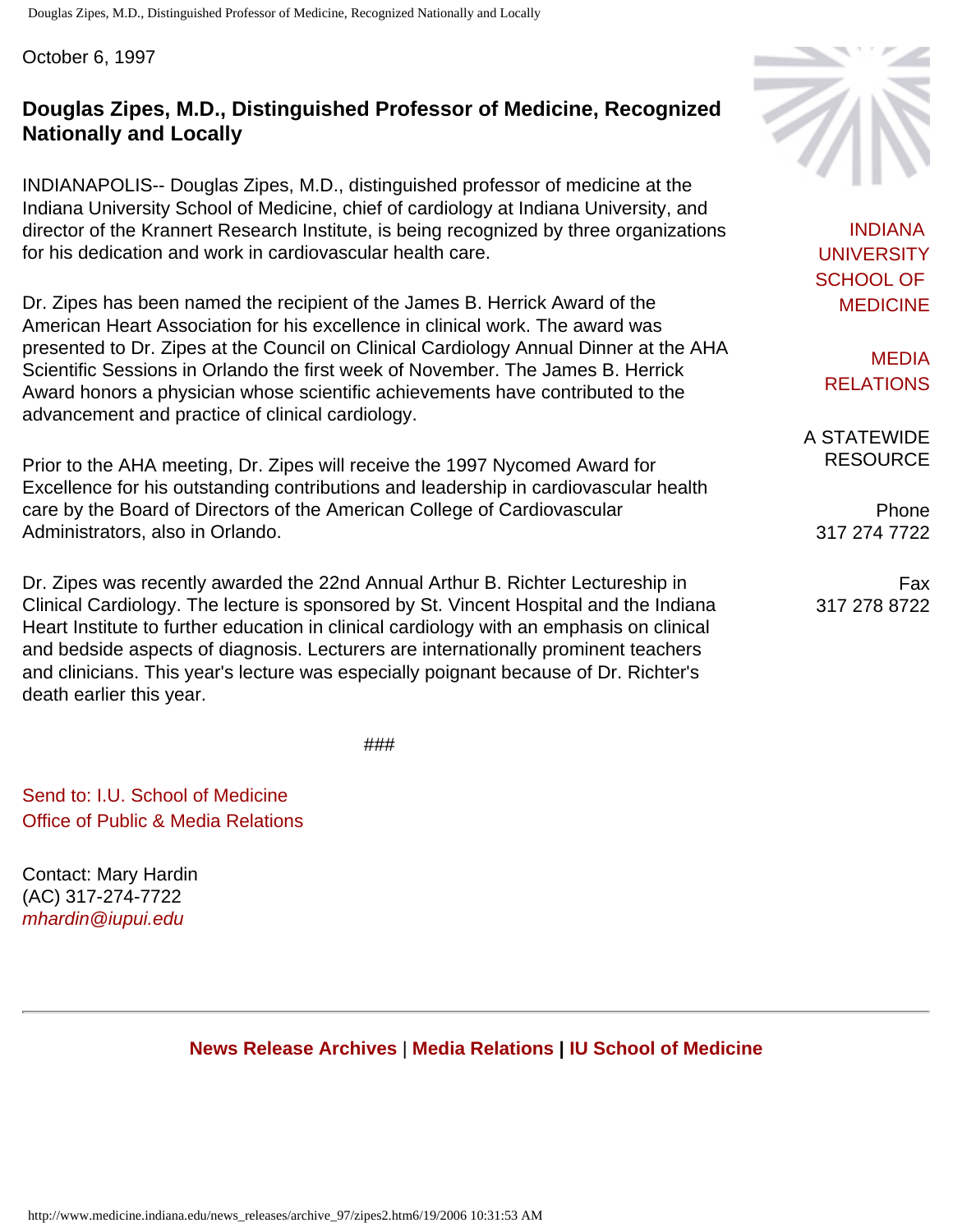<span id="page-32-0"></span>October 29, 1997

## **Indiana Lions Donate \$1 Million**

INDIANAPOLIS**--** The Indiana Lions Club members will be honored Nov. 9 at an open house reception sponsored by Clarian Health at the Indiana Cancer Pavilion for their pledge of \$1 million for the purchase of a Gamma Knife in recognition of their founder, Walter L. Shirley. The Gamma Knife, the only one in the state, is used to treat abnormal blood vessels, small benign and malignant tumors in the brain and certain functional disorders in a non-invasive manner. The Lions will have the opportunity to tour the Indiana Lion's Gamma Knife Center.

"The Gamma Knife is the most accurate and precise way to deliver a very high dose of radiation to small areas in and around the brain with minimal damage to surrounding normal tissue," said Robert D. Timmerman, M.D., assistant professor of radiation oncology and co-director of the Gamma Knife program.

The Gamma Knife uses 201 gamma ray beams to kill tumor cells and lesions such as abnormal blood vessels in areas of the brain that would be difficult or impossible to treat with conventional surgical methods.

Since 1947, the Lions Cancer Control Fund, Inc. has helped Indiana University's Department of Radiation Oncology become one of the world's most recognized cancer treatment centers by financially supporting advancements in radiation oncology.

"We are delighted to have this opportunity to honor the Indiana Lions," said Marcus Randall, M.D., The William A. Mitchell Professor and chairman of the Department of Radiation Oncology. "They have been loyal supporters of our clinical and academic programs and their efforts have had a positive impact on the lives of many Hoosiers." The Lions Cancer Control trustees' motto of "conquering cancer three ways through service, education and research" has been realized through its fund raising efforts in communities throughout Indiana and its dedication to IU's program. In total, the 16,000 member, statewide service organization has contributed nearly \$4.5 million. Most of the money has purchased the latest radiotherapy technology, but funds have also been targeted to research and education of tomorrow's physicians and therapists.

The Indiana Lions Gamma Knife Center at Indiana University Hospital of Clarian Health opened in September. Nineteen patients were treated with the state-of-the-art technology during its first month of operation.

###

[Send to: I.U. School of Medicine](mailto:mbrunsma@iupui.edu) [Office of Public & Media Relations](mailto:mbrunsma@iupui.edu)



[INDIANA](http://medicine.iu.edu/) [UNIVERSITY](http://medicine.iu.edu/)  [SCHOOL OF](http://medicine.iu.edu/) [MEDICINE](http://medicine.iu.edu/)

[MEDIA](http://www.medicine.indiana.edu/)  [RELATIONS](http://www.medicine.indiana.edu/)

A STATEWIDE RESOURCE

Phone 317 274 7722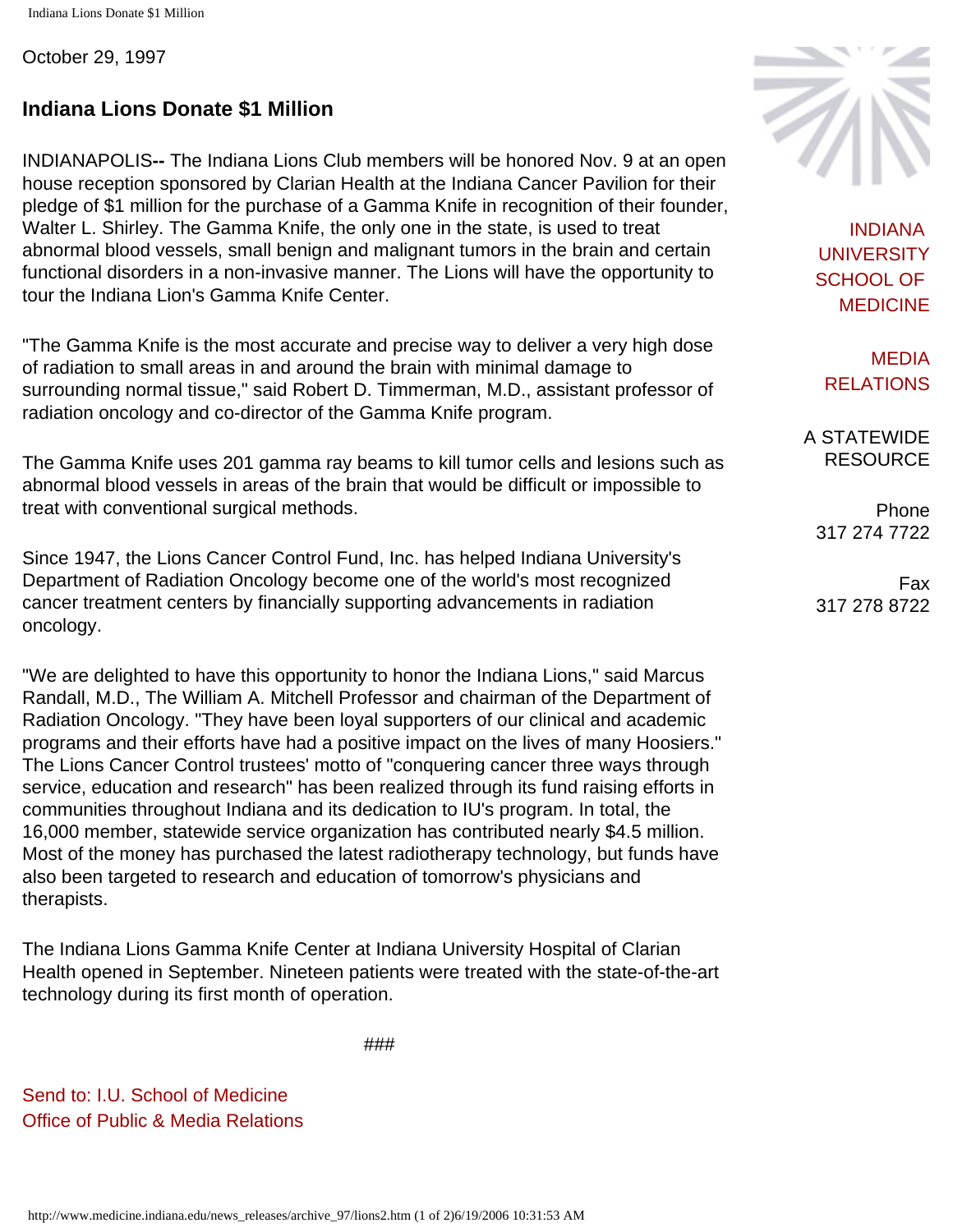Indiana Lions Donate \$1 Million

Contact: Mary Hardin/Shannon Legge (AC) 317-274-7722 *[mhardin@iupui.edu](mailto:mhardin@iupui.edu)*

or Ann Myers (317) 274-4795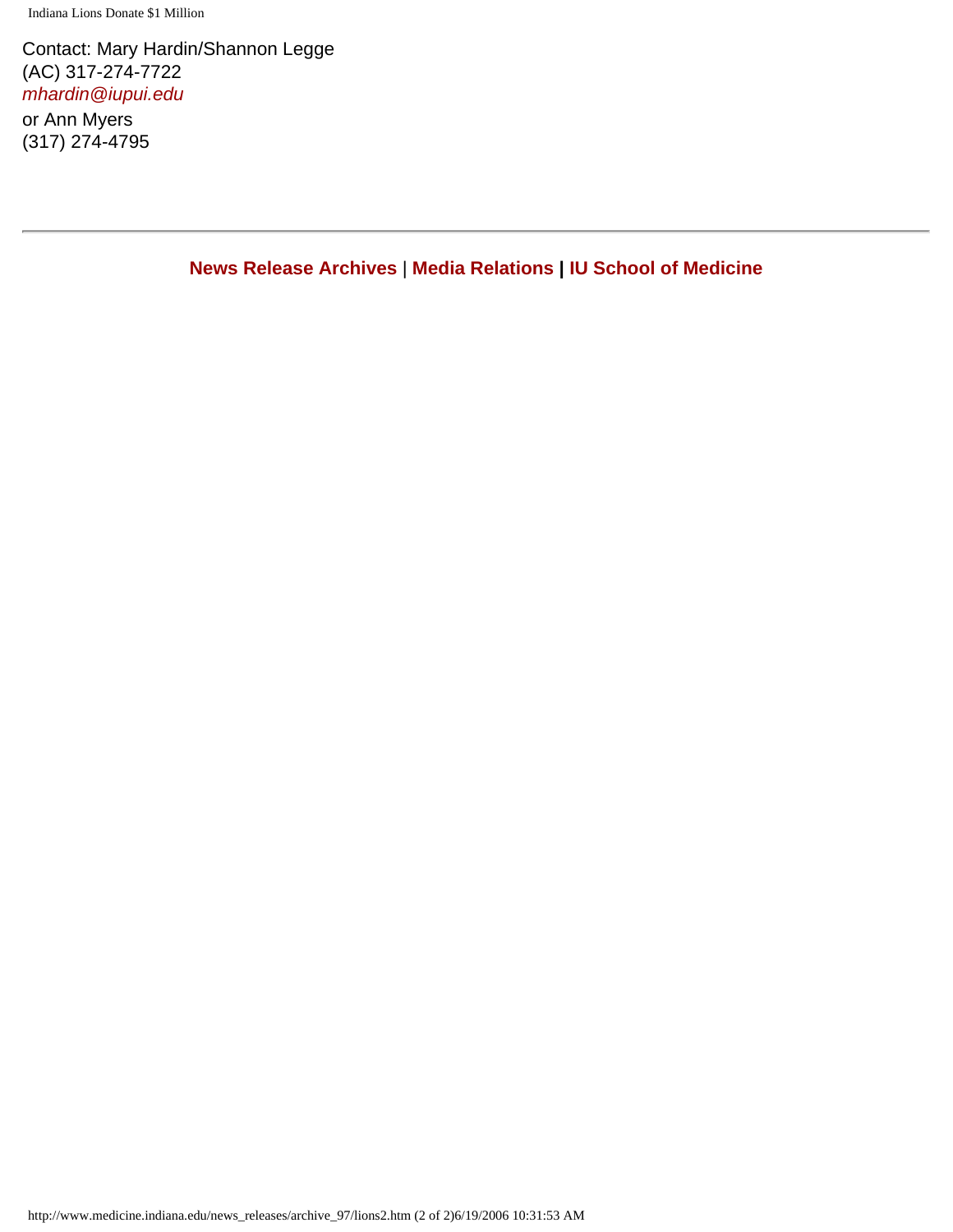## <span id="page-34-0"></span>**Dr. Stephen Heifetz dies; served on faculty nine years**

Stephen A. Heifetz, MD, director of pediatric surgical pathology and professor of pathology and laboratory medicine, died Oct. 18 of lung cancer. He was 50.

Prior to joining the IUSM faculty in 1988, Dr. Heifetz held pediatric pathology and laboratory medicine positions at Izaak Walton Killam Hospital for Children and Grace Maternity Hospital, both in Halifax, Nova Scotia, Canada.

While serving with the Army from 1978 to 1985, he was chairman of the Department of Pediatric Pathology at the Armed Forces Institute of Pathology, registrar of pediatric pathology at the American Registry of Pathology, assistant chief of the departments of pathology at the U.S. Army Hospital in Nurenberg, Germany, and at 2nd General Hospital in Landstuhl, Germany. He also served as a consultant in pediatric pathology to the U.S. surgeon general.

When Dr. Heifetz left the military he had achieved the rank of lieutenant colonel.

Dr. Heifetz was a 1967 graduate of Swarthmore College and received his medical degree in 1971 from State University of New York, Downstate Medical Center.

He was internationally known for his expertise in placental pathology and pediatric germ cell tumors. He served on several national and local professional panels dedicated to the study of childhood cancer, fetal and infant mortality, and Sudden Infant Death Syndrome. His publications and presentations, for which he received many awards, were numerous.

In 1996, Dr. Heifetz was the recipient of the Gold Medal Caffey Award, presented by the Society for Pediatric Radiology. He also was honored in July by the Marion County Health Department for his contributions to the Fetal and Infant Mortality Review Program.

Dr. Heifetz is survived by his companion, Dr. J. Isaac Bateman; two children, Jennifer Ruth Wullkotte and Joshua Barnett Heifetz; his mother, Gertrude Levine Heifetz, and his sister, Joan Heifetz Hollinger.

Memorial contributions may be directed to Riley Memorial Association's Dr. Stephen A. Heifetz Children's Cancer Research Fund.

###

[Send to: I.U. School of Medicine](mailto:mbrunsma@iupui.edu) [Office of Public & Media Relations](mailto:mbrunsma@iupui.edu)



[INDIANA](http://medicine.iu.edu/) [UNIVERSITY](http://medicine.iu.edu/)  [SCHOOL OF](http://medicine.iu.edu/) [MEDICINE](http://medicine.iu.edu/)

[MEDIA](http://www.medicine.indiana.edu/)  [RELATIONS](http://www.medicine.indiana.edu/)

A STATEWIDE RESOURCE

Phone 317 274 7722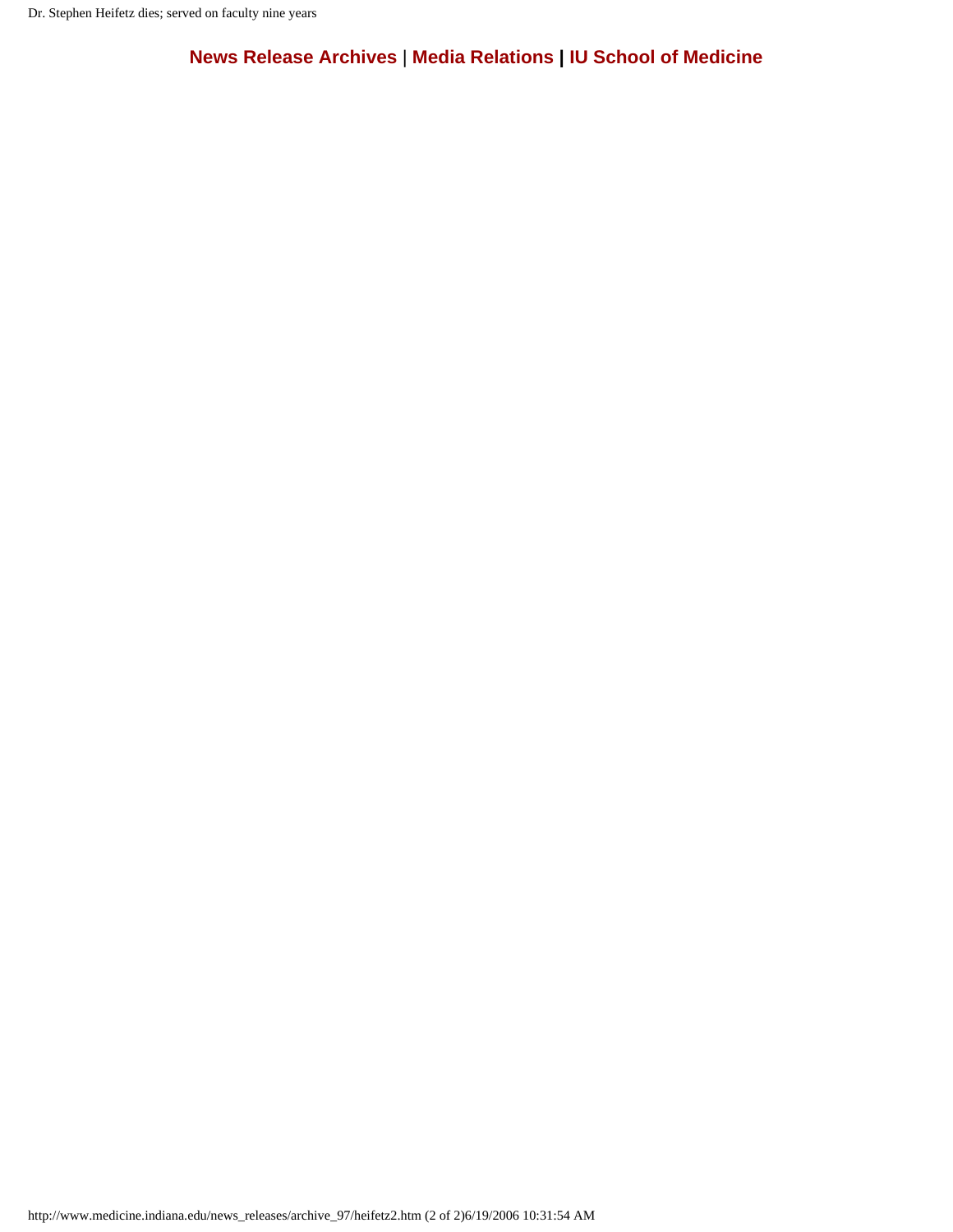Boost Awareness Road Tour To Distribute Car Seats And Educate Families In Underserved Indiana Counties

October 14, 1997

#### **Boost Awareness Road Tour To Distribute Car Seats And Educate Families In Underserved Indiana Counties**

Indianapolis**--** The Boost Awareness Road Tour will arrive tomorrow in Daviess and Knox counties. The tour is sponsored by the Automotive Safety for Children Program at Riley Hospital in cooperation with the Indiana GovernorAs Council on Impaired & Dangerous Driving. Nearly 900 child safety seats and booster seats will be distributed throughout Indiana during the campaign.

The Automotive Safety for Children Program staff will arrive at Daviess County a Southwest Medical facility in Washington at 10 a.m. (210 S. Meridian), and then travel to Knox CountyAs Red Cross in Vincennes at 1 p.m. (525 N. 4th St.). The ASFC staff, working with the police agencies, community agencies, social service agencies, and advocates, has identified the families in the communities who will receive the seats.

The statewide tour was designed to educate families in both rural and urban areas about the importance of using child safety seats and booster seats. The Automotive Safety for Children staff will travel to 16 underserved counties, where car seats will be distributed.

Indiana state law says that children up to three years old must be in a child safety seat. Children three to four years old must be in a child safety seat or seat belt. However, properly restraining children requires education of child passenger safety measures beyond what is required by law, L said Attorney General Jeff Modisett, chairman of the Governor's Council on Impaired and Dangerous Driving.

Child safety seats are frequently misused. National statistics show that up to 90% of all child safety seats are used incorrectly in some way, decreasing their effectiveness and ability to protect children. A 1997 Automotive Safety for Children Program survey of 11 Indiana cities reported that more than two-thirds of children in child safety seats were improperly secured.

"Parents are often unaware of the potential life threatening consequences for children who are not appropriately restrained," said Marilyn Bull, M.D., medical director of the Automotive Safety for Children Program, professor of pediatrics at the IU School of Medicine, and chairwoman of the American Academy of Pediatrics Section on Injury and Poison Prevention.

The American Academy of Pediatrics recommends that children ride in child safety seats until they weigh 40 pounds. Once children weigh between 40-60 pounds, the Academy recommends that they ride in booster seats.

Restraining small children in seat belts is unsafe. Seat belts, made for adults, do not fit children and also can be uncomfortable. Children may attempt to place the shoulder portion of the belt behind their backs or under their arms.



[INDIANA](http://medicine.iu.edu/) [UNIVERSITY](http://medicine.iu.edu/)  [SCHOOL OF](http://medicine.iu.edu/) [MEDICINE](http://medicine.iu.edu/)

[MEDIA](http://www.medicine.indiana.edu/)  [RELATIONS](http://www.medicine.indiana.edu/)

A STATEWIDE RESOURCE

> Phone 317 274 7722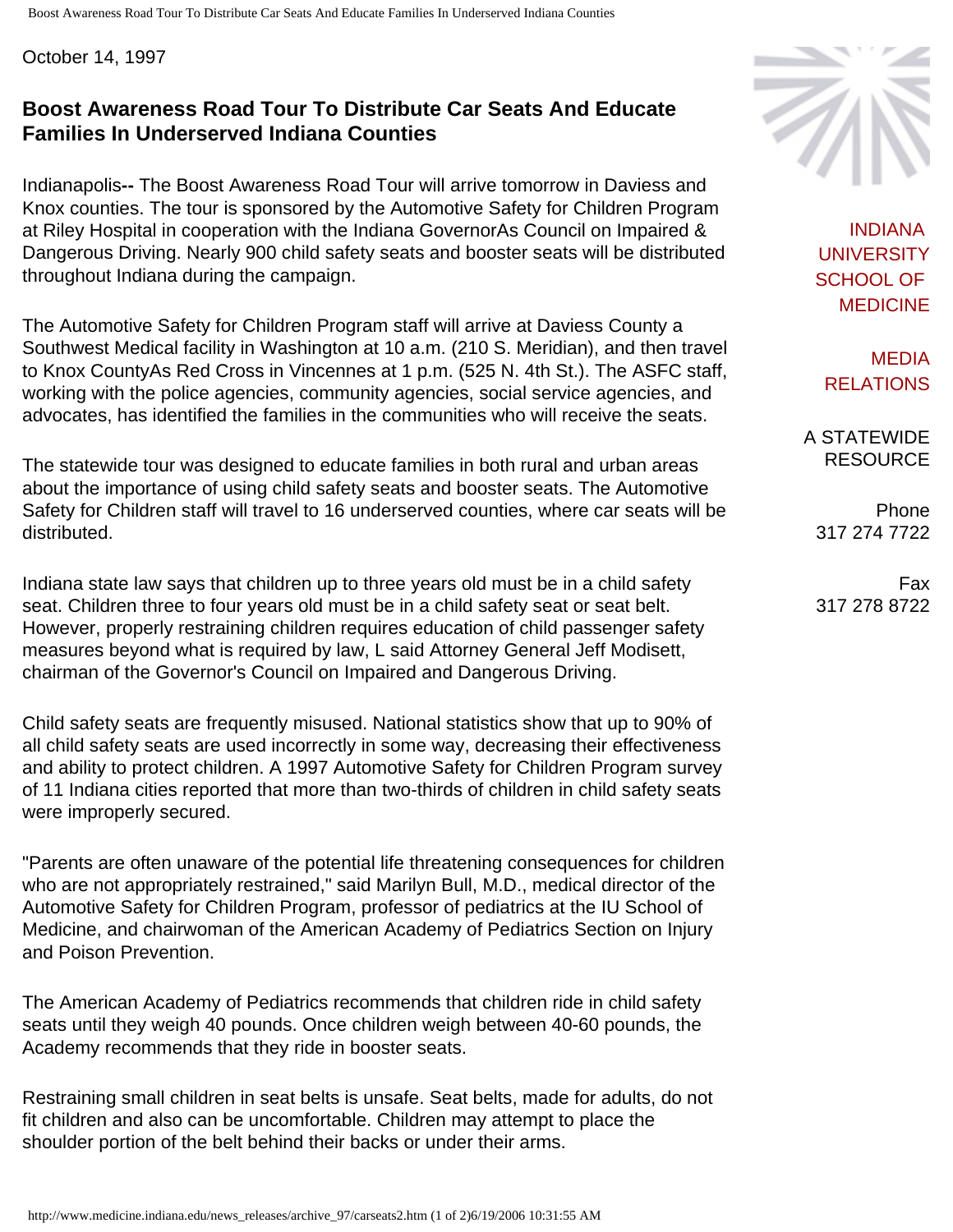Boost Awareness Road Tour To Distribute Car Seats And Educate Families In Underserved Indiana Counties

"Seat belts alone may not adequately protect small children. Booster seats can provide better protection for children who have outgrown child safety seats," said Judy Sheese, Ph.D., the director of the Automotive Safety for Children Program.

The Automotive Safety for Children staff will be working with police agencies, community agencies, social service agencies and advocates to identify families in each community who will receive the seats. Staff also will train parents and community representatives how to install and correctly use child safety and booster seats.

Along with the Automotive Safety for Children staff, Indiana State Police representatives will be present at tour stops. UOfficers at every state post will be trained how to identify child safety seat misuse and to answer questions about child safety seats,L said Melvin Carraway, Indiana State Police superintendent.

In addition, the Automotive Safety for Children Program will issue troopers walletsized information cards with child safety seat guidelines. The cards will aide officers during routine traffic stops to recognize improper car seat use and to enable them to give parents information about their childAs safety. By training troopers at each post to answer child safety seat questions, parents will have a community resource to help insure safe car seat use.

The Allstate Foundation, Inc. provided partial funding for this campaign.

###

[Send to: I.U. School of Medicine](mailto:mbrunsma@iupui.edu) [Office of Public & Media Relations](mailto:mbrunsma@iupui.edu)

Contact: Ellen Gullett/Shannon Legge (AC) 317-274-7722 [egullett@iupui.edu](mailto:mbrunsma@iupui.edu)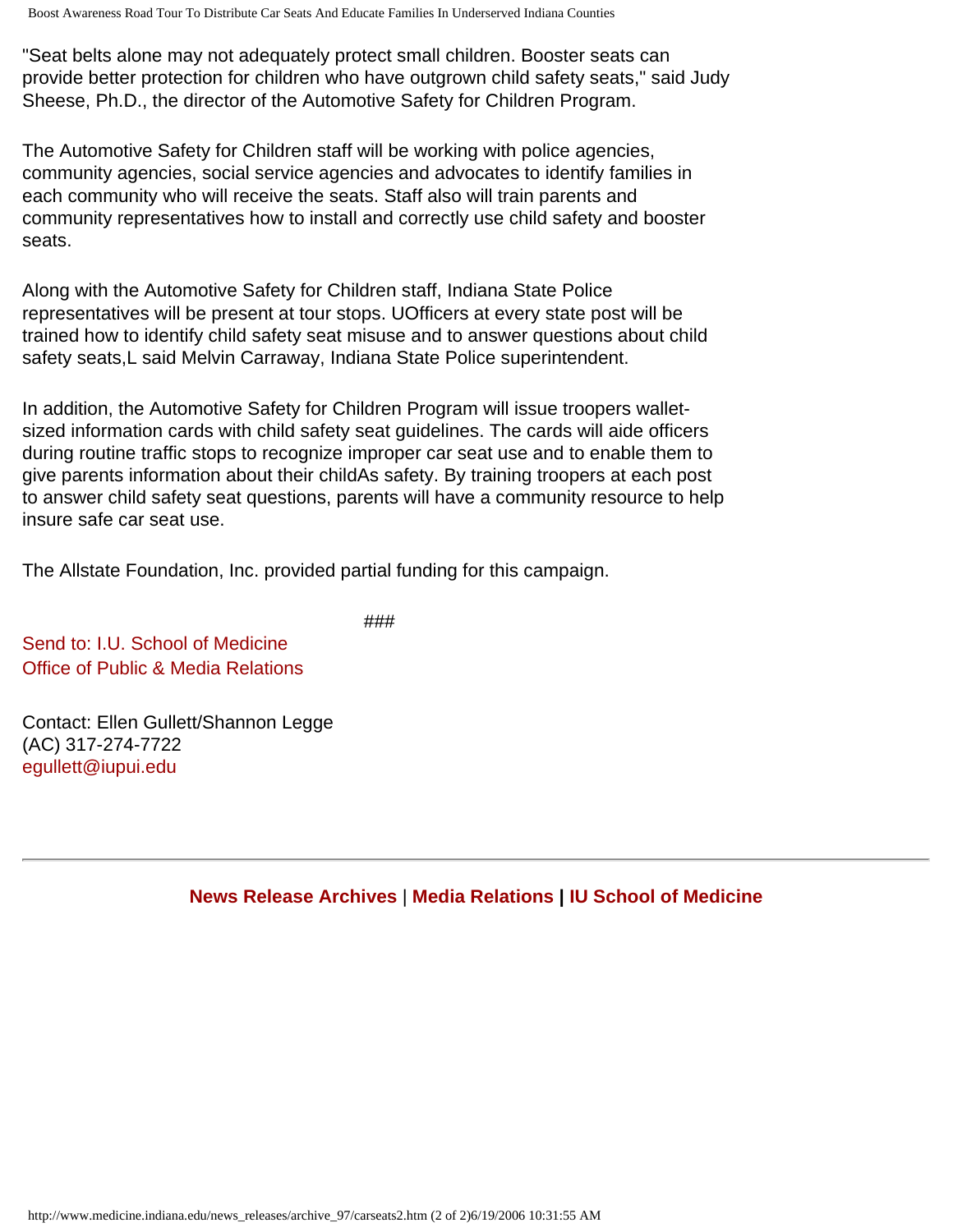#### **IU Cancer Research Institute**

[Dedication For Indiana University Cancer Research Institute Slated For Sept. 30, 1997](http://www.medicine.indiana.edu/news_releases/archive_97/cancerded.htm) September 25, 1997

[IU Cancer Researchers' Goal To Excel Supported By Public and Private Funding](http://www.medicine.indiana.edu/news_releases/archive_97/funding.htm) September 25, 1997

[Facts About the Indiana University Cancer Research Institute](http://www.medicine.indiana.edu/news_releases/archive_97/facts.htm) September 25, 1997

[First Hand Experience Shaped IU Researcher's Career](http://www.medicine.indiana.edu/news_releases/archive_97/maze.html) September 25, 1997

[Cancer Research Puts Teen in the Driver's Seat](http://www.medicine.indiana.edu/news_releases/archive_97/toliver.htm) September 25, 1997

[Three Women Try to Solve the Mysteries of Cancer](http://www.medicine.indiana.edu/news_releases/archive_97/threewomen.htm) September 25, 1997

[Indiana University School of Medicine Cancer Research Highlights](http://www.medicine.indiana.edu/news_releases/archive_97/facts2.htm) September 25, 1997

[Indiana University Cancer Center Announces Development Board](http://www.medicine.indiana.edu/news_releases/archive_97/develp.htm) September 25, 1997

[Send to: I.U. School of Medicine](mailto:mbrunsma@iupui.edu) [Office of Public & Media Relations](mailto:mbrunsma@iupui.edu)

**[News Release Archives](http://www.medicine.indiana.edu/news_releases/nra.html)** | **[Media Relations](http://www.medicine.indiana.edu/) | [IU School of Medicine](http://medicine.iu.edu/)**



[INDIANA](http://medicine.iu.edu/) **UNIVERSITY** [SCHOOL OF](http://medicine.iu.edu/) [MEDICINE](http://medicine.iu.edu/)

[MEDIA](http://www.medicine.indiana.edu/) 

[RELATIONS](http://www.medicine.indiana.edu/)

Phone 317 274 7722

A STATEWIDE RESOURCE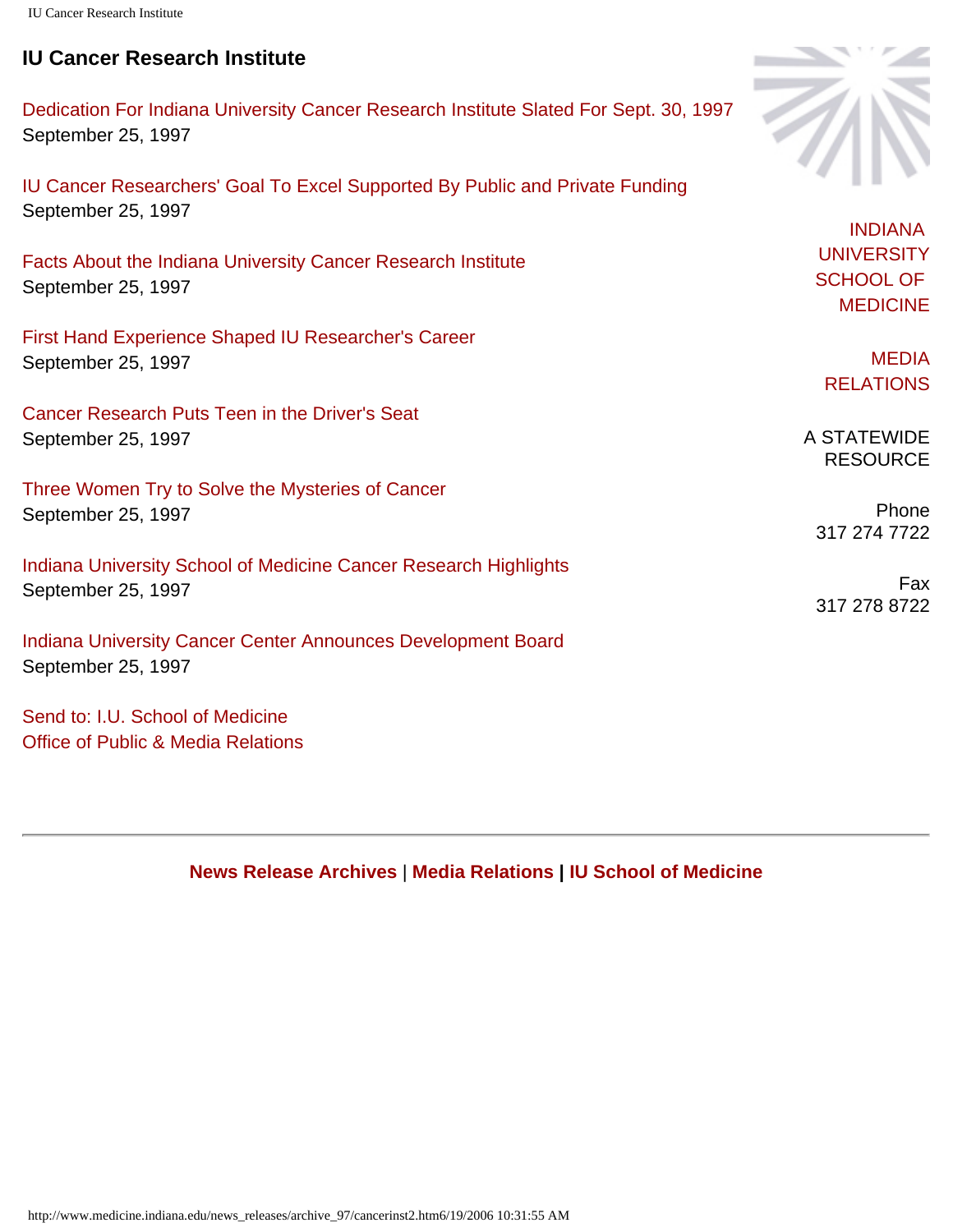IU Medical Center "MASH" Unit's 50TH Reunion To Include Archive Dedication

September 11, 1997

#### **IU Medical Center "MASH" Unit's 50TH Reunion To Include Archive Dedication**

INDIANAPOLIS**--** Officers and enlisted men from the only American Army medical unit to establish a general hospital on German soil during World War II will return to their home base for a 50th reunion gathering in Indianapolis Sept. 18-20.

The 32nd General Hospital Medical Corps will be honored Sept. 19 with a reception during the dedication of an archival collection of photographs, film footage, scrapbooks, personal letters, historical materials and other memorabilia about the unit in the Ruth Lilly Special Collections and Archives at the Indiana University-Purdue University at Indianapolis Library.

Reunion organizer, Travis Winfrey of Hempstad, Texas, said about 80 people are expected to attend the 32nd's golden reunion. Winfrey, at 72, said in a droll southern drawl that because he was the youngest enlisted man in the unit, he was charged with organizing the reunion.

The 32nd General Hospital Medical Corps was organized at the Indiana University Medical Center in 1942. More than 50 doctors and dentists and 100 nurses from IU, and 400 enlisted men from across the country formed the unit. The unit was named in honor of a World War I medical unit also organized at the IU Medical Center.

In February 1945, the 32nd set up its 1,000-bed hospital just eight miles short of the front lines at Aachen, Germany. The unit also had the distinction of being the first American medical corps to set up a general hospital on French soil following the June 6, 1944, D-Day invasion at Normandy.

IU School of Medicine faculty, Cyrus Clark, M.D., and Charles F. Thompson, M.D., were charged with organizing the medical unit after the U.S. entered the war. Col. Clark served as commanding officer.

Members of the medical, dental and nursing staffs who joined the 32nd were sworn into the Army on May 13, 1942. The hospital unit was officially activated at Camp Bowie in Brownwood, Texas, on Christmas Eve, 1942, where training began. In September 1943, the nurses of the 32nd sailed for England on the RMS Queen Mary, while the men were aboard the S.S. Borinquin. When the corps arrived, it operated a hospital at Fairford, Gloucestershire, until May 1944.

Following the Allied invasion at Normandy, the unit was sent to France, arriving at Omaha Beach on July 30, 1944. The corps treated 5,350 casualties during their six months in France and Belgium. In February, the unit advanced to Germany, operating the hospital there until July 30, 1945. During that six-month period, the 32nd treated 41,797 war casualties.



[INDIANA](http://medicine.iu.edu/) [UNIVERSITY](http://medicine.iu.edu/)  [SCHOOL OF](http://medicine.iu.edu/) [MEDICINE](http://medicine.iu.edu/)

[MEDIA](http://www.medicine.indiana.edu/)  [RELATIONS](http://www.medicine.indiana.edu/)

A STATEWIDE RESOURCE

Phone 317 274 7722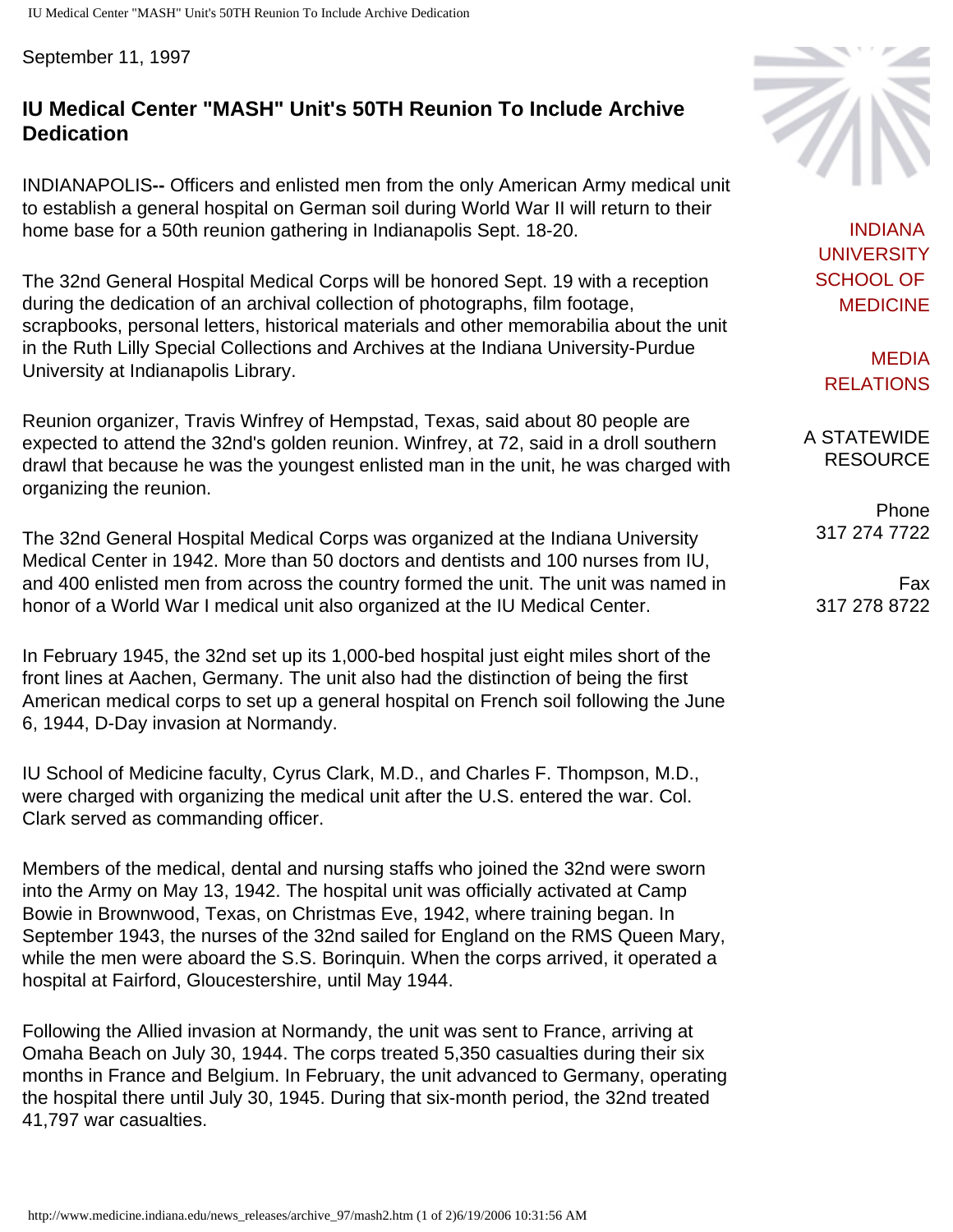IU Medical Center "MASH" Unit's 50TH Reunion To Include Archive Dedication

According to William D. Gambill, M.D., the youngest medical officer in the unit and a retired member of the IU School of Medicine faculty, during one 24-hour period (River Roer Offensive) in Germany, the 32nd treated 1,800 casualties. Most, he said, were triaged and sent to other general hospitals farther from the fighting as fast as the medical team could work.

The hospital's personnel returned to the United States and were discharged at Camp Atterbury near Edinburgh, Ind., in October 1945.

###

[Send to: I.U. School of Medicine](mailto:mbrunsma@iupui.edu) [Office of Public & Media Relations](mailto:mbrunsma@iupui.edu)

Contact: Mary Hardin (AC) 317-274-7722 *[mhardin@iupui.edu](mailto:mhardin@iupui.edu)*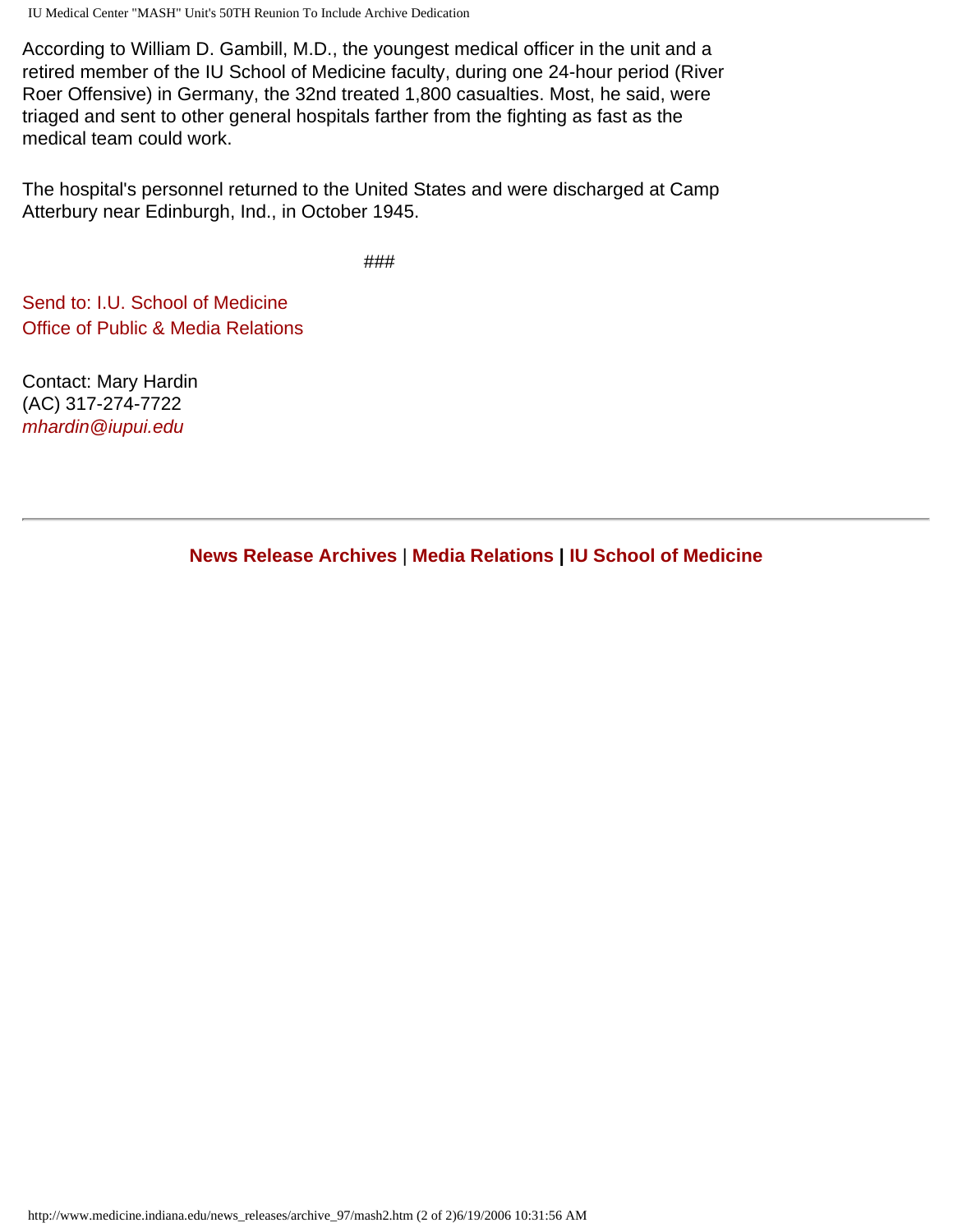State Of The Art Technology

September 8, 1997

## **State Of The Art Technology First Patient Treated With Indiana's Only Gamma Knife**

INDIANAPOLIS **--**An Indianapolis woman will be the first patient to be treated with Indiana's only Gamma Knife, a state-of-the-art, non-invasive technology that uses radiation instead of a scalpel to arrest the growth of tumors and obliterate vascular malformations deep inside the brain.

The procedure will be performed Monday morning, Sept. 8, at the Indiana Lions Gamma Knife Center at Indiana University Hospital of Clarian Health.

Gamma Knife radiosurgery combines a highly potent radiation dose with submillimeter accuracy to make it an extremely sophisticated therapeutic tool.

Monday's patient, Ann Weifenbach, will have a tumor treated on her facial nerve. If traditional surgical procedures were used to remove the tumor, Ms. Weifenbach would suffer nerve damage and facial paralysis. Thomas Witt, M.D., and Robert D. Timmerman, M.D., co-directors of the Gamma Knife program, estimate that the actual procedure will take less than 30 minutes.

Drs. Witt and Timmerman, who will perform Monday's procedure, said preparation for the outpatient, non-invasive surgery will take approximately 2.5 hours and that Ms. Weifenbach could be released from the hospital by noon that day.

The 20-ton Gamma Knife, housed in the basement of the Indiana Cancer Pavilion, was delivered June 2. Technical adjustments to the cobalt-60 source unit and completion of other details were made during the summer in preparation for the initial procedure.

Patients are treated with up to 201 gamma ray beams. The rays are directed through openings in a stereotactic collimator helmet to a precisely defined target in the brain. Because each beam is not powerful individually, it does not harm the healthy tissue as it travels through to its point of convergence with the other gamma rays. Once the rays converge, however, they gain enough power to destroy the unwanted problem area without affecting the normal surrounding brain tissue. One of the biggest advantages of the Gamma Knife system is that the design of the helmet allows the placement of the beams to be adjusted in such a way as to conform to the regular or irregular shape of the target area.

Tumors or vascular malformations usually can be successfully treated with only one procedure.

The Gamma Knife is ideal for treatment of many types of benign and malignant tumors of the brain which would be untouchable with traditional surgery. It also is used for precision treatment of vascular malformations deep inside the brain and



[INDIANA](http://medicine.iu.edu/) [UNIVERSITY](http://medicine.iu.edu/)  [SCHOOL OF](http://medicine.iu.edu/) [MEDICINE](http://medicine.iu.edu/)

[MEDIA](http://www.medicine.indiana.edu/)  [RELATIONS](http://www.medicine.indiana.edu/)

A STATEWIDE RESOURCE

Phone 317 274 7722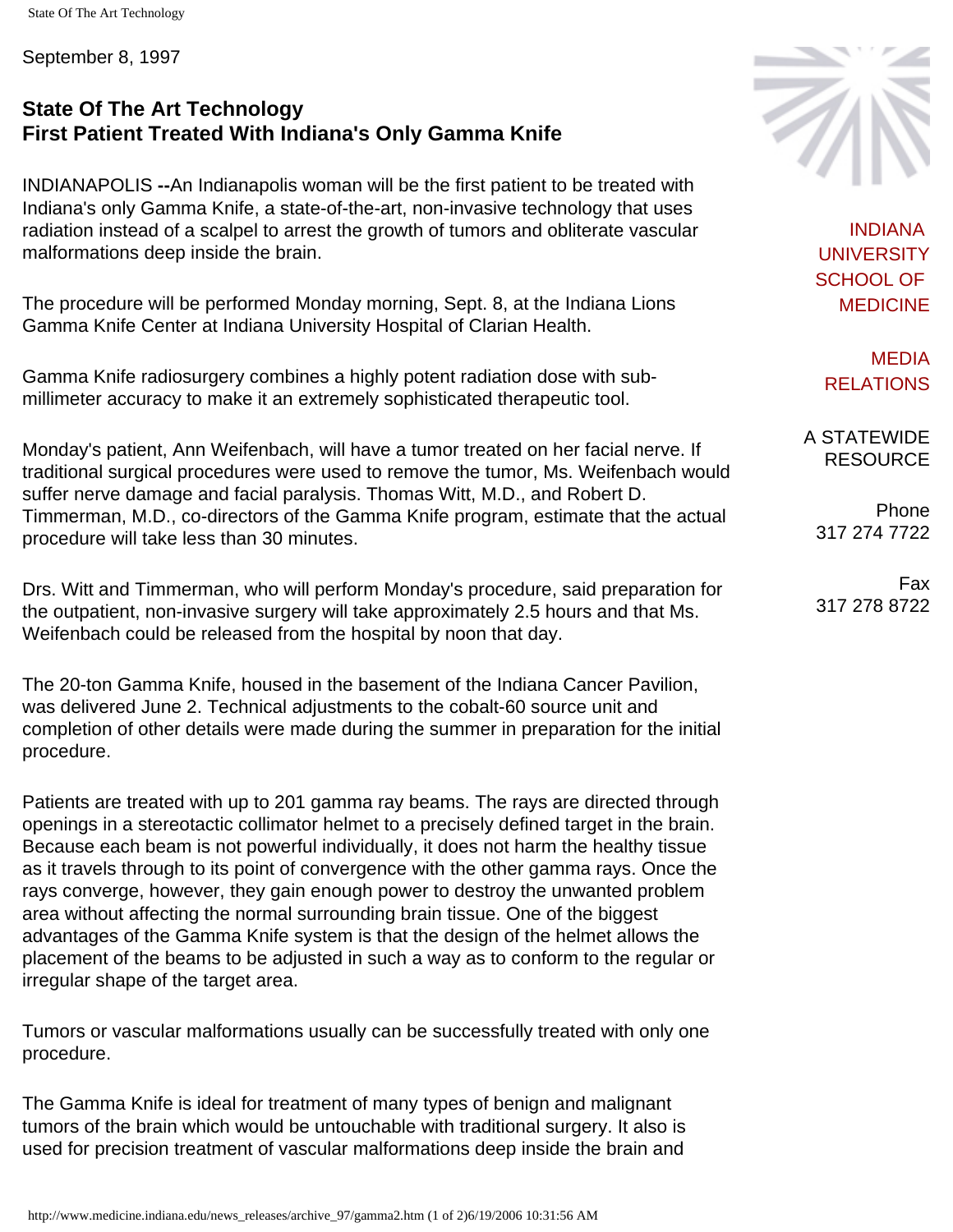State Of The Art Technology

conditions such as trigeminal neuralgia, which causes facial pain. It also has proven useful in obliterating small lesions left after conventional surgery.

Placing the Gamma Knife in a university research setting holds great promise for the continued development of innovative treatments. Research continues into its use for treatment of functional disorders such as epilepsy and Parkinson's disease. IU School of Medicine researchers plan to study new ways of treating pituitary tumors which produce hormones affecting the patient's metabolism. Researchers also are developing a frame that will be more easily taken on and off the head, which could allow for multiple treatments for brain lesions or tumors.

IUSM researchers also are pioneering the translation of this technology for treatment elsewhere in the body. They are among a handful of researchers using a stereotactic body frame so the advantages of Gamma Knife radiosurgery can be directed to tumors in the chest and abdomen.

Physician teams from both IU and Methodist will treatment patients with Gamma Knife radiotactic surgery.

###

[Send to: I.U. School of Medicine](mailto:mbrunsma@iupui.edu) [Office of Public & Media Relations](mailto:mbrunsma@iupui.edu)

Contact: Mary Hardin (AC) 317-274-7722 *[mhardin@iupui.edu](mailto:mhardin@iupui.edu)*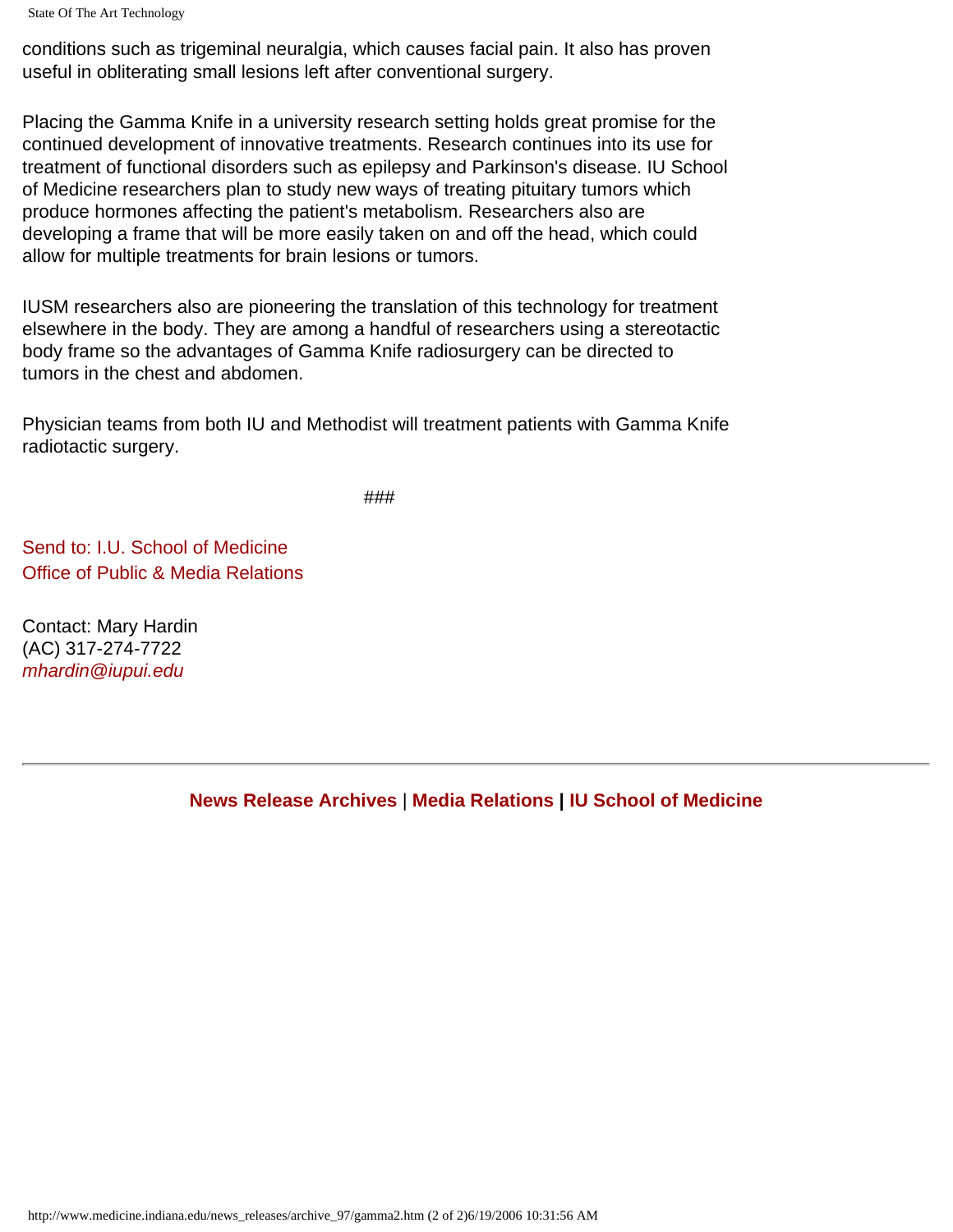IU Cancer Center Opens Tobacco Cessation Program

September 3, 1997

# **IU Cancer Center Opens Tobacco Cessation Program**

INDIANAPOLIS -- A comprehensive clinical and counseling program to help tobacco users kick the habit has opened at the Indiana University Cancer Center.

The Nicotine Dependence Program is a state-of-the-art smoking and tobacco cessation program staffed by doctors and counselors from the I.U. schools of medicine and dentistry.

Participants are seen in the Indiana Cancer Pavilion on the Indiana University-Purdue University at Indianapolis campus. Individuals who live outside of the county or cannot make the trip for health reasons may receive counseling services over the telephone. The program is an expansion of a successful tobacco cessation program initiated at the I.U. School of Dentistry five years ago by Arden G. Christen, D.D.S.

Dr. Christen and Stephen J. Jay, M.D., a pulmonologist and an assistant dean at the IU School of Medicine, are the co-directors of the expanded program. Deborah M. Hudson, B.S., R.R.T., is the program coordinator.

Individualized treatment plans are developed based on the needs of the smoker or tobacco user. In addition to dealing with the physical addiction to nicotine, ongoing counseling and education sessions address the psychological and behavioral changes needed to break long-term patterns.

As part of an education institution, the Nicotine Dependence Program will have a more comprehensive mission than just helping smokers quit smoking. The program will serve as a research center for tobacco cessation, including clinical trials for pharmacological agents which may help smokers and other tobacco users break their addiction. The program also will provide educational programs for physicians and other health care professionals on the most effective ways to help others stop smoking and it will serve as an information resource center for Hoosiers.

For additional information or to enroll in the program, call 317-278-3981.

###

[Send to: I.U. School of Medicine](mailto:mbrunsma@iupui.edu) [Office of Public & Media Relations](mailto:mbrunsma@iupui.edu)

Contact: Mary Hardin (AC) 317-274-7722 *[mhardin@iupui.edu](mailto:mhardin@iupui.edu)*



[INDIANA](http://medicine.iu.edu/) [UNIVERSITY](http://medicine.iu.edu/)  [SCHOOL OF](http://medicine.iu.edu/) [MEDICINE](http://medicine.iu.edu/)

[MEDIA](http://www.medicine.indiana.edu/)  [RELATIONS](http://www.medicine.indiana.edu/)

A STATEWIDE RESOURCE

Phone 317 274 7722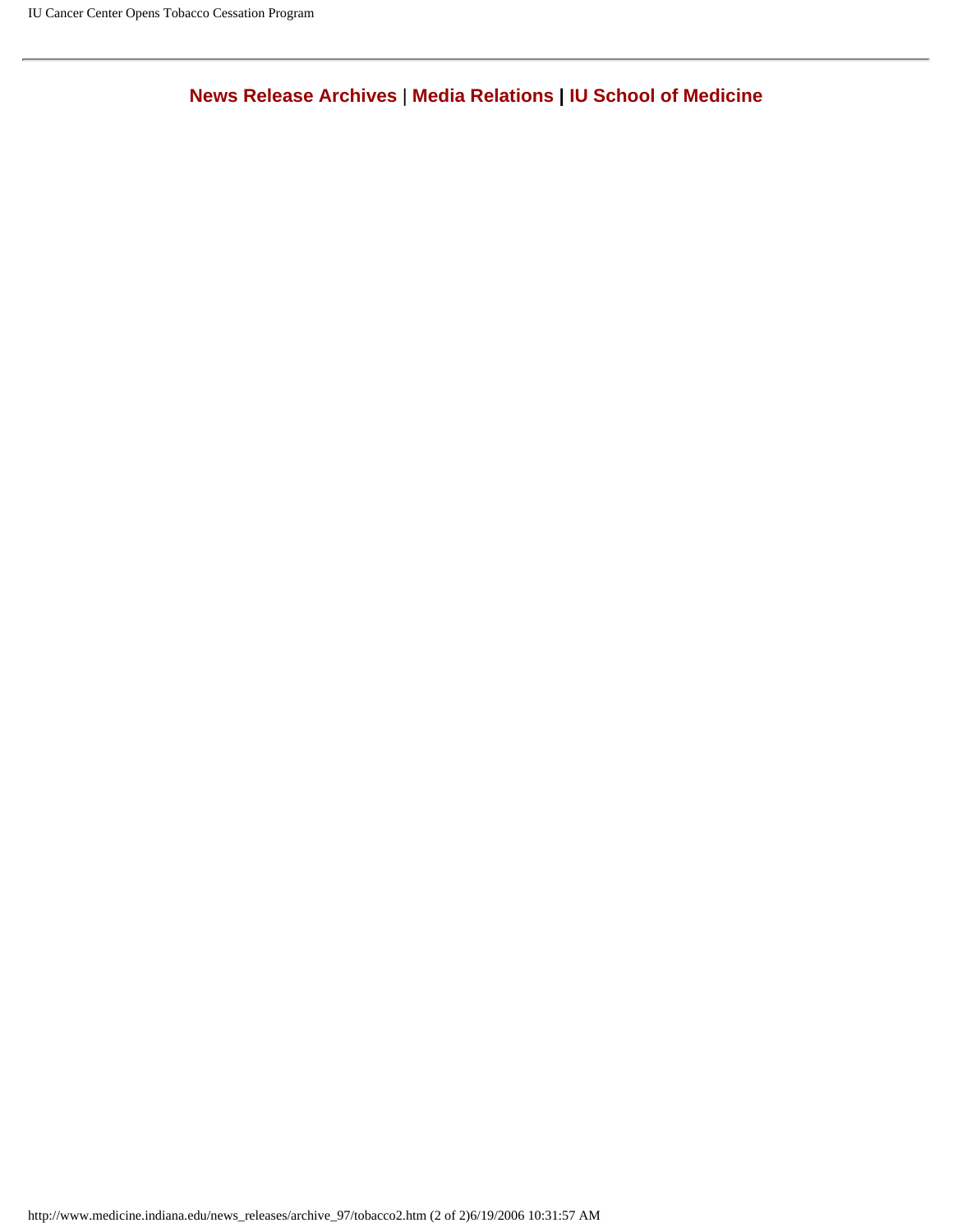IU Researchers Identify Viral Proteins That Evade Human Immune System

September 1, 1997

### **IU Researchers Identify Viral Proteins That Evade Human Immune System**

INDIANAPOLIS -- Researchers at Indiana University School of Medicine have identified a novel viral mechanism which could result in a new method for treating auto-immune conditions such as asthma and rheumatoid arthritis.

The report on the discovery is detailed in the Sept. 2 issue of the Proceedings of the National Academy of Sciences.

The researchers have identified a viral protein that blocks cells from the human immune system, preventing white blood cells and other inflammatory cells from reaching the site of an infection.

The viral mechanism which evades the host immune system resembles human chemokines, which are small proteins that recruit inflammatory cells to the site of infection to begin the healing process. These are the first viral chemokine-like proteins shown to antagonize the cell-attracting activity of human chemokines.

The "decoy" protein was identified when recent sequencing of the genome of molluscum contagiosum virus type 1, a poxvirus that causes contagious skin infections in humans, revealed a viral protein that closely resembled a human chemokine (macrophage inflammatory protein). Not only does this decoy protein fail to attract inflammatory cells to the site of the infection, but it inhibits other human chemokines from attracting additional inflammatory cells to the site. Similar proteins were identified in two different types of molluscum contagiosum virus.

"We don't know if this is unique to this virus or not, but there are (at least) three other viruses that have chemokine-like proteins," said senior author, Kenneth H. Fife, M.D., Ph.D.

This research emphasizes the variety of ways viruses have developed to escape the host immune system, Fife said.

Additional research is necessary, but Fife said it is possible that viral proteins could be used therapeutically to block inflammation in other conditions where chemokines play a role, such as asthma, rheumatoid arthritis and other auto-immune illnesses.

The molluscum contagiousum virus is not life-threatening, but produces annoying skin lesions and is frequently seen in children. The virus can produce large, disfiguring lesions in AIDS patients. Both types of the virus studied cause disease in humans.

In addition to Fife, who is in the IUSM Department of Medicine, Division of Infectious Disease, and the Department of Microbiology and Immunology, IUSM authors include Mitchell D. Krathwohl, M.D., a fellow in the Division of Infectious Disease; Robert



[INDIANA](http://medicine.iu.edu/) [UNIVERSITY](http://medicine.iu.edu/)  [SCHOOL OF](http://medicine.iu.edu/) [MEDICINE](http://medicine.iu.edu/)

[MEDIA](http://www.medicine.indiana.edu/)  [RELATIONS](http://www.medicine.indiana.edu/)

A STATEWIDE RESOURCE

Phone 317 274 7722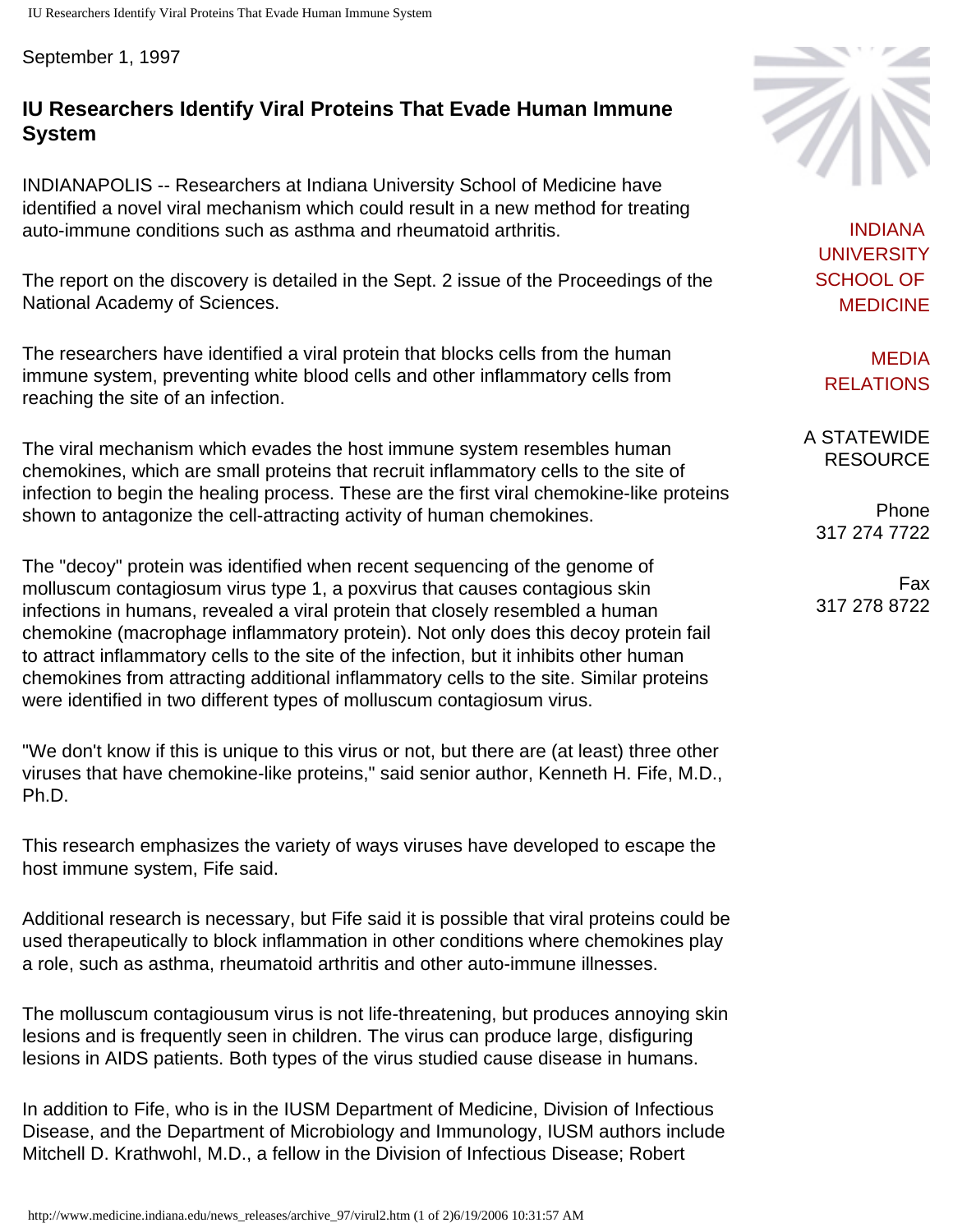IU Researchers Identify Viral Proteins That Evade Human Immune System

Hromas, M.D., associate professor of medicine, biochemistry and molecular biology and a principal investigator with the Walther Oncology Center; Darron R. Brown, M.D., associate professor of medicine, microbiology and immunology, and Hal E. Broxmeyer, Ph.D., professor of microbiology and immunology and scientific director of the Walther Oncology Center.

###

[Send to: I.U. School of Medicine](mailto:mbrunsma@iupui.edu) [Office of Public & Media Relations](mailto:mbrunsma@iupui.edu)

Contact: Mary Hardin (AC) 317-274-7722 *[mhardin@iupui.edu](mailto:mhardin@iupui.edu)*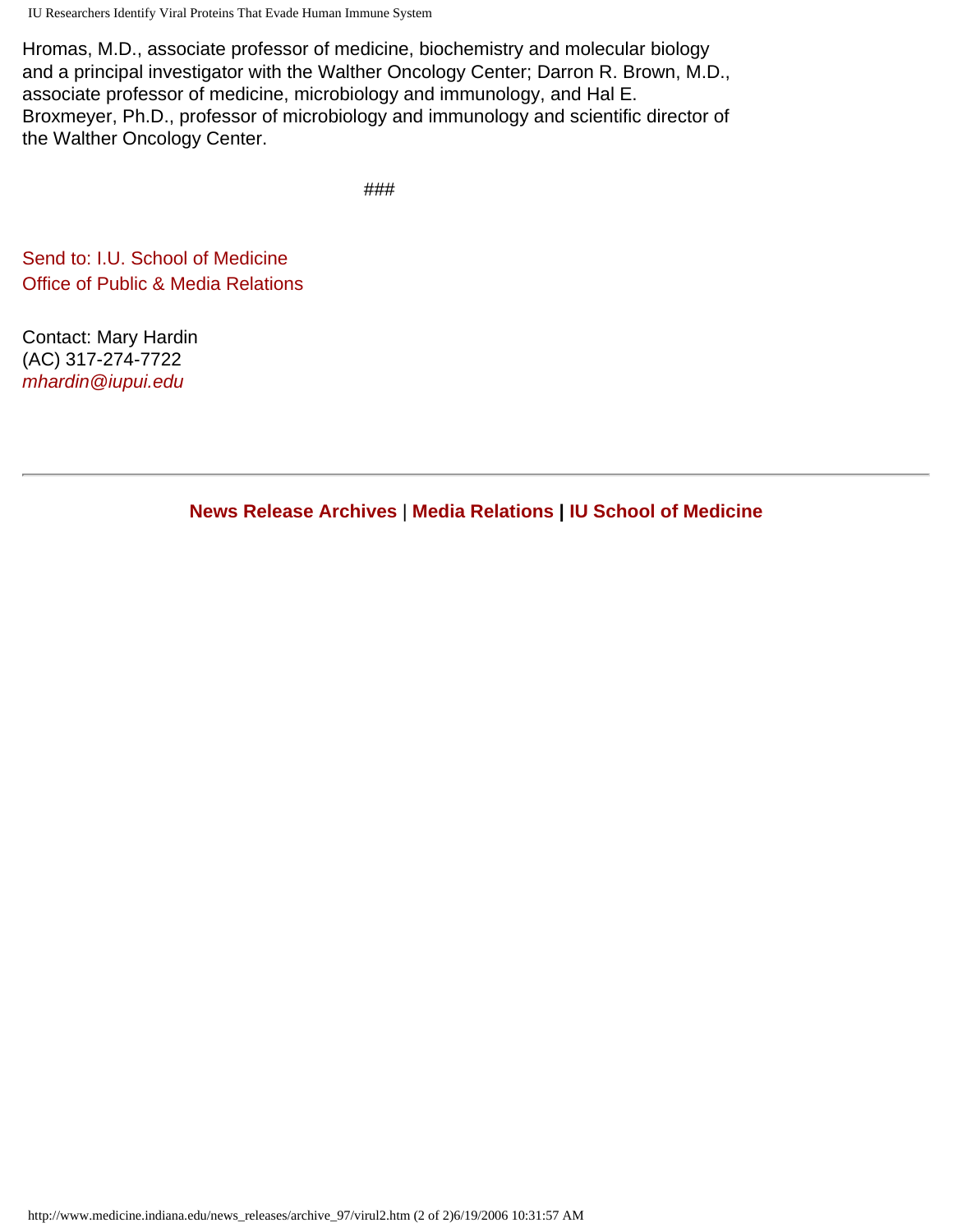August 28, 1997

## **Two Neurologists Join IU School Of Medicine**

INDIANAPOLIS -- The Department of Neurology at Indiana University School of Medicine is welcoming two new faculty members with specialties in multiple sclerosis and the treatment of acute headaches.

David H. Mattson, M.D., Ph.D., has joined the faculty as associate professor of neurology and director of the Neuroimmunology/Multiple Sclerosis program.

Dr. Mattson's ultimate goal is to build a comprehensive Indiana University Multiple Sclerosis Center, where an interdisciplinary program involving coordinated care by neurology, physical therapy, occupational therapy, urology, social work, and nursing will be used. The clinic also will be a site for multiple sclerosis clinical studies.

Dr. Mattson received his medical degree from the University of Chicago Pritzker School of Medicine and completed his residency at the University of Pennsylvania.

Charles Flippen II, M.D., has joined the department as a visiting clinical instructor of neurology.

His primary clinical and research interests are in hormonal influences on migraine headaches and the economic and societal impact of headaches.

Dr. Flippen received his medical degree from the University of Michigan in Ann Arbor. He completed his neurology training at the University of Maryland Medical System in Baltimore.

Dr. Flippen recently completed a research fellowship studying headaches at the Henry Ford Health Sciences Center in Detroit, Mich.

Both physicians will see patients in the new Mark L. Dyken Neurology Outpatient Center at Indiana Unversity Hospital of Clarian Health.

###

[Send to: I.U. School of Medicine](mailto:mbrunsma@iupui.edu) [Office of Public & Media Relations](mailto:mbrunsma@iupui.edu)

Contact: Mary Hardin (AC) 317-274-7722 [mhardin@iupui.edu](mailto:mhardin@iupui.edu)



[INDIANA](http://medicine.iu.edu/) [UNIVERSITY](http://medicine.iu.edu/)  [SCHOOL OF](http://medicine.iu.edu/) [MEDICINE](http://medicine.iu.edu/)

[MEDIA](http://www.medicine.indiana.edu/)  [RELATIONS](http://www.medicine.indiana.edu/)

A STATEWIDE RESOURCE

Phone 317 274 7722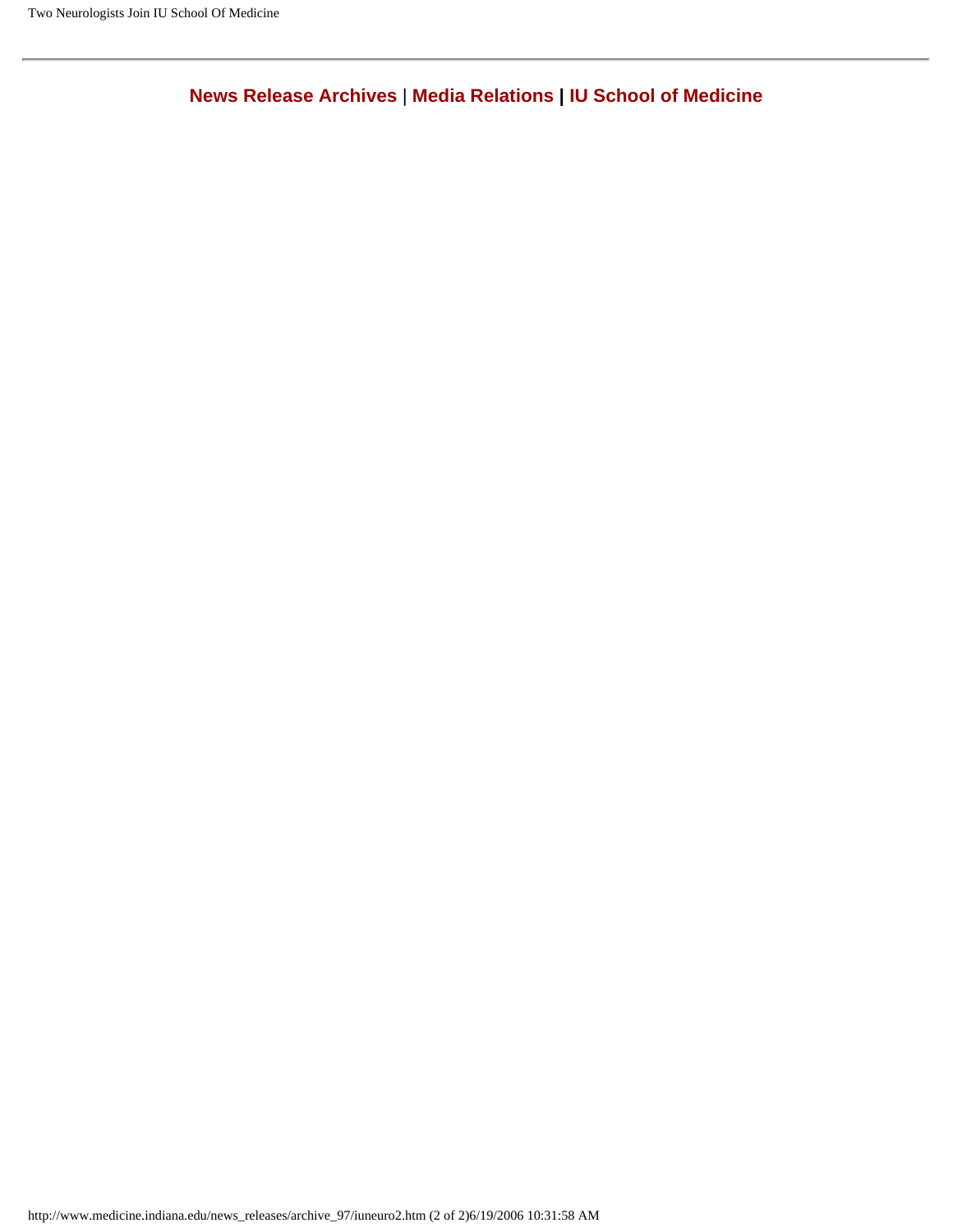IU Neurology Department Consolidates Clinic Sites; Open House Set At Indiana University Hospital

August 18, 1997

#### **IU Neurology Department Consolidates Clinic Sites; Open House Set At Indiana University Hospital**

INDIANAPOLIS -- The Indiana University School of Medicine Department of Neurology will dedicate its new outpatient facility in Indiana University Hospital at Clarian Health on Friday, Aug. 22. The ceremony is scheduled for 5:30 p.m. with tours of the facility beginning at 3 p.m.

The center, which is located in rooms 1710 and 1711 on the first floor of the hospital, will be named after Mark L. Dyken, M.D., who served as chairman of the I.U. Department of Neurology for 23 years, retiring in 1994.

The Mark L. Dyken, M.D., Neurology Outpatient Center will serve as a comprehensive center for the gamut of neurological diseases and disorders. I.U. specialists will see patients at the center from 8 a.m. to 5 p.m., Monday through Friday.

Specialty clinics include among others: stroke programs for both adults and children, sleep disorders, movement disorders including Parkinson's disease, multiple sclerosis, neuromuscular disorders, brain tumors, dementia including Alzheimer's disease, neurologic problems related to chemotherapy and radiation, nervous system infections, headaches and pain.

"The opening of the Mark L. Dyken, M.D. Neurology Outpatient Center is the culmination of many, many hours of work and careful planning by members of the department," said Jose Biller, M.D., chairman of the Department of Neurology and professor at the I.U. School of Medicine.

"It is important patients should feel comfortable with their care," Dr. Biller said. "The combination of subspecialty neurology programs will give patients easier access and state of the art diagnosis and treatment. Patients will benefit because consultations among subspecialty neurologists and their colleagues will be more readily accessible in the combined clinical setting."

###

[Send to: I.U. School of Medicine](mailto:mbrunsma@iupui.edu) [Office of Public & Media Relations](mailto:mbrunsma@iupui.edu)

Contact: Mary Hardin (AC) 317-274-7722 *[mhardin@iupui.edu](mailto:mhardin@iupui.edu)*



[INDIANA](http://medicine.iu.edu/) [UNIVERSITY](http://medicine.iu.edu/)  [SCHOOL OF](http://medicine.iu.edu/) [MEDICINE](http://medicine.iu.edu/)

[MEDIA](http://www.medicine.indiana.edu/)  [RELATIONS](http://www.medicine.indiana.edu/)

A STATEWIDE RESOURCE

> Phone 317 274 7722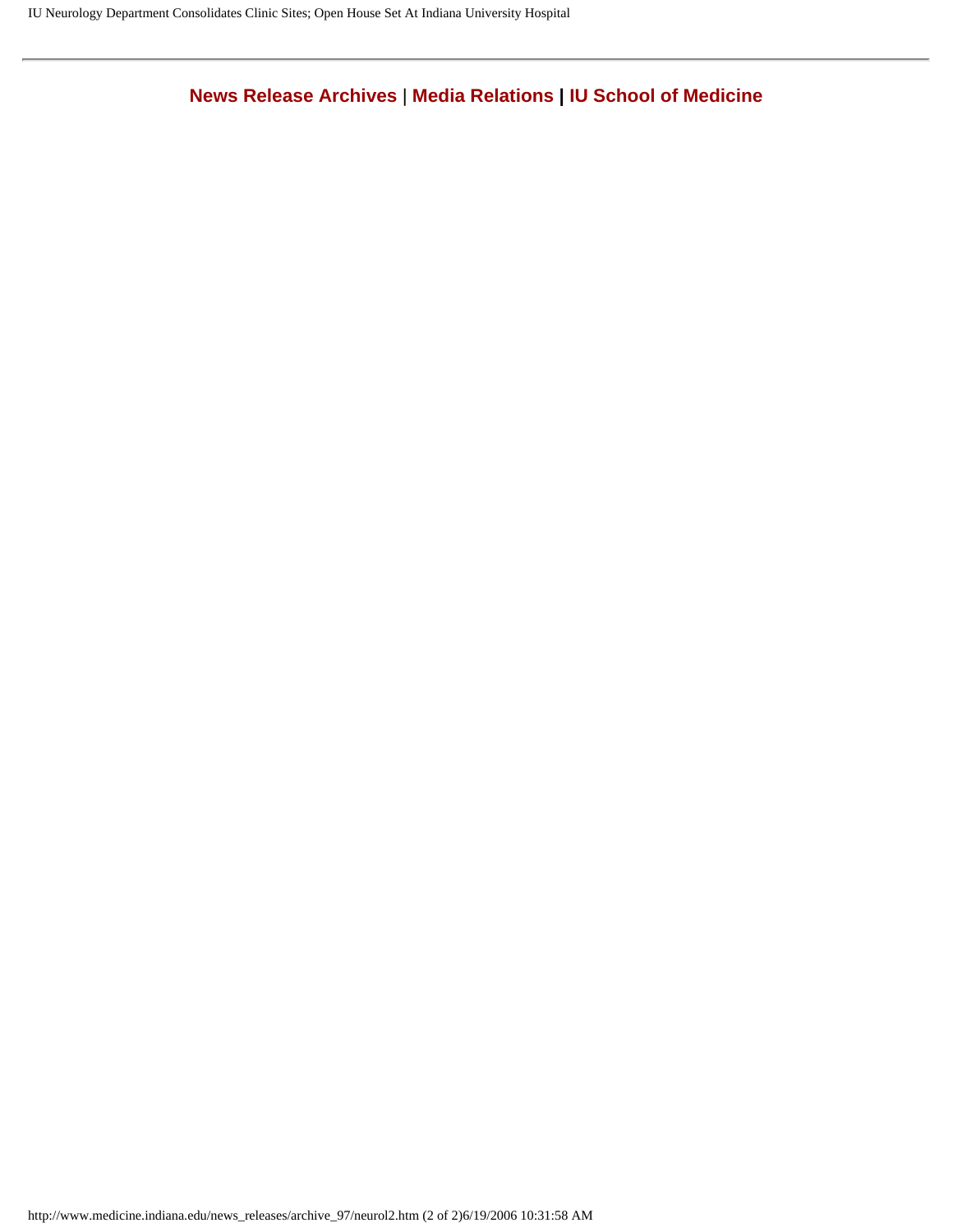Researchers Find Genetic "HOT SPOTS" Of Manic-Depression

August 7, 1997

# **Researchers Find Genetic "HOT SPOTS" Of Manic-Depression**

INDIANAPOLIS-- The largest linkage sample to date for bipolar illness has been completed in a collaborative effort by researchers who say the information may have a large impact on treatment of the disease which affects thousands of Americans.

The National Institute of Mental Health Genetics Initiative Bipolar Group is composed of researchers from Indiana University, John Hopkins University, the National Institute of Mental Health Intramural Research Program and Washington University. The group is chaired by John Nurnberger Jr., M.D., director of the Institute of Psychiatric Research at the Indiana University School of Medicine.

Manic-depression, also known as bipolar affective disorder, is characterized by severe swings in high and low mood states that generally last weeks or months. It is estimated to affect 3 percent of Americans. Approximately 75 percent of all manicdepressives have at least one close relative with manic-depression or severe depression.

"We are finding areas on several different chromosomes that seem to be important for bipolar disorder, not only chromosomes 18 and 21, which were reported before, but also 1, 6, 7, 10 and possibly some other areas, said the group's chairman, John Nurnberger Jr., M.D., director of the Indiana University Institute for Psychiatric Research.

"This seems to be a very complex condition, genetically. However, the sample sizes we are able to study now give us hope for sorting out the different types of bipolar illness in terms of their specific chemical causes, and in the future developing treatments targeted to each type," he added.

Nurnberger is a psychiatrist who treats many manic-depressive patients, in addition to chairing this long-term research project.

In a paper published in Neuropsychiatric Genetics, the group reports initial data from a genomic survey of 540 individuals from 97 families; 230 of the individuals suffered from Bipolar I, the most severe form of manic-depression. The majority of families had at least one affected sibling pair.

As with hypertension, diabetes and Alzheimer's disease, bipolar disease is thought to involve more than one gene. The new studies provide powerful evidence for complex inheritance and evidence against single-gene explanations.

The research group is composed of researchers from Indiana University, Johns Hopkins University, the National Institute of Mental Health Intramural Research Program and Washington University. The group continues to investigate the genetics of bipolar disorder and is currently studying a second large group of families to try to confirm their initial results.



[INDIANA](http://medicine.iu.edu/) [UNIVERSITY](http://medicine.iu.edu/)  [SCHOOL OF](http://medicine.iu.edu/) [MEDICINE](http://medicine.iu.edu/)

[MEDIA](http://www.medicine.indiana.edu/)  [RELATIONS](http://www.medicine.indiana.edu/)

A STATEWIDE RESOURCE

> Phone 317 274 7722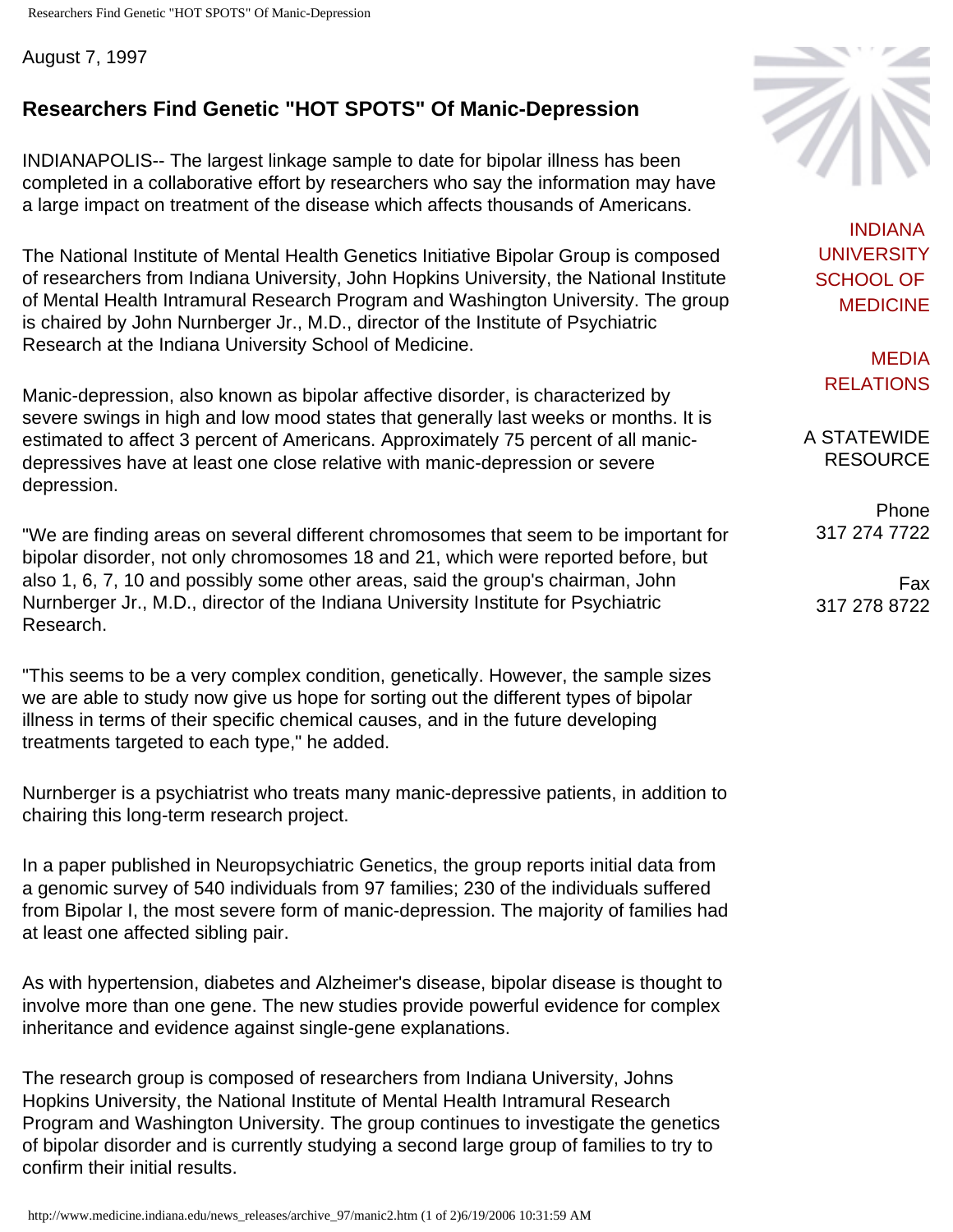\*\*\*

[Send to: I.U. School of Medicine](mailto:mbrunsma@iupui.edu) [Office of Public & Media Relations](mailto:mbrunsma@iupui.edu)

Contact: Cindy Fox Aisen (AC) 317-274-7722 *[caisen@iupui.edu](mailto:caisen@iupui.edu)*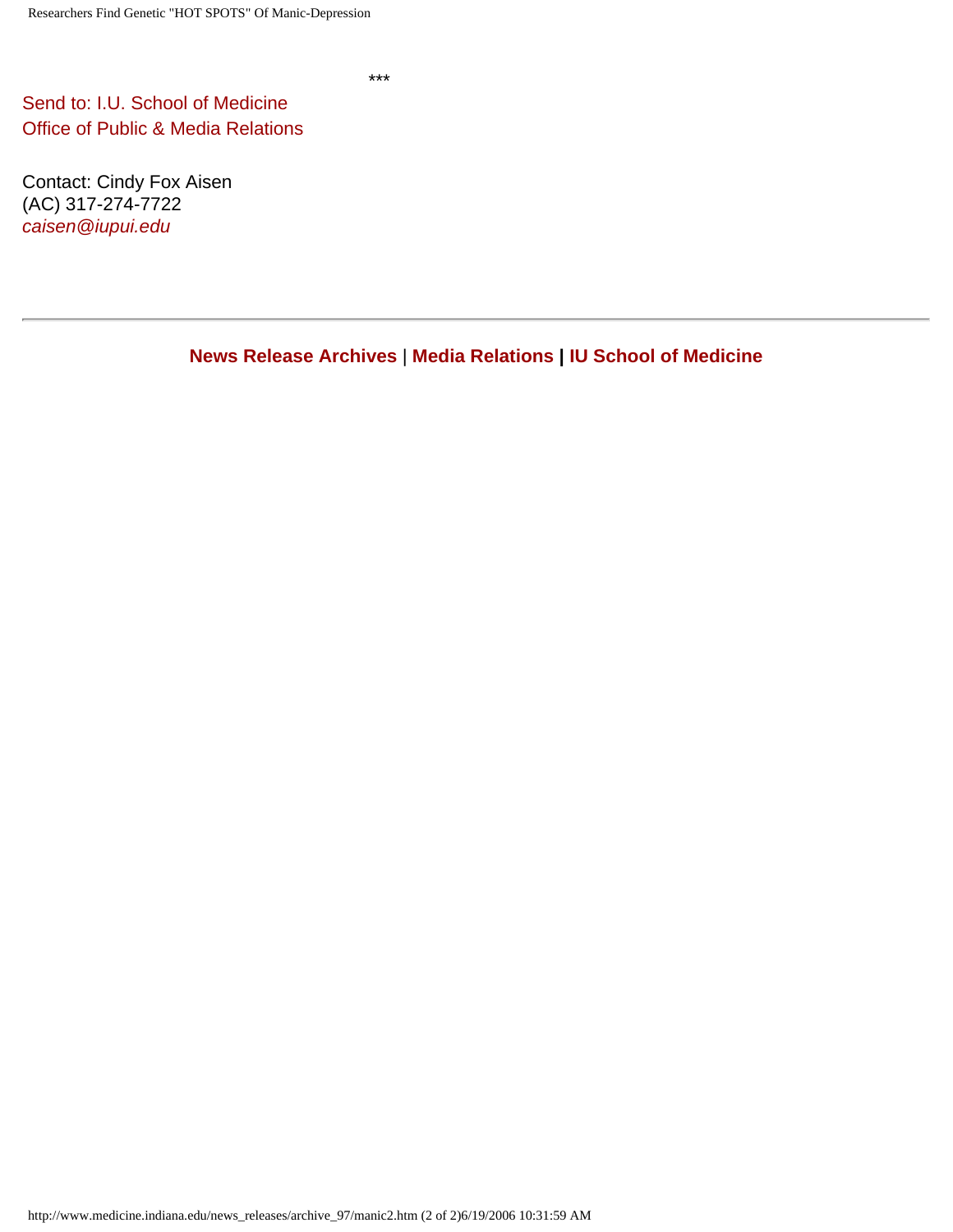IU School of Medicine Faculty Receive Appointments

July 29, 1997

## **IU School of Medicine Faculty Receive Appointments**

INDIANAPOLIS -- Two faculty members in the Indiana University Department of Neurology recently have received appointments to national boards.

**Jose Biller, M.D.,** professor and chairman of the Department of Neurology, has been reappointed for a second term as a director of the American Board of Psychiatry and Neurology. His new term begins Jan. 1.

**Mark L. Dyken, M.D.,** professor emeritus and former chairman of the Department of Neurology, has been appointed to the governing body of the Accreditation Council for Graduate Medical Education as a representatiave of the American Board of Medical Specialties. The ACGME sets the criteria and certifies all medical graduate education programs nationwide. The two-year appointment begins Jan. 1.

###

[Send to: I.U. School of Medicine](mailto:mbrunsma@iupui.edu) [Office of Public & Media Relations](mailto:mbrunsma@iupui.edu)

Contact: Mary Hardin (AC) 317-274-7722 *[mhardin@iupui.edu](mailto:mhardin@iupui.edu)*



[INDIANA](http://medicine.iu.edu/) [UNIVERSITY](http://medicine.iu.edu/)  [SCHOOL OF](http://medicine.iu.edu/) [MEDICINE](http://medicine.iu.edu/)

[MEDIA](http://www.medicine.indiana.edu/)  [RELATIONS](http://www.medicine.indiana.edu/)

A STATEWIDE RESOURCE

Phone 317 274 7722

Fax 317 278 8722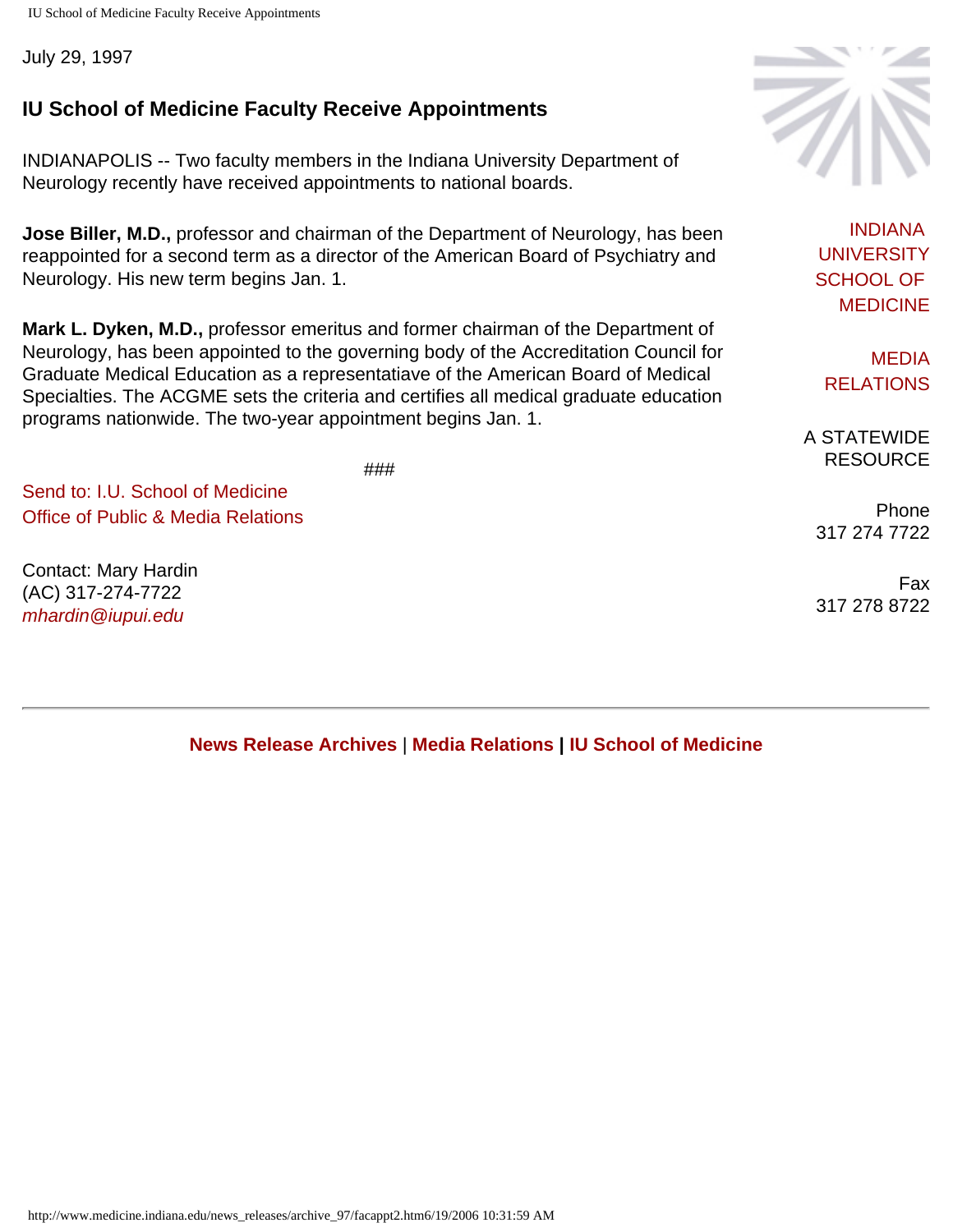July 23, 1997

## **Study Shows Alternative Tests Effective in Monitoring AIDS Progression In Patients; Underdeveloped Countries Could Benefit From Findings**

INDIANAPOLIS**--** Underdeveloped countries, in which 80 to 90 percent of the world's HIV- infected patients reside, should identify less costly ways to monitor the immune status of HIV-positive patients according to researchers at Indiana University School of Medicine, Indiana University School of Dentistry, the University of Panama and Social Security Hospital in Panama. Their study appears in this month's issue of Clinical and Diagnostic Laboratory Immunology.

The study evaluated the effectiveness of alternative immunological tests in monitoring the progression of AIDS. The most common test used to evaluate disease progression is the CD4 lymphocyte count. Researchers found that serum levels of Beta2- microglobulin, total serum IgA and total lymphocyte counts can also be used as predictors of disease progression because of their independent predictive values. The study showed the best predictive value, excluding the CD4 cell count, was obtained when total lymphocyte count and Beta2-microglobulin were analyzed together. Evaluation of p24 antigen levels were also included in the study, but found to be less predictive of disease progression.

According to **Gerald McLaughlin, Ph.D.**, associate professor of pathology at the IU School of Medicine and part of the research team, the findings are significant because they suggest a less complicated and less expensive means of monitoring the disease progression in HIV-positive patients. This could be very beneficial for underdeveloped countries with large HIV-positive patient populations.

Currently, most patients in Panama (the patient population used for this study) who are HIV-positive are monitored every three months with a CD4 cell count test. The test is significantly more expensive (\$50-\$150) than the total lymphocyte count (\$2- \$6), serum Beta2-microglobulin (\$8-\$15) and total IgA (\$8-\$15) tests. These alternative blood tests are also easier to perform and produce results quicker. The Beta2-microglobulin and IgA can be performed without electricity.

McLaughlin noted that since the CD4 cell count is generally only performed every three months, there is the possibility that patients' disease can progress rapidly during the quarterly interval. The alternative tests could potentially be performed more often, allowing physicians to follow the AIDS disease progression more closely.

Although this study shows the alternative tests to be effective monitoring tools, further evaluation is needed before definite recommendations can be made about the reliability of the tests. If additional studies confirm the data, the findings could impact the care given to all HIV-positive patients in both underdeveloped and developed countries.



[INDIANA](http://medicine.iu.edu/) [UNIVERSITY](http://medicine.iu.edu/)  [SCHOOL OF](http://medicine.iu.edu/) [MEDICINE](http://medicine.iu.edu/)

[MEDIA](http://www.medicine.indiana.edu/)  [RELATIONS](http://www.medicine.indiana.edu/)

A STATEWIDE RESOURCE

Phone 317 274 7722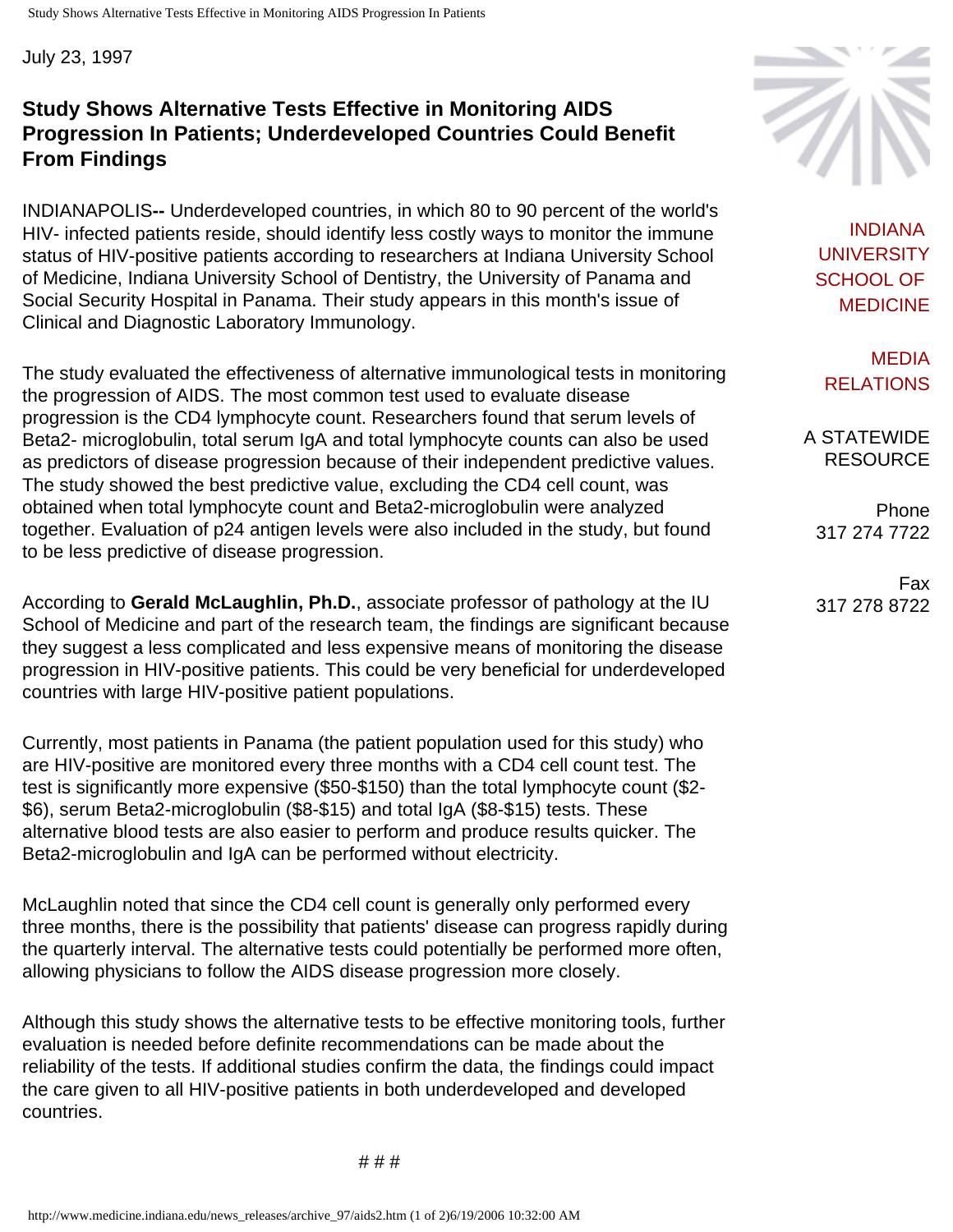[Send to: I.U. School of Medicine](mailto:mbrunsma@iupui.edu) [Office of Public & Media Relations](mailto:mbrunsma@iupui.edu)

Contact: Ellen Gullett (AC) 317-274-7722 *[egullett@iupui.edu](mailto:mbrunsma@iupui.edu)*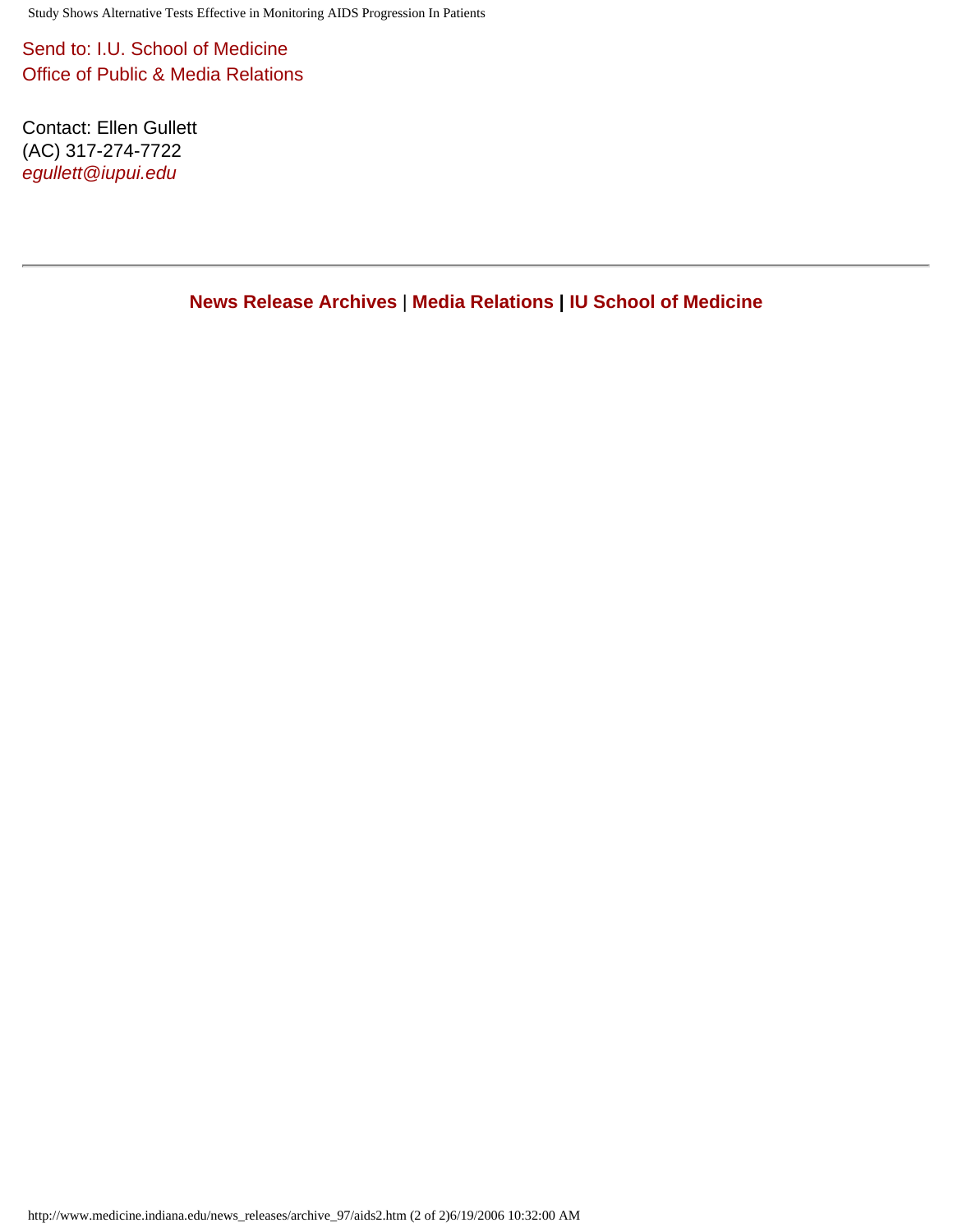Link Found Between Severe Obesity And Numerous Chronic Diseases Among African-American Women

July 3, 1997

## **Link Found Between Severe Obesity And Numerous Chronic Diseases Among African-American Women**

INDIANAPOLIS**--** A recent study in the American Journal of Epidemiology showed a strong correlation between the severity of obesity and the likelihood of chronic disease. The study found that being moderately obese did not increase the likelihood of chronic disease while being severely obese increased the odds of chronic disease significantly.

Studying data from 1,150 African-American women, the authors of the study also reported that the high rates of mobility difficulty observed among the severely obese appear to be a result of the relatively high chronic disease prevalence and severity. Authors Daniel O. Clark, a medical sociologist at the Regenstrief Institute for Health Care and assistant professor of medicine at the Indiana University School of Medicine, and Simon M. Mungai, MP a research assistant at the Regenstrief Institute for Health Care also noted increased pain in the severely obese.

"Obesity prevalence continues to increase in the U.S. and it is most prevalent among African-American women. Whether moderate obesity affects quality of life can be and is debated, but there is little doubt that severe obesity has a substantial negative consequence for health, function, and quality of life among African-American women," said Dr. Clark.

In this group of women, those who were severely obese were 3 times more likely to have diabetes, 1.5 times more likely to suffer from cardiopulmonary disease, 2.5 times more likely to have cancer, 1.6 times more likely to have hypertension, 2.5 times more likely to have heart disease, 2.5 times more likely to have heart disease, 2.5 times more likely to suffer congestive heart failure, and 1.5 times more likely to have arthritis than all females in the general population.

Rates of severe obesity are nearly two times greater among African-American women than among white females. Chronic disease prevalence is generally much higher as well. Even in comparison to African-American women of moderate weight, the severely obese African-American women were at significantly greater risk of chronic disease. Hypertension was 1.5 times more prevalent within the very high category in comparison with the medium body weight category. Diabetes was two times more prevalent, heart disease 1.9 times more prevalent and arthritis 1.6 times more prevalent among those who were severely obese. Interestingly, despite being onethird less likely to currently smoke thatn those in the medium body weight category, those in the very highest body weight category were nearly 1.5 times more likely to report having been told that they have chronic obstructive pulmonary disease or asthma.

Nationwide, a majority of African-American women over the age of 50 are obese. They have at least one chronic disease and experience mobility difficulty. Previous studies have shown that obesity elevates the risk of severity of osteoarthritis of the



[INDIANA](http://medicine.iu.edu/) [UNIVERSITY](http://medicine.iu.edu/)  [SCHOOL OF](http://medicine.iu.edu/) [MEDICINE](http://medicine.iu.edu/)

[MEDIA](http://www.medicine.indiana.edu/)  [RELATIONS](http://www.medicine.indiana.edu/)

A STATEWIDE RESOURCE

> Phone 317 274 7722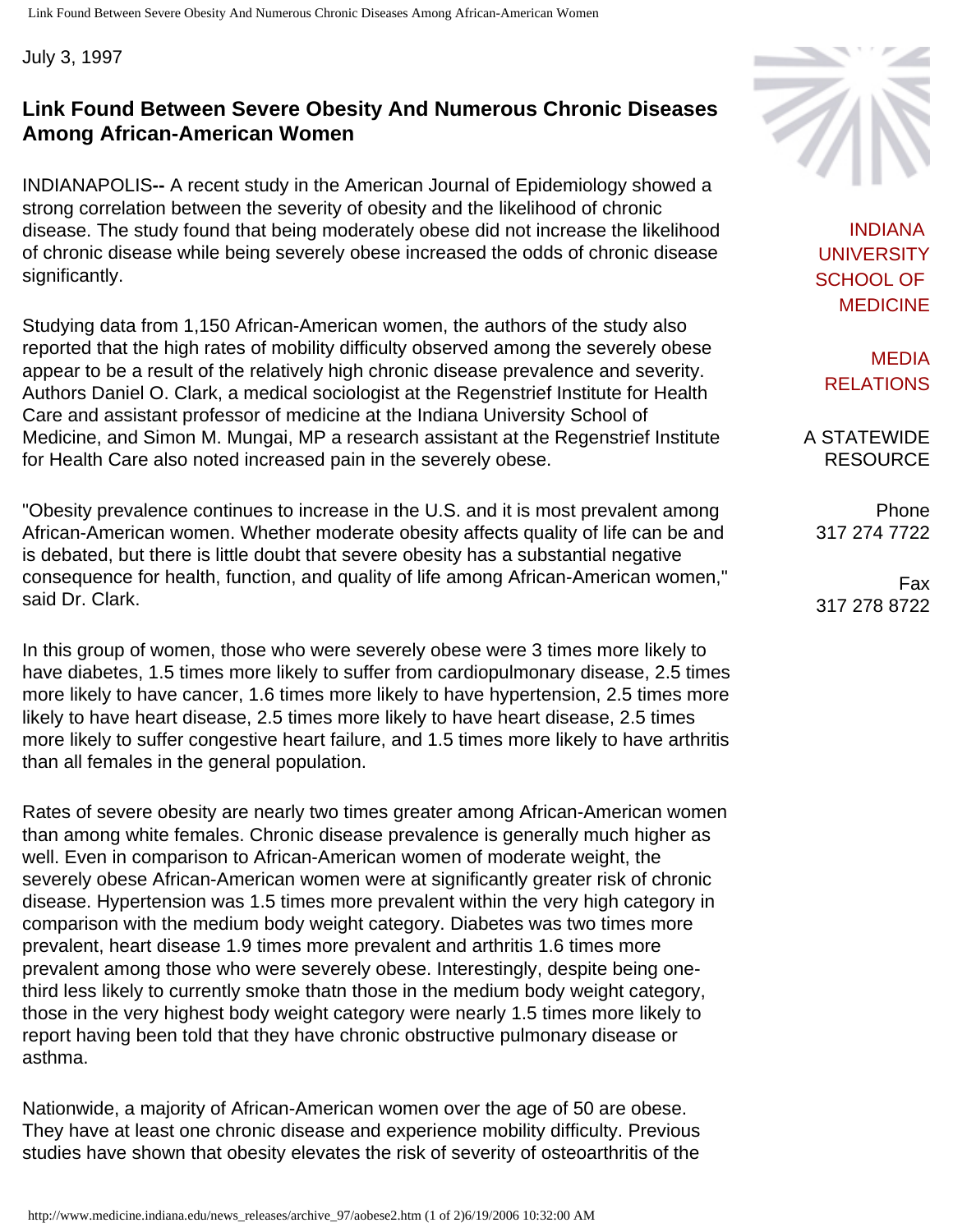Link Found Between Severe Obesity And Numerous Chronic Diseases Among African-American Women

knee in all women by increasing the mechanical stress that is placed on the knee.

\*\*\*

[Send to: I.U. School of Medicine](mailto:mbrunsma@iupui.edu) [Office of Public & Media Relations](mailto:mbrunsma@iupui.edu)

Contact: Pamela Perry (AC) 317-274-7722 *pperry@iupui.edu* or Cindy Fox Aisen [caisen@iupui.edu](mailto:caisen@iupui.edu)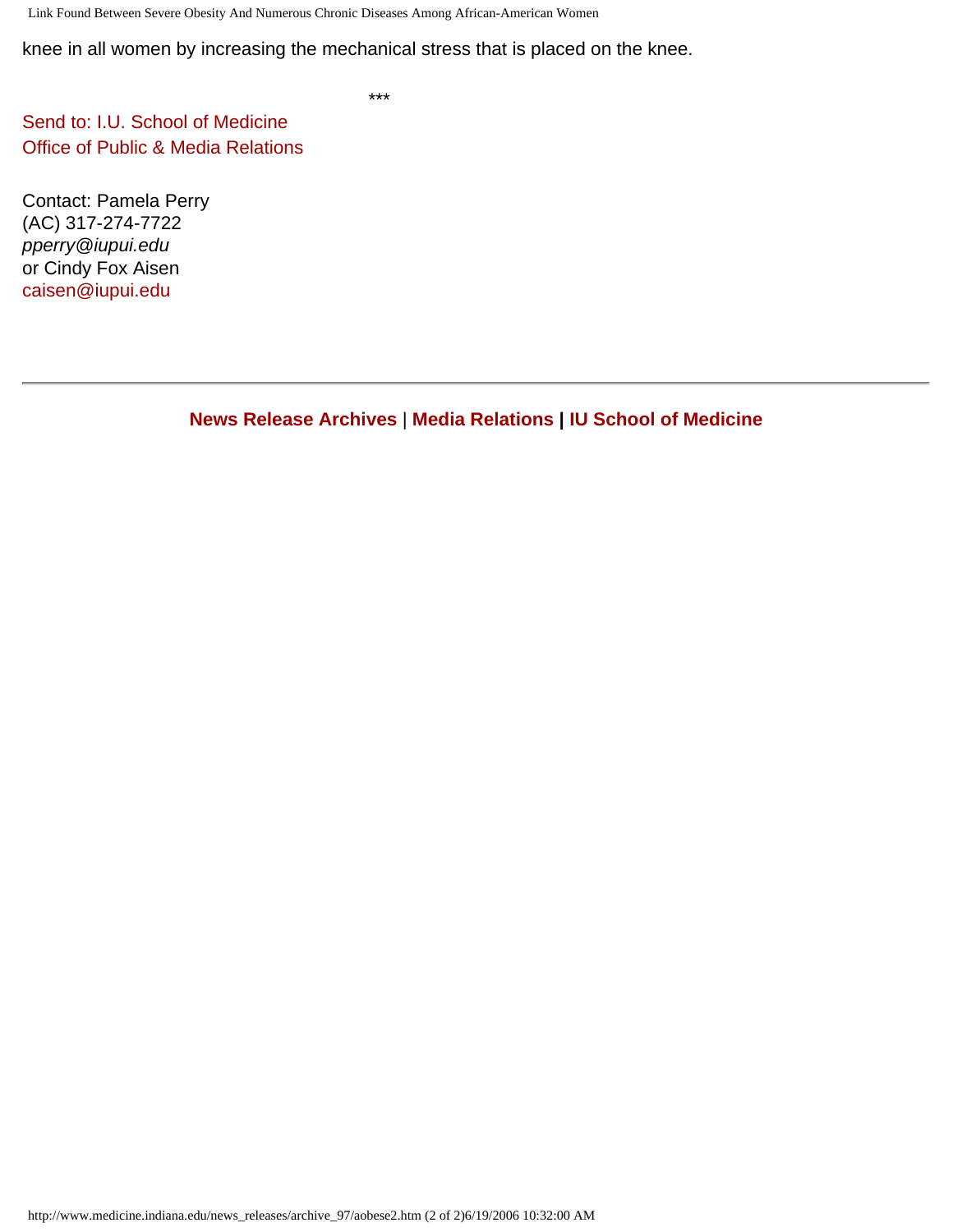June 13, 1997

#### **1997 Children's Miracle Network Telethon Raises Record Amount for Riley Hospital for Children**

INDIANAPOLIS--Two firsts made this year's Children's Miracle Network Telethon one to remember for Riley Hospital for Children -- a record \$3.5 million in donations and the addition of live broadcasts from the hospital.

The Children's Miracle Network Telethon raises money for 165 children's hospitals in 200 media markets throughout the United States and Canada. The 1997 national grand total for the Children's Miracle Network Telethon was \$152,888,045. The money raised in each market from corporate and individual donors benefits the local hospital(s). Donations to Riley increased \$400,000 from the 1996 telethon.

Major donations to Riley were from Indianapolis radio station WENS 97.1, which raised \$300,000 during its second annual 97-hour radiothon, Kids Caring and Sharing, a group of more than 700 elementary and secondary schools from around the stqte, which raised \$501,000, and Walmart/Sam's Club, which contributed \$500,000. This was the second consecutive year that Kids Caring and Sharing raised more than half of a million dollars.

Making this year's local telethon coverage especially unique were the live broadcasts from Riley Hospital during the local portions of the telethon. WTHR - Channel 13, the local television sponsor, set-up a mini television studio in tghe lobby of Riley as well as remotes from various units in the hospital. As a result staff and families were a more integral part of the telethon broadcast.

WTHR news personalities Anne Ryder, John Stehr, Lis Daily and Bob Gregory were joined by Indianapolis talk show host Amos Brown, Randy Moore of WTVW - Channel 7 in Evansville, Jane Hersha of WPTA - Channel 21 in Fort Wayne, and Patrece Dayton of WTHI - Channel 10 in Terre Haute. TCI of Michiana broadcast the telethon in the South Bend area.

Riley Hospital for Children thanks every individual and organization that donated their time or money to make this year's telethon a success.

###

[Send to: I.U. School of Medicine](mailto:mbrunsma@iupui.edu) [Office of Public & Media Relations](mailto:mbrunsma@iupui.edu)

Contact: Ellen Gullett (AC) 317-274-7722 *[egullett@iupui.edu](mailto:mbrunsma@iupui.edu)*



[INDIANA](http://medicine.iu.edu/) [UNIVERSITY](http://medicine.iu.edu/)  [SCHOOL OF](http://medicine.iu.edu/) [MEDICINE](http://medicine.iu.edu/)

[MEDIA](http://www.medicine.indiana.edu/)  [RELATIONS](http://www.medicine.indiana.edu/)

A STATEWIDE RESOURCE

Phone 317 274 7722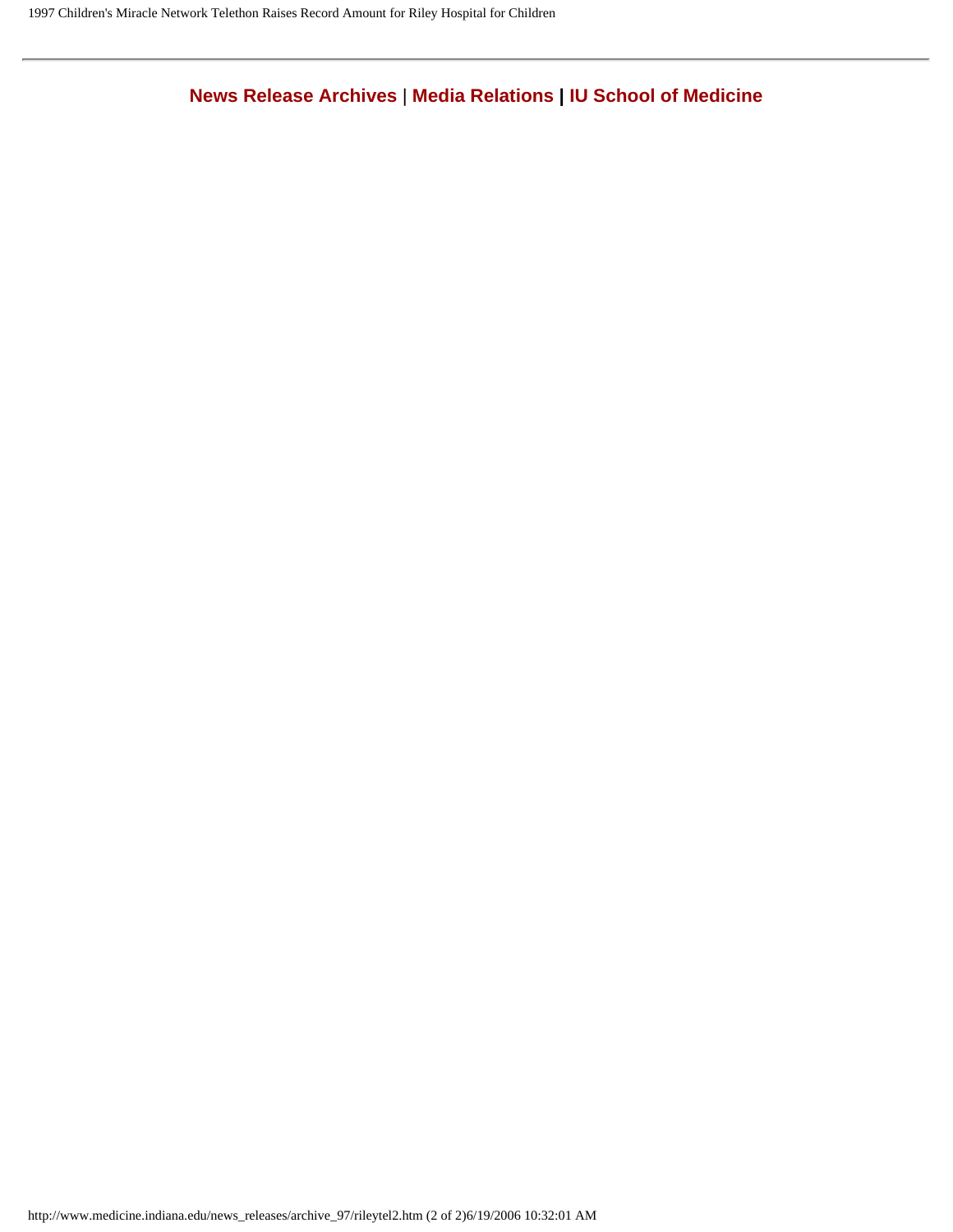Link Between Gestational Diabetes And Adult Onset Diabetes Strengthened

June 13, 1997

#### **Link Between Gestational Diabetes And Adult Onset Diabetes Strengthened**

**INDIANAPOLIS --** Every year over 100,000 women in the United States develop diabetes during pregnancy. Called gestational diabetes mellitus, it is usually diagnosed by a screening for high blood sugar between the 24th and 28th weeks of pregnancy.

Co-authors of the paper were Chunfu Qui, Ph.D.; Barbara Amerman, M.S., R.D.; Beverly Porter M.S.N.; Naomi Fineberg, Ph.D.; Saleh Aldasouqi, M.D., and Alan Golichowski, M.D., all of the Indiana University School of Medicine.

###

Editor's Note: Women who have or have had gestational diabetes may call the NIH Diabetes Prevention Program hotline at 1-800-JOIN-DPP.

[Send to: I.U. School of Medicine](mailto:mbrunsma@iupui.edu) [Office of Public & Media Relations](mailto:mbrunsma@iupui.edu)

Contact: Cindy Fox Aisen or Pamela Perry (AC) 317-843-2276 (AC) 317-274-7722 [pperry@iupui.edu](mailto:pperry@iupui.edu)

[INDIANA](http://medicine.iu.edu/) [UNIVERSITY](http://medicine.iu.edu/)  [SCHOOL OF](http://medicine.iu.edu/) [MEDICINE](http://medicine.iu.edu/)

[MEDIA](http://www.medicine.indiana.edu/)  [RELATIONS](http://www.medicine.indiana.edu/)

A STATEWIDE RESOURCE

Phone 317 274 7722

Fax 317 278 8722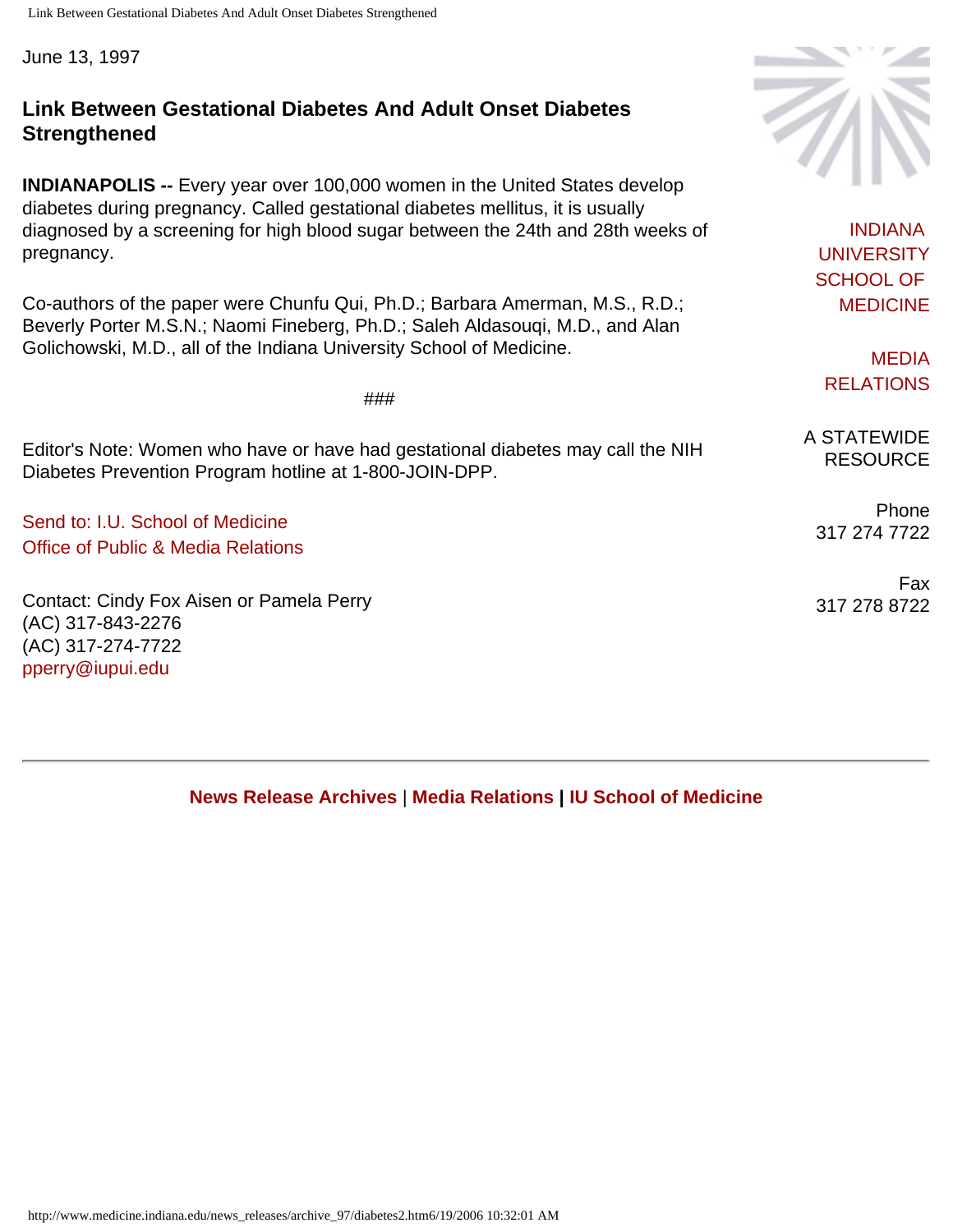Lawson Named Chief Of Psychiatry And Mental Health At VA

June 6, 1997

## **Lawson Named Chief Of Psychiatry And Mental Health At VA**

INDIANAPOLIS**--** William B. Lawson, M.D., Ph.D., has recently been named chief of psychiatry and mental health at the Roudebush VA Medical Center and a professor of psychiatry at Indiana University School of Medicine.

Dr. Lawson is one of only two African-American chiefs of psychiatric service in the 110 VA hospitals nationwide.

Prior to coming to Indiana University School of Medicine, Dr. Lawson served as chief of the chronic mentally ill section and the medical director of the Schizophrenia and Substance Abuse Program at the VA Medical Center of North Little Rock, Ark.

Dr. Lawson was recently appointed to the scientific advisory board of the National Depression and Manic Depression Society and to the board of directors of the Marion County Health Department. He is the immediate past president of the Black Psychiatrists of America.

Dr. Lawson, a native of Richmond, Va., received his bachelor's degree from Howard University, his master's degree from the University of Virginia, and his Ph.D. from the University of New Hampshire. He later received his medical degree from the Pritzker School of Medicine at the University of Chicago.

###

[Send to: I.U. School of Medicine](mailto:mbrunsma@iupui.edu) [Office of Public & Media Relations](mailto:mbrunsma@iupui.edu)

Contact: Mary Hardin (AC) 317-274-7722 *[mhardin@iupui.edu](mailto:mhardin@iupui.edu)*

**[News Release Archives](http://www.medicine.indiana.edu/news_releases/nra.html)** | **[Media Relations](http://www.medicine.indiana.edu/) | [IU School of Medicine](http://medicine.iu.edu/)**



[INDIANA](http://medicine.iu.edu/) [UNIVERSITY](http://medicine.iu.edu/)  [SCHOOL OF](http://medicine.iu.edu/) [MEDICINE](http://medicine.iu.edu/)

[MEDIA](http://www.medicine.indiana.edu/)  [RELATIONS](http://www.medicine.indiana.edu/)

A STATEWIDE RESOURCE

Phone 317 274 7722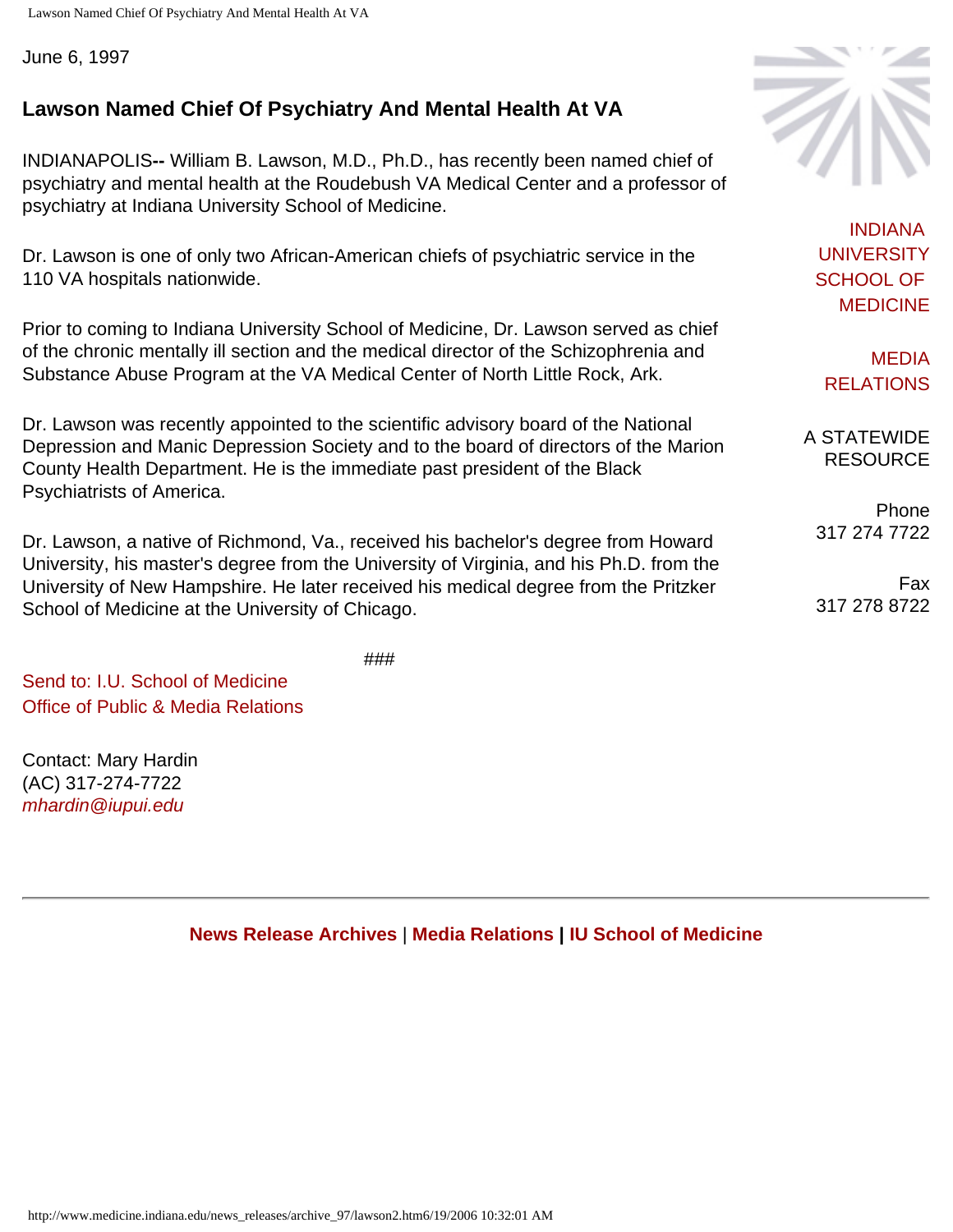Regenstrief Institute For Health Care Earns Award Of Excellence

June 6, 1997

## **Regenstrief Institute For Health Care Earns Award Of Excellence**

INDIANAPOLIS**--**The Regenstrief Institute for Health Care is a recipient of the 1997 Nicholas E. Davies Computer-based Patient Record (CPR) Recognition Award of Excellence. This award recognizes the outstanding efforts of health care providers who use a computer-based patient record system, which improves health care delivery.

The Regenstrief Institution's medical record system, developed by Clement McDonald, M.D., distinguished professor in the IU School of Medicine and a scientist at the Regenstrief Institute of Health Care, promotes a more effective and efficient method of serving its patients.

The presentation of the award will take place at the Computer-based Patient Record Institute (CPRI) Third Annual Nicholas E. Davies CPR Recognition Symposium, June 19-20 in Washington, D.C. J. Marc Overhage, M.D., Ph.D., associate professor in the IU School of Medicine and a Regenstrief Institute scientist, and Dr. McDonald will accept the award and present a demonstration of their system on behalf of the Regenstrief Institute.

###

[Send to: I.U. School of Medicine](mailto:mbrunsma@iupui.edu) [Office of Public & Media Relations](mailto:mbrunsma@iupui.edu)

Contact: Mary Hardin (AC) 317-274-7722 *[mhardin@iupui.edu](mailto:mhardin@iupui.edu)*

**[News Release Archives](http://www.medicine.indiana.edu/news_releases/nra.html)** | **[Media Relations](http://www.medicine.indiana.edu/) | [IU School of Medicine](http://medicine.iu.edu/)**



[INDIANA](http://medicine.iu.edu/) [UNIVERSITY](http://medicine.iu.edu/)  [SCHOOL OF](http://medicine.iu.edu/) [MEDICINE](http://medicine.iu.edu/)

[MEDIA](http://www.medicine.indiana.edu/)  [RELATIONS](http://www.medicine.indiana.edu/)

A STATEWIDE RESOURCE

Phone 317 274 7722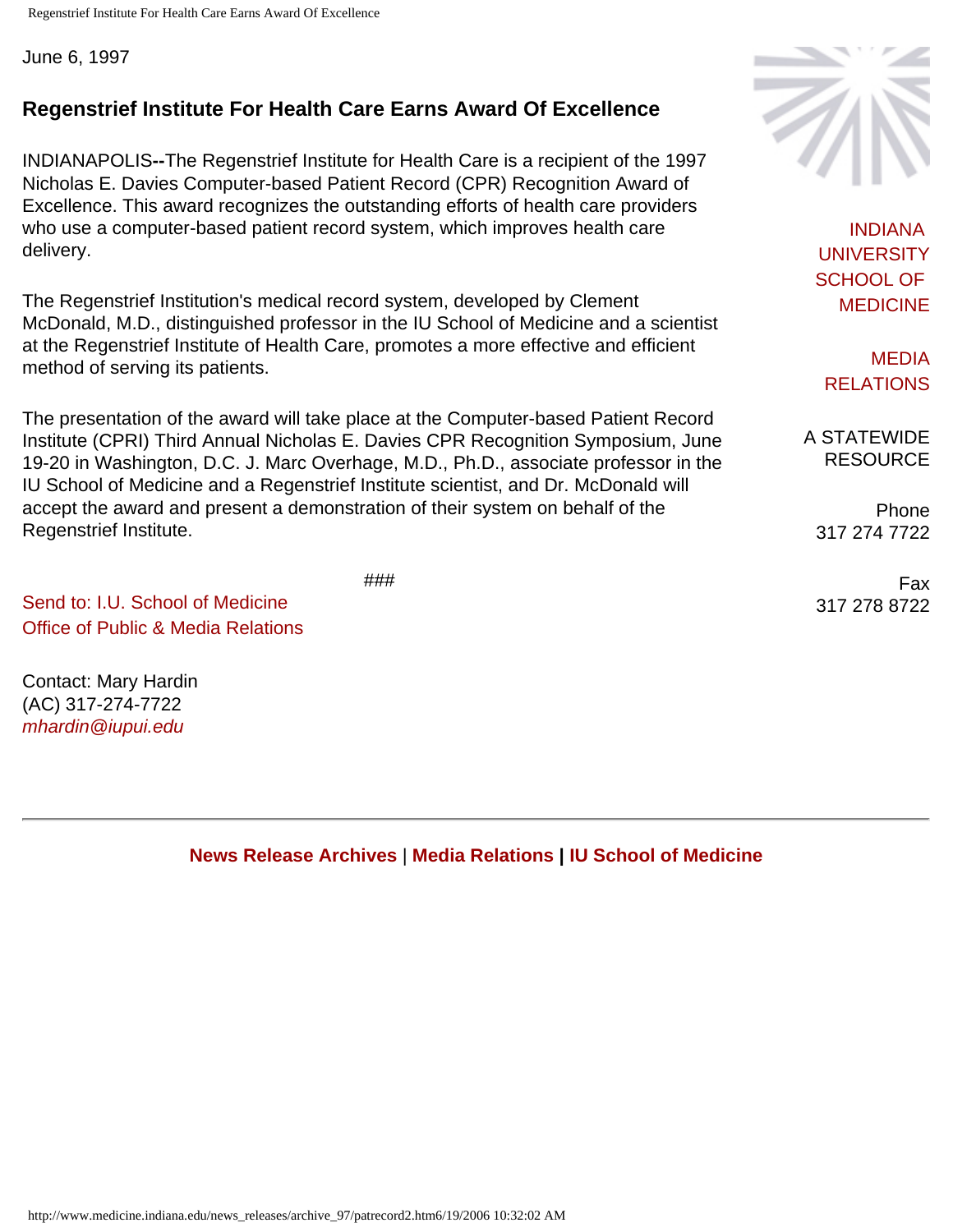Riley Physician Certified In Sleep Disorder Medicine

June 6, 1997

## **Riley Physician Certified In Sleep Disorder Medicine**

INDIANAPOLIS**-- Deborah Givan, M.D.,** clinical associate professor of Pediatrics at the IU School of Medicine and director of the Children's Apnea Program and Children's Sleep Disorders Center at Riley Hospital for Children, recently completed the certification program to become a member of the American Board of Sleep Medicine.

Dr. Givan is now one of ten pediatricians in the country and the only pediatrician in Indiana certified in sleep disorders medicine.

The certification requires extensive documentation of experience in sleep and the completion of Part I and II of the Board Examination for Sleep Medicine, which covers sleep physiology, clinical problems related to sleep in adults and children, and the interpretation of adult and pediatric polysomnograms.

Riley's Sleep Disorders Center is one of the largest and most modern in the country. It recently performed its 11,000th study.

###

[Send to: I.U. School of Medicine](mailto:mbrunsma@iupui.edu) [Office of Public & Media Relations](mailto:mbrunsma@iupui.edu)

Contact: Ellen Gullett/Shannon Legge (AC) 317-274-7722 *[egullett@iupui.edu](mailto:mbrunsma@iupui.edu)*

**[News Release Archives](http://www.medicine.indiana.edu/news_releases/nra.html)** | **[Media Relations](http://www.medicine.indiana.edu/) | [IU School of Medicine](http://medicine.iu.edu/)**



[INDIANA](http://medicine.iu.edu/) [UNIVERSITY](http://medicine.iu.edu/)  [SCHOOL OF](http://medicine.iu.edu/) [MEDICINE](http://medicine.iu.edu/)

[MEDIA](http://www.medicine.indiana.edu/)  [RELATIONS](http://www.medicine.indiana.edu/)

A STATEWIDE RESOURCE

Phone 317 274 7722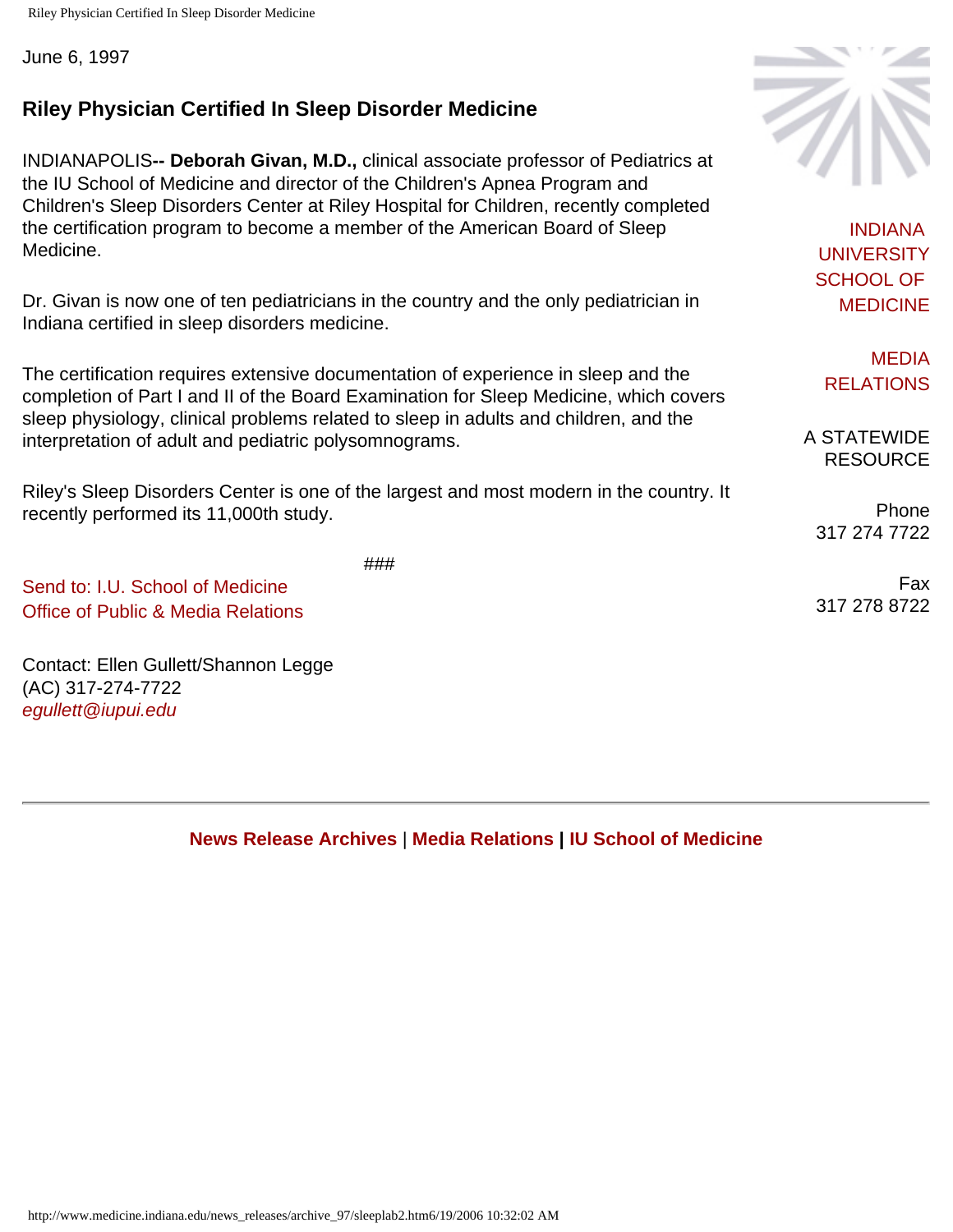May 23, 1997

#### **CLARIAN HEALTH Methodist-IU-Riley**

## **LaPorte Hospital Becomes Part of Clarian Health**

#### **227-Bed Hospital Remains Locally Governed**

The board of directors of LaPorte Hospital and its parent organization, Lakeland Health Corp., have signed a letter of intent to become part of Clarian Health Partners Inc.

"We are taking this decisive action now to ensure the viability of our organization in the future," said Timothy F. Larson, chairman of the board of directors of LaPorte Hospital. "We've chosen what we believe to be the strongest possible partner for our hospital".

By pooling our resources with Clarian Health, we can help to assure that those served by LaPorte Hospital will continue to have access to the kind of high-quality, fullservice health care services they deserve."

Clarian Health is a private, not-for-profit organization formed last year when three Indianapolis based hospitals -- Methodist, Indiana University Hospital and Riley Hospital for Children - came together. Clarian Health is now one of the largest hospitals in the country.

Under the terms of the proposed agreement, assets of LaPorte Hospital, Lakeland Area Health Services, and VNA Home Care and Hospice would continue to be locally governed. But, as part of Clarian Health, those entities would have access to Clarian's greater resources and expertise.

The management at LaPorte Hospital would remain in place, with Clarian Health naming three of the 16 members of the Lakeland Health Corp. board. It is anticipated that the transaction will close by end of year.

As an initial collaboration, Clarian Health will provide an advance of up to \$4 million, and LaPorte Hospital an additional \$1 million, to develop new programs and services, to expand existing services and to expedite joint efforts.

"We're honored that LaPorte and Lakeland Health Corporation have chosen to join the growing Clarian Health family," said Clarian Health Board Chairman John Walda. "By choosing Clarian Health, LaPorte health care leaders have shown they share our commitment to Indiana-based ownership and locally-based health care decision making."

Clarian Health President and CEO Bill Loveday explained why his organization was



[INDIANA](http://medicine.iu.edu/) [UNIVERSITY](http://medicine.iu.edu/)  [SCHOOL OF](http://medicine.iu.edu/) [MEDICINE](http://medicine.iu.edu/)

[MEDIA](http://www.medicine.indiana.edu/)  [RELATIONS](http://www.medicine.indiana.edu/)

A STATEWIDE RESOURCE

Phone 317 274 7722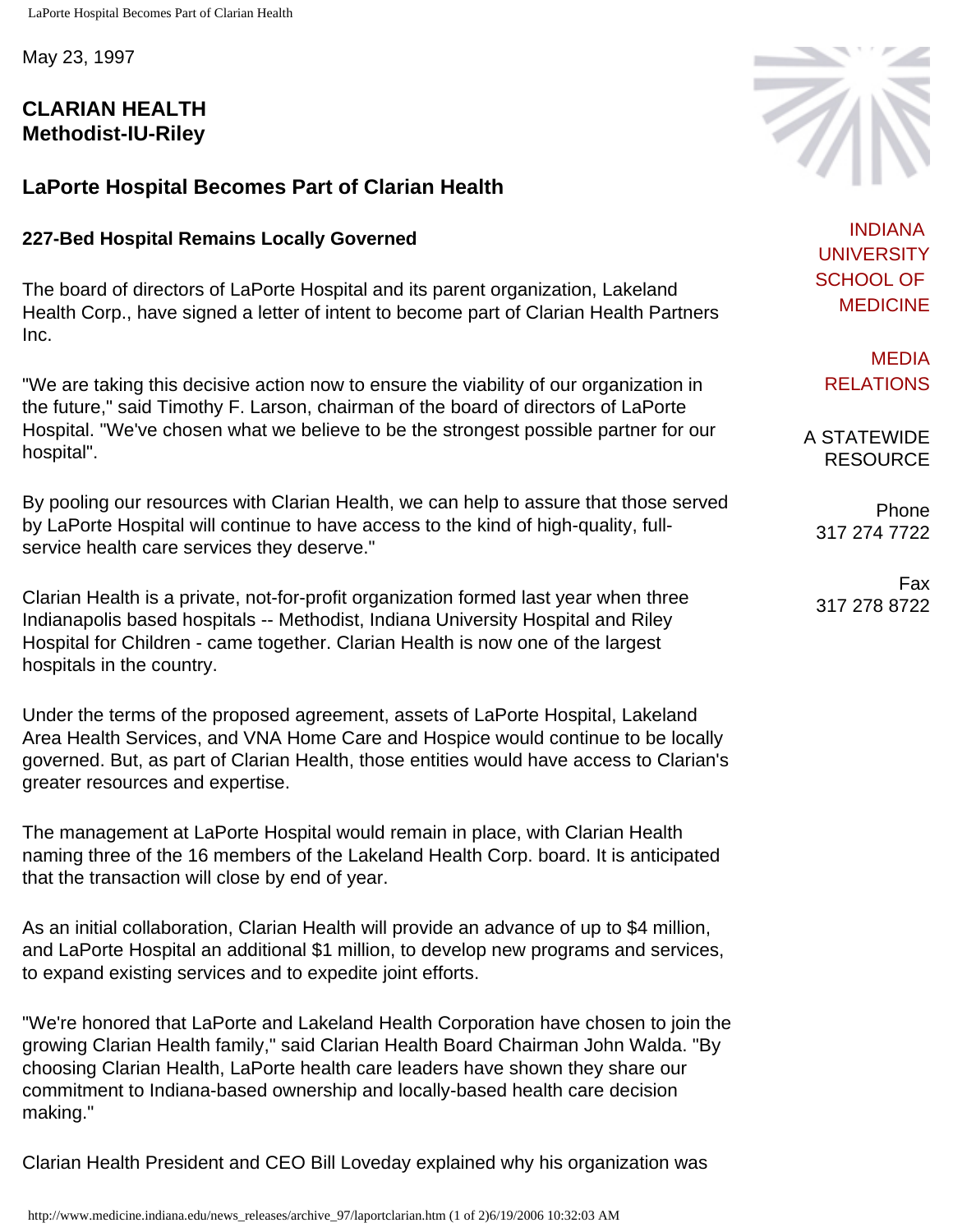LaPorte Hospital Becomes Part of Clarian Health

eager to work with Lakeland:

**From Clarian's perspective, we gain a high quality, financially strong, Northwest Indiana health partner in our quest to stgrengthen health care by Hoosiers, for Hoosiers."** 

Dr. Hester Muller, chairperson of the Lakeland Health Corp. Board of Directors, said the decision to become part of Clarian Health was the result of more than three years of careful evaluation and negotiation.

Dr. Muller indicated that she and her fellow board members felt the tremendous clinical resources of the Clarian Health organization and the Indiana University School of Medicine would be of significant benefit in assuring that the local health care system will offer area residents the highest quality of cost-effective health care.

LaPorte Hospital was created in 1966 by a merger of Holy Family Hospital and Community Hospital.

LaPorte Hospital President and CEO Leigh Morris said teams made up of employees, physicians and board members will soon begin planning how the transition to the new relationship should occur. Morris said none of the hospital's current programs or services will be affected during the transition period.

###

[Send to: I.U. School of Medicine](mailto:mbrunsma@iupui.edu) [Office of Public & Media Relations](mailto:mbrunsma@iupui.edu)

Contact: Ann Myers (AC) 929-5929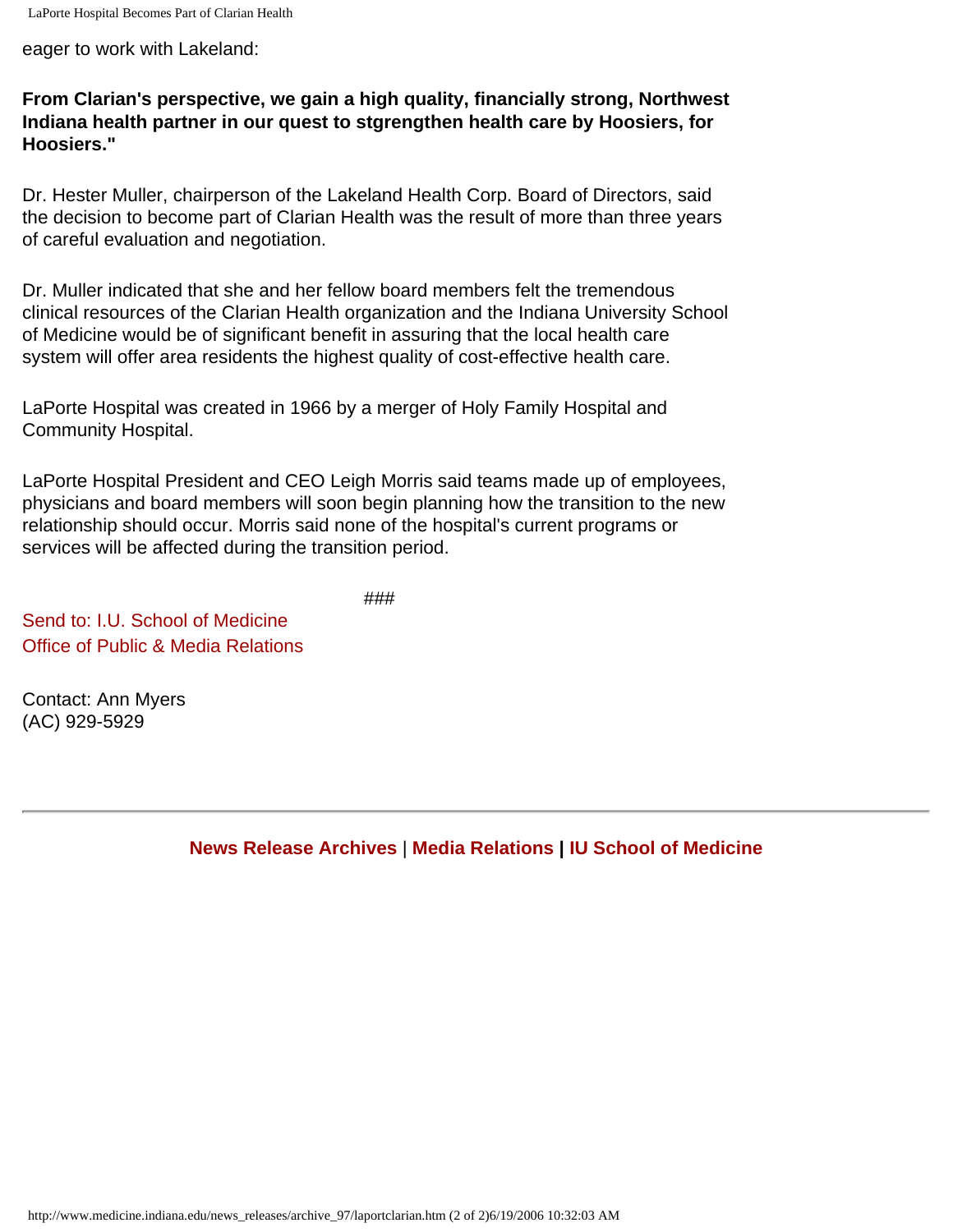May 20, 1997

## **Possible Predictor Of Breast Cancer Survivability Identified**

INDIANAPOLIS--Researchers at the Indiana University School of Medicine have studied 280 women and identified a factor which may indicate why some patients with metastatic breast cancer live longer than others. The results were presented Tuesday, May 20, at the annual meeting of the American Society of Clinical Oncology (ASCO) in Denver.

Michael Stender, M.D., an oncology fellow, and George Sledge, M.D., Ballve-Lantero Professor of Oncology at the Indiana University School of Medicine, studied the level of Her-2 in a group of patients enrolled in an Eastern Cooperative Oncology Group (ECOG) study of patients with metastatic breast cancer. Her-2 is a protein produced by a specific gene found in some breast cancer cells. Those patients who had a moderate to high level of Her-2 did significantly less well than patients with minimal or undetectable levels (Her-2 negative). Patients who were Her-2 negative lived an average of 30.2 months. Those with positive Her-2 levels survived 17.7 months.

Previous studies have shown that breast cancer patients who are estrogen receptor positive (hormone sensitive) often survive longer than those whose estrogen receptors are negative because they are more likely to respond to certain types of therapy.

The new Indiana University study found that women who were hormone sensitive and Her-2 negative had prolonged survival. Hormone sensitive patients with positive Her-2 levels did no better than estrogen receptor negative women.

Thus, Her-2 expression may explain why not all hormone sensitive patients do as well as expected. Patients whose breast cancer produces the Her-2 protein do not appear to benefit from being hormone sensitive.

"The results of this study suggest that a simple blood test may predict patients who may be candidates for biological therapy such as antibody treatments instead of chemotherapy," said Dr. Sledge. Studies up to this time have not described a particular chemotherapy which seems to overcome the negative effects of Her-2 expression.

No association was found between the presence of Her-2 in the blood and response to either Taxol or Adriamycin, two drugs commonly used to treat breast cancer. Further studies are needed to determine whether there is a link between Her-2 levels and other chemotherapy agents.

"It is exciting to think that a blood test to determine Her-2 level could be used to help physicians provide optimal treatment for breast cancer patients and possibly prolong life while minimizing toxicity," said Dr. Stender.

Dr. Stender has been awarded an ASCO achievement award for this study in





[INDIANA](http://medicine.iu.edu/) [UNIVERSITY](http://medicine.iu.edu/)  [SCHOOL OF](http://medicine.iu.edu/) [MEDICINE](http://medicine.iu.edu/)

[MEDIA](http://www.medicine.indiana.edu/)  [RELATIONS](http://www.medicine.indiana.edu/)

A STATEWIDE RESOURCE

> Phone 317 274 7722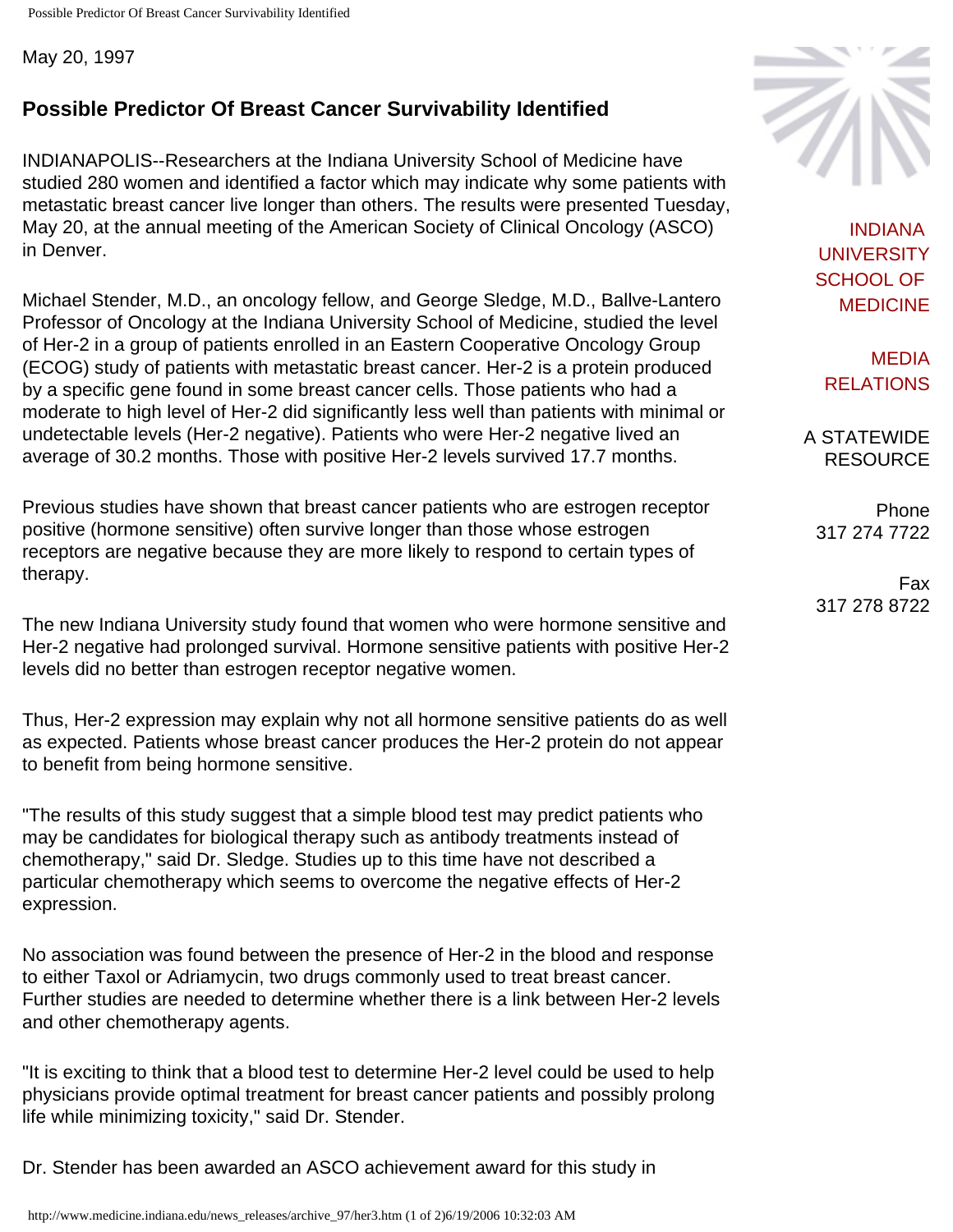Possible Predictor Of Breast Cancer Survivability Identified

recognition of outstanding research by a physician in fellowship training. In a plenary lecture at the same meeting, Dr. Sledge is presenting data on the national multicenter ECOG Taxol versus Adriamycin study. Other members of the research team are Donna Neuberg of the Dana Farber Cancer Institute and William Wood of Emory University.

The study was supported, in part, by an unrestricted grant from Bristol-Myers Squibb Oncology. Chiron Diagnostics of East Walpole, Mass., provided the assay used to measure the level of Her-2 in the patient's plasma.

###

[Send to: I.U. School of Medicine](mailto:mbrunsma@iupui.edu) [Office of Public & Media Relations](mailto:mbrunsma@iupui.edu)

Contact: Mary Hardin (AC) 317-274-7722 (AC) 317-278-8722 (FAX) *mhardin@iupui.edu*

Contact: Cindy Fox Aisen (317) 843-2276 (317) 274-7722 *[caisen@iupui.edu](mailto:caisen@iupui.edu)*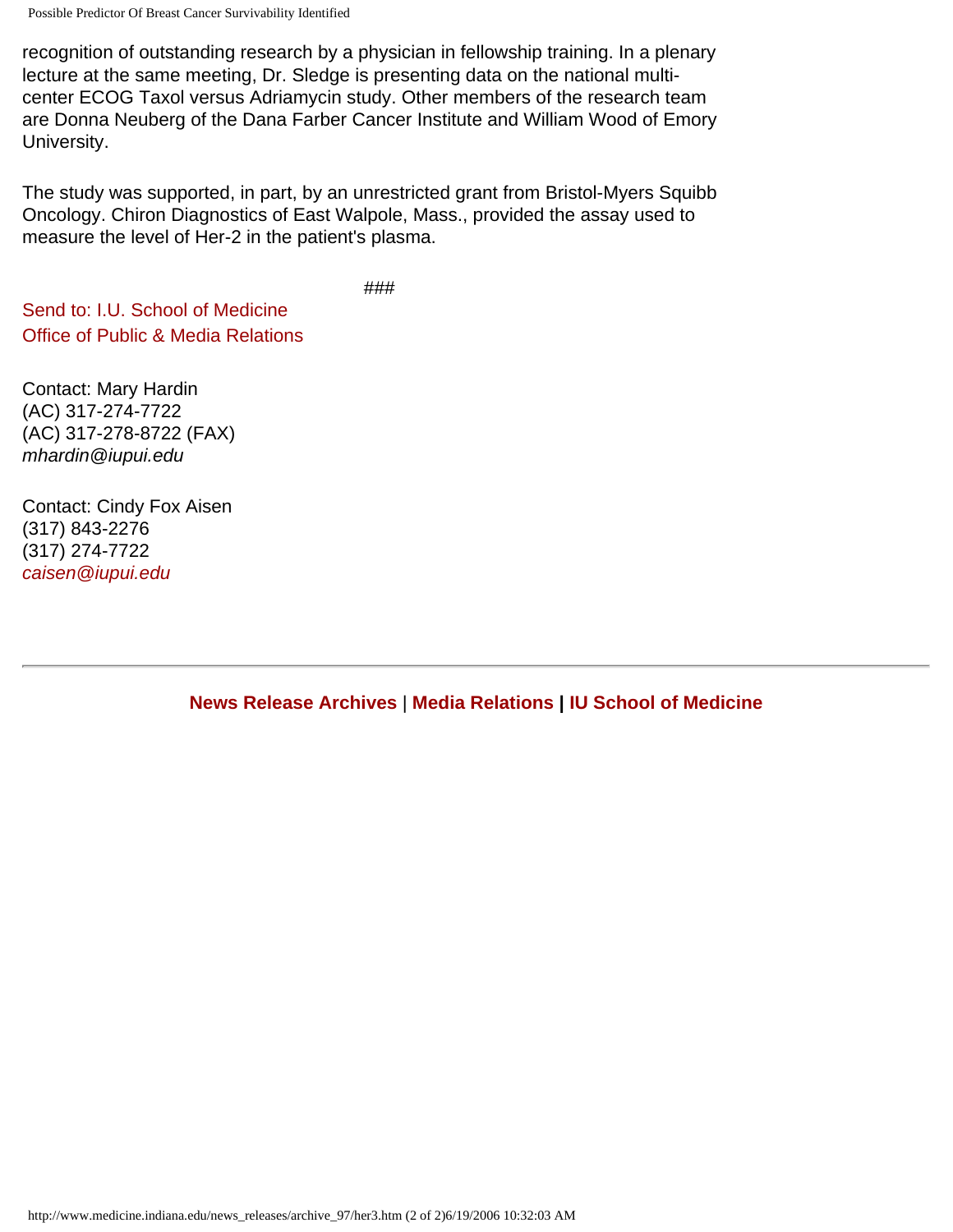May 19, 1997

# **Results Of Taxol-Adriamycin National Study Released At ACOG**

INDIANAPOLIS--Results of a large three-year nationwide clinical trial evaluating Taxol and Adriamycin to treat advanced breast cancer indicate the two drugs are equivalent in effectiveness when used as single therapy agents. The results were presented Monday, May 19, during the 33rd annual meeting of the American Society of Clinical Oncology (ASCO) in Denver.

In a plenary address at the meeting, George Sledge, M.D., Ballve'-Lantero Professor of Oncology at Indiana University School of Medicine and principal investigator for the Phase III multi-center randomized clinical trial, said the study looked at three ways of treating advanced or metastatic breast cancer. Patients were either (1) treated initially with Adriamycin, a chemotherapy agent which has been used in breast cancer treatment for more than 20 years and previously considered the most active single agent in metastatic breast cancer, (2) initially given Taxol, a new chemotherapeutic agent which was approved for the treatment of breast cancer in 1994, or (3) administered a combination of the two drugs.

The findings indicate that while Taxol (paclitaxel) and Adriamycin (doxorubicin) are equally active single agents in metastatic breat cancer combining the two agents significantly increased the overall response rate and time to treatment failure, Dr. Sledge said. Also, when a patient received both Taxol and Adriamycin as single agents consecutively over the course of treatments, survival was as good as occurred using the two drugs in combination therapy. It did not matter which of the two drugs was administered first.

"When we looked at overall survival, all three were the same," he said. "The more intensive therapy, in this case the drug combination, did not improve quality or length of life." Median survival rates for metastatic breast cancer patients enrolled in the study was about 22 months.

The trial looked at response rates and time-to-treatment failure for the three different therapies. The time-to-treatment failure or the length of time until disease progression occurred was 6.0 months for patients on Adriamycin, 5.9 months for those on Taxol and 8.0 months for those receiving the combination therapy.

The trial involved 739 women with stage 4 metastatic breast cancer and was the first large randomized study to evaluate these drugs in the United States.

Additionally, the study showed that the side effects for Taxol or Adriamycin as single agents were basically the same, although Adriamycin was slightly more toxic in terms of mortality.

"This study is important because it places a new drug (Taxol) in context," said Dr. Sledge. "It tells us that this drug is fully the equivalent of the best current drug for treating breast cancer."



[INDIANA](http://medicine.iu.edu/) [UNIVERSITY](http://medicine.iu.edu/)  [SCHOOL OF](http://medicine.iu.edu/) [MEDICINE](http://medicine.iu.edu/)

[MEDIA](http://www.medicine.indiana.edu/)  [RELATIONS](http://www.medicine.indiana.edu/)

A STATEWIDE RESOURCE

> Phone 317 274 7722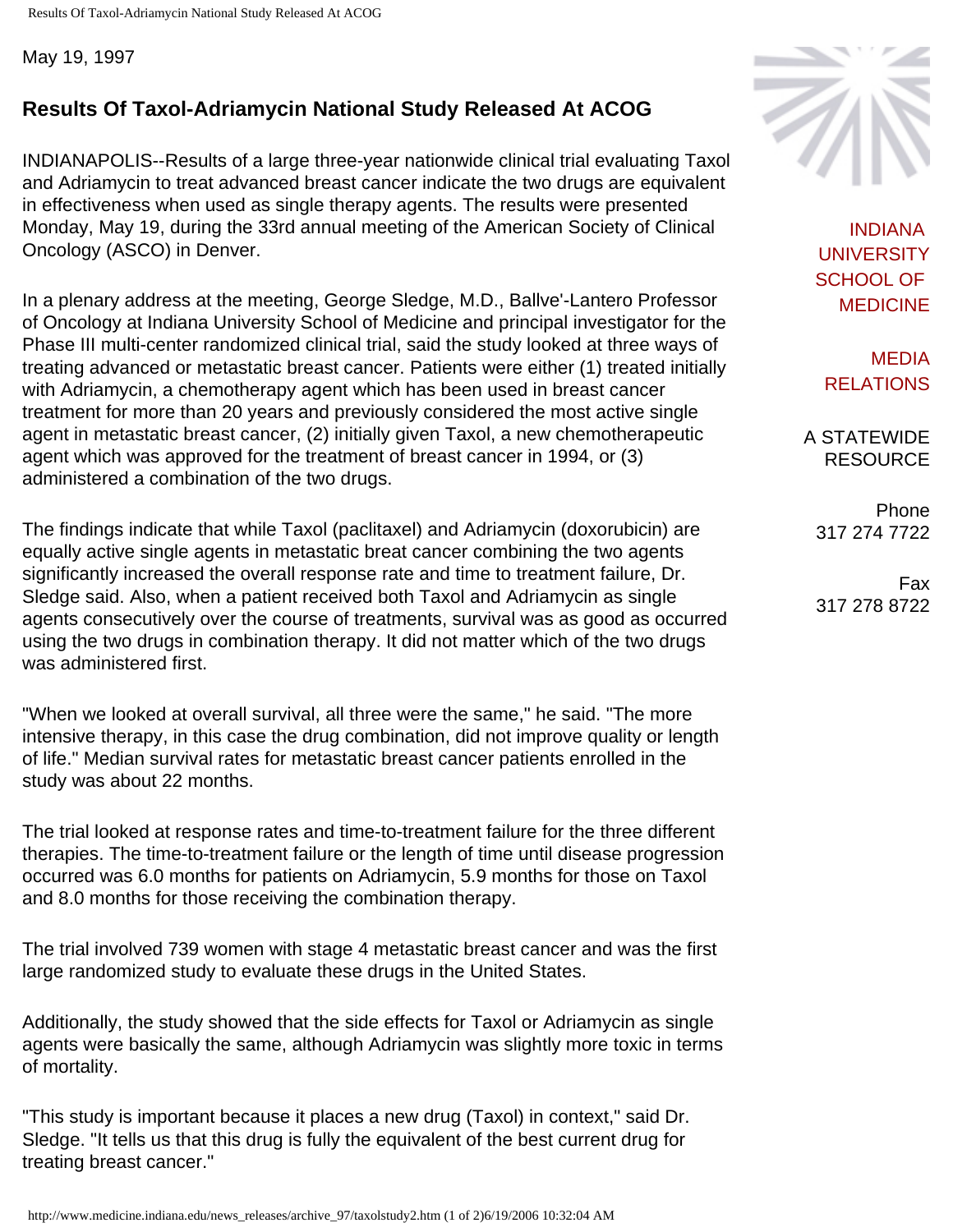Results Of Taxol-Adriamycin National Study Released At ACOG

Adriamycin is a chemotherapy agent which affects the DNA of the cancer cell. Taxol targets the infrastructure of the cell. Adriamycin is a slightly less costly drug than Taxol.

The nationwide trial, the first to compare Taxol and Adriamycin, was funded by the National Cancer Institute, and carried out by physicians in the Eastern Cooperative Oncology Group (ECOG), Southwest Oncology Group (SWOG) and the North Central Cancer Treatment Group (NCCTG).

###

[Send to: I.U. School of Medicine](mailto:mbrunsma@iupui.edu) [Office of Public & Media Relations](mailto:mbrunsma@iupui.edu)

Contact: Mary Hardin (AC) 317-274-7722 (317) 278-8722 (Fax) *[mhardin@iupui.edu](mailto:mhardin@iupui.edu)*

Contact: Cindy Fox Aisen (317) 843-2276 (317) 843-8303 *[caisen@iupui.edu](mailto:caisen@iupui.edu)*

**(Please Note: Accompanying this release is one on a subsequent study to be presented Tuesday, May 20, by Michael Stender, M.D., during the metastatic breast cancer session.)**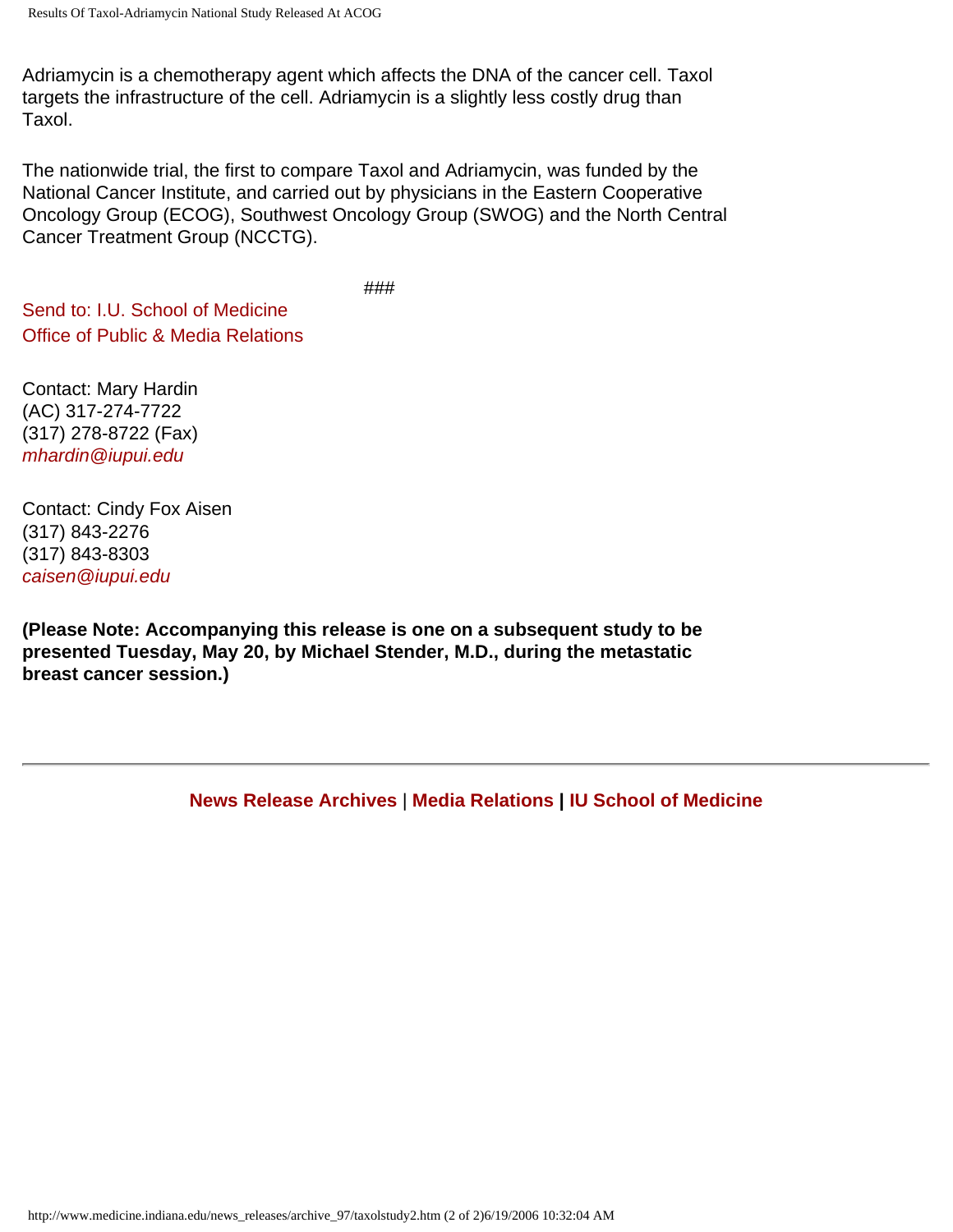**May 8, 1997**

# **The Many (Graduating) Faces Of The IU School of Medicine**

INDIANAPOLIS--Indiana University School of Medicine will graduate 260 physicians during ceremonies Sunday, May 11, at the RCA Dome and Convention Center.

The processional for students receiving degrees from the Indiana University-Purdue University at Indianapolis campus begins at 2:30 p.m. and is estimated to conclude about 5 p.m. Ceremonies for the IU School of Medicine will follow immediately on the floor of the RCA Dome.

The majority of the graduating class are Hoosiers, but 18 students from other states and five from foreign countries will be receiving medical degrees from IUSM.

Different backgrounds, different interests in medical science, different aspirations, all contribute to the strength of the IUSM student body and its educational experience.

It would be impossible to pick just one student representative of the Class of 1997. So, here are several that exemplify the strengths and diversity of this year's graduating medical school class. Look for them Sunday when they make the transition from student to physician.

-- Kathleen Bohnke: She is a non-traditional student, returning to college after her children were almost grown. Kathleen will share the joy of receiving a diploma this spring with her daughter, Jevne, who is graduating from North Central High School in Indianapolis, and her son, Nathan Hatton, who is graduating from Hanover College with an eye toward medical school. Kathleen is a native of Auburn and spent many years in Angola. Hometown: Indianapolis. She can be reached at 317-329-0143.

-- Richard Ha: A concert-level pianist with a bachelor's degree in biology and economics from Brown University. Hometown: Evansville. He can be reached at 317- 630-4240.

-- William (Eric) Heath: One of the first graduates selected for a 1993 state tuition reimbursement program to encourage young physicians to return to underserved rural areas to practice medicine. Hometown: Farmersburg. He can be reached at 317-859- 9595.

-- David Magnusen: He will serve as a role model for his patients in physician medicine rehabilitation. David has a severe hearing loss and uses implants. Hometown: Mishawaka. He can be reached at 317-291-8492.

-- Chantel Miller: After her residency training in pediatrics, she will return home to practice at Methodist Hospital of Gary. She was selected by the hospital for a unique program that paid a portion of her expenses in exchange for her services at the hospital following completion of her training. Hometown: Gary. She can be reached at



[INDIANA](http://medicine.iu.edu/) [UNIVERSITY](http://medicine.iu.edu/)  [SCHOOL OF](http://medicine.iu.edu/) [MEDICINE](http://medicine.iu.edu/)

[MEDIA](http://www.medicine.indiana.edu/)  [RELATIONS](http://www.medicine.indiana.edu/)

A STATEWIDE RESOURCE

Phone 317 274 7722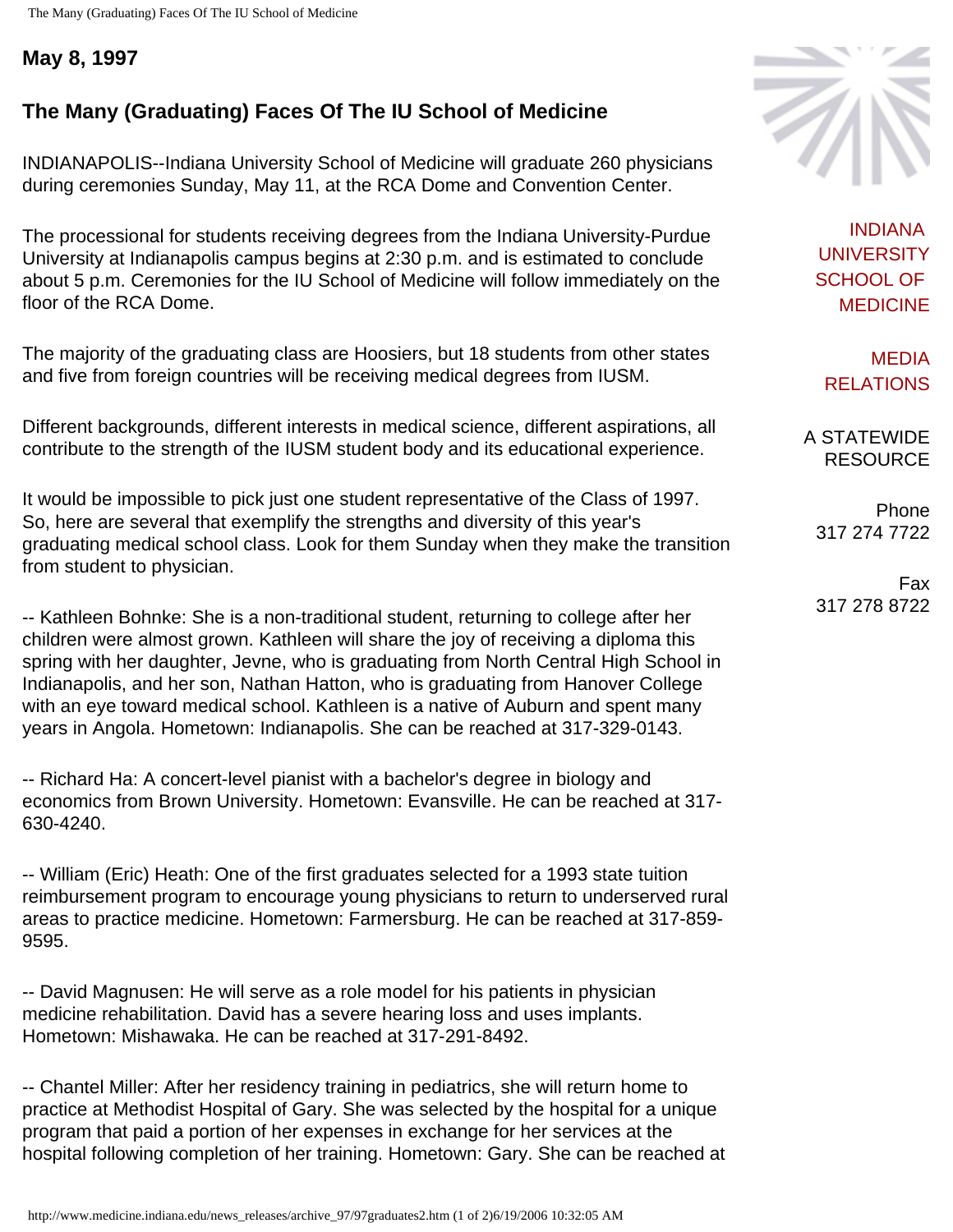The Many (Graduating) Faces Of The IU School of Medicine

317-479-0641.

-- Matthew Nofziger: The son of a physician whose sister graduated from IUSM in 1996. He is interested in missionary work and has spent many hours working in Indianapolis homeless shelters and doing missionary work in Haiti and elsewhere. He is the recipient of the Mary Jean Yoder Scholarship which recognizes students for community service activities. Hometown: Paoli. He can be reached at 812-723-4136.

-- Jeffrey Rediger: Medicine is a second career for Jeffrey who is an ordained minister. He received his divinity degree from Princeton Theological Seminar and has done counseling in prisons, with at-risk families and at a Menonite psychiatric hospital in Pennsylvania. He is the second medical student selected as an Otis R. Bowen Scholar. Hometown: Columbia City. He can be reached at 317-839-2136.

-- Brian Sloan: By all accounts Brian, at 6-foot-8-inches, is a standout in his medical school class. He is the son of Utah Jazz coach, Jerry Sloan, and played basketball at IU for Bobby Knight from 1985 to 1989. Hometown: McLeansboro, Ill. He can be reached at 317-726-1439.

-- Ann Wojtalik: Ann has some first-hand experience in the field she has selected - pediatrics. A 1988 Cathedral High School and 1992 Notre Dame graduate, Ann also is the mother of a 3-year-old daughter, a 21-month-old son, and a little girl born April 11. Hometown: Indianapolis. She can be reached at 317-726-1764.

###

[Send to: I.U. School of Medicine](mailto:mbrunsma@iupui.edu) [Office of Public & Media Relations](mailto:mbrunsma@iupui.edu)

Contact: Mary Hardin (AC) 317-274-7722 *[mhardin@iupui.edu](mailto:mhardin@iupui.edu)*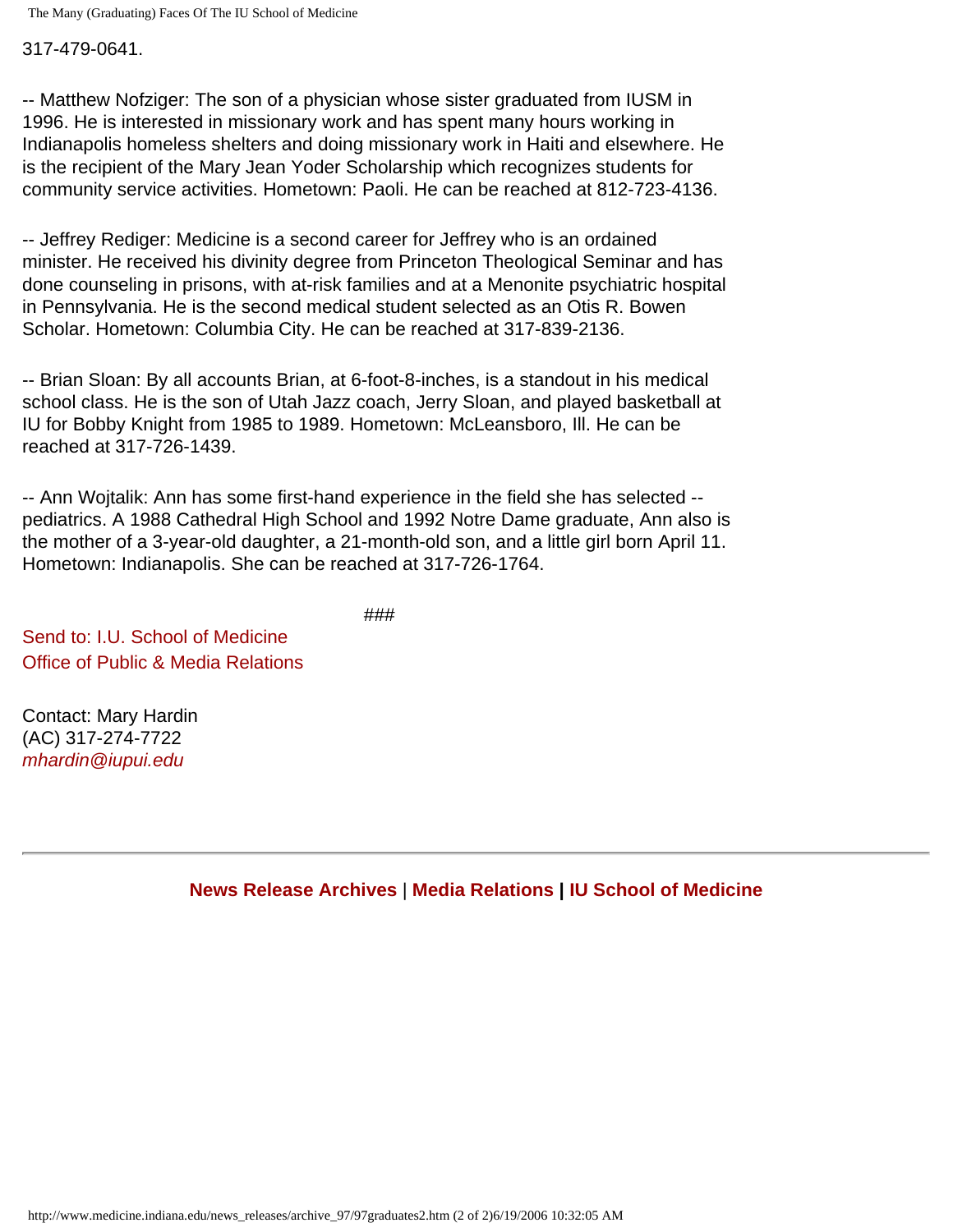Rehab 1,2,3(tm) Opens April 30 At Riley Hospital For Children; Interactive Rehabilitation Unit Is A Mini Playland For Kids

For Immediate Release April 29, 1997

### **Rehab 1,2,3(tm) Opens April 30 At Riley Hospital For Children; Interactive Rehabilitation Unit Is A Mini Playland For Kids**

INDIANAPOLIS-- Its bright colors and moving parts make Rehab 1,2,3(tm) look like an attraction at an amusement park. But Rehab 1,2,3(tm) is actually an interactive physical therapy rehab system at Riley Hospital for Children. Lights, musical sounds and air-activated floor sections that move up and down help set the stage of Rehab 1,2,3(tm), which opens on April 30 in the Riley Rehabilitation Services Unit.

The new free-standing system has the appearance of a life-size, three dimensional game board. And physical therapy is the name of the game as children work on balance, communication, fine motor skills, gait-training, problem solving, range of motion, strength, endurance and socialization in a fun and challenging environment. Evaluations and treatments are disguised as activities of play and sport, encouraging children to travel various pathways found within the environment such as crawling through a tunnel, sliding into a bath of balls, scaling a rock wall, or jumping on a trampoline.

**News media open house is scheduled at 2 p.m. on April 30. Patient families and Riley physical therapists will be present for interviews and demonstrations following a brief check presentation by the Rehab 1,2,3(tm) donors.**

A special feature of Rehab 1,2,3(tm) is the Mr. Pipes(tm) control station. Reminiscent of a grand organ, transparent pipes produce surprises for patients as they successfully perform cognitive tasks. The pneumatic (air activated) system provides additional therapy opportunities with pop-up stepping stones and a balance beam that rises from the floor.

Riley Hospital's custom designed version of Rehab 1,2,3(tm) also includes a working television studio where gait analyses can be conducted. The Riley in-house television station, CCTV - Channel 5, will also use the studio to develop programming to broadcast throughout the hospital.

Regardless of the type of therapy, Rehab 1,2,3(tm) invites interaction among patients, their family members and therapists. Children learn by focusing on their abilities rather than disabilities.

Rehab 1,2,3(tm) was designed to fit into Riley Hospital's existing Rehabilitation Services Unit by Guynes Design, Inc., the architectural firm that created the innovative therapeutic setting. The firm's founder, David Guynes, fractured his back at



[INDIANA](http://medicine.iu.edu/) [UNIVERSITY](http://medicine.iu.edu/)  [SCHOOL OF](http://medicine.iu.edu/) [MEDICINE](http://medicine.iu.edu/)

[MEDIA](http://www.medicine.indiana.edu/)  [RELATIONS](http://www.medicine.indiana.edu/)

A STATEWIDE RESOURCE

Phone 317 274 7722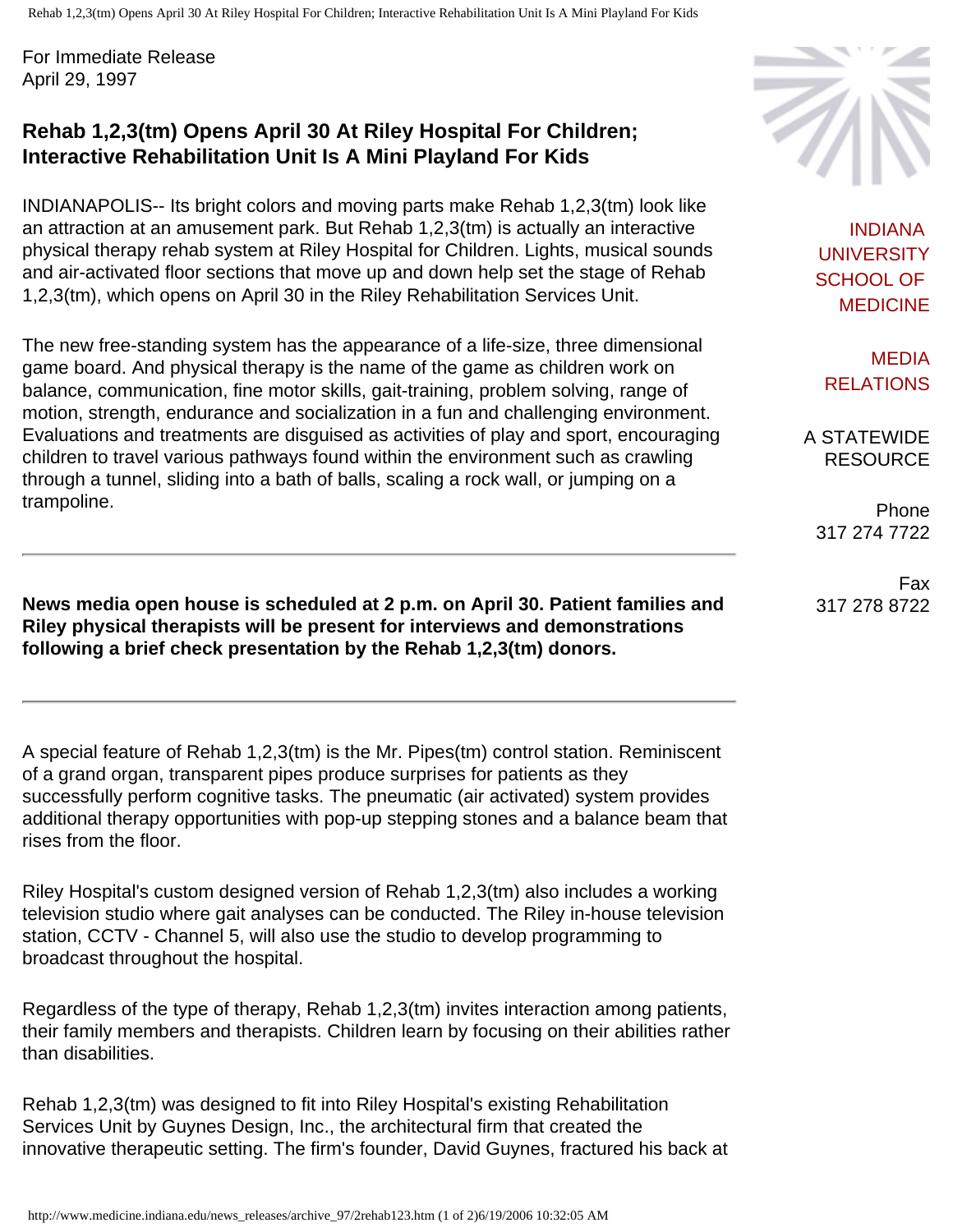Rehab 1,2,3(tm) Opens April 30 At Riley Hospital For Children; Interactive Rehabilitation Unit Is A Mini Playland For Kids

the age of 15 and was told he would never walk again. His triumphant full recovery led him to designing physical and occupational rehabilitation environments, first for adults, then for children.

The Rehab 1,2,3(tm) system at Riley Hospital is only the third installation in the United States.

Funding for Rehab 1,2,3(tm) was made possible by the RCA Championships, the Indiana League of Credit Unions and private donations made through the Riley Memorial Association.

###

[Send to: I.U. School of Medicine](mailto:mbrunsma@iupui.edu) [Office of Public & Media Relations](mailto:mbrunsma@iupui.edu)

Contact: Ellen Gullett (AC) 317-274-7722 *[egullett@iupui.edu](mailto:mbrunsma@iupui.edu)*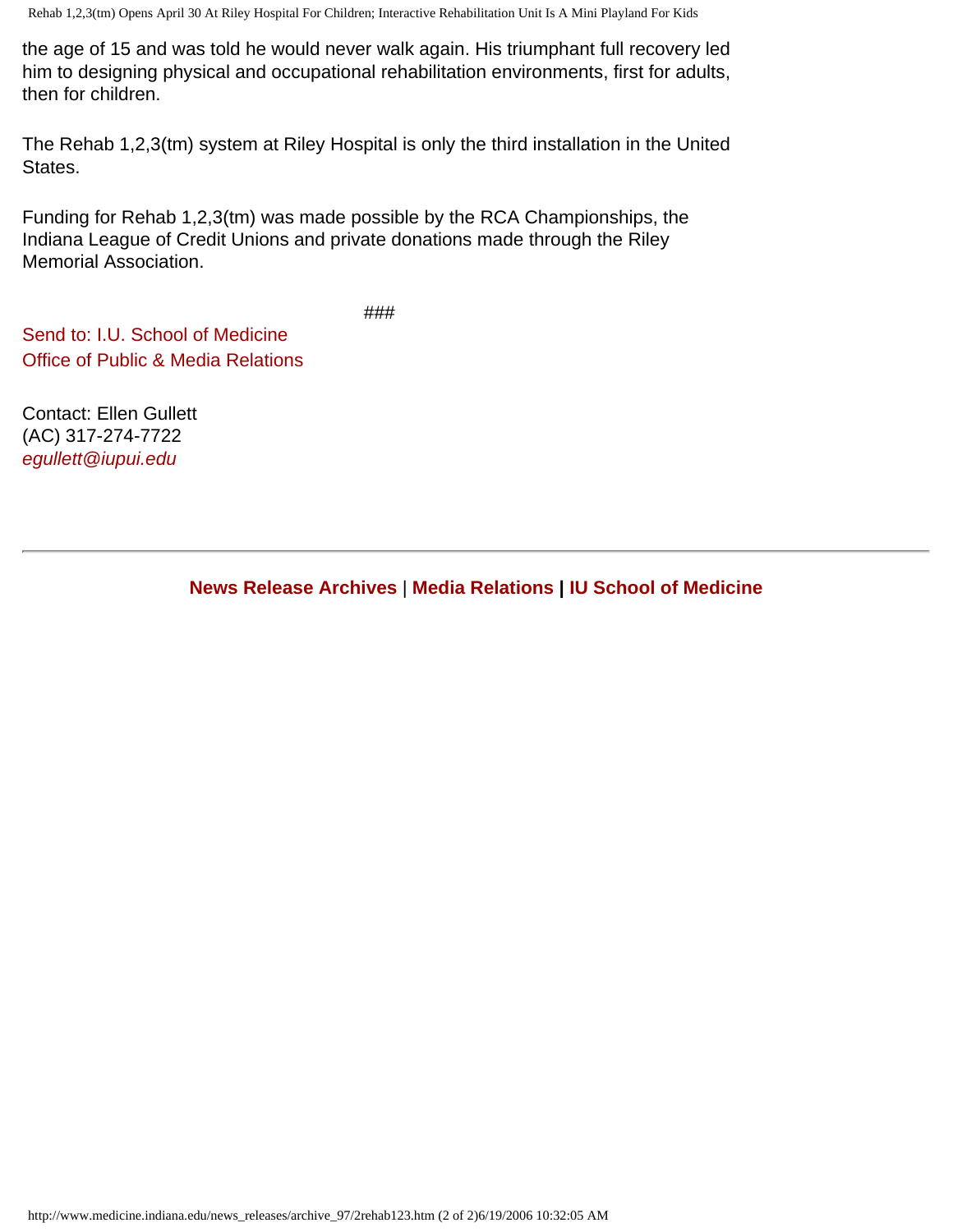Interactive Rehabilitation Unit Is A Mini Playland For Kids

For Immediate Release April 24, 1997

### **Rehab 1,2,3(tm) Opens April 30 At Riley Hospital For Children; Interactive Rehabilitation Unit Is A Mini Playland For Kids**

Media Advisory

\*Photo/Video Opportunity\*



Contact: Mary Hardin (AC) 317-274-7722 *mahardin@indiana.edu*

**[News Release Archives](http://www.medicine.indiana.edu/news_releases/nra.html)** | **[Media Relations](http://www.medicine.indiana.edu/) | [IU School of Medicine](http://medicine.iu.edu/)**



[INDIANA](http://medicine.iu.edu/) [UNIVERSITY](http://medicine.iu.edu/)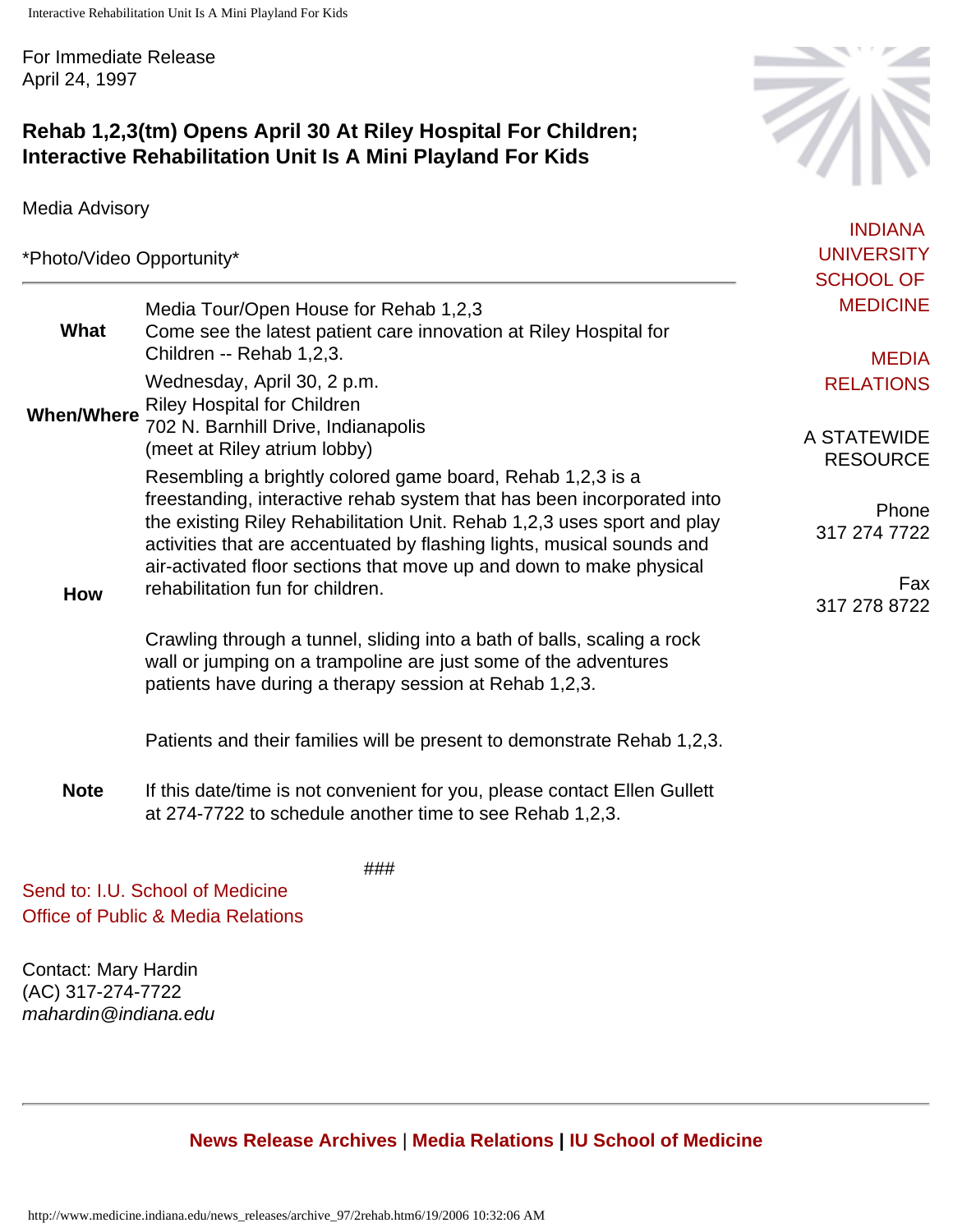Link Found Between Pain, Immune, And Reproductive Systems

April 21, 1997

# **Link Found Between Pain, Immune, And Reproductive Systems**

INDIANAPOLIS-- For the first time a link has been established between the pain system, the immune system and the reproductive system. These findings go far beyond the known pain relief role of pain receptors.

A team of scientists at the Indiana University School of Medicine led by Lei Yu, Ph.D., professor of medical and molecular genetics and a principal investigator at the Walther Oncology Center, has been studying the mu opioid receptor, the body's most significant pain gateway. The mu receptor, named after morphine's initial letter, is the body's biological switch that mediates both the pain-relieving and the euphoric effects produced by morphine and heroin. Dr. Yu's team was responsible for cracking the genetic code for this receptor in 1993. And now, they have made new discoveries about the mu receptor, by studying genetically modified mice in which the function of the mu receptor has been disabled.

The new findings, published in the April 21, 1997, issue of the Journal of Experimental Medicine, suggest a novel role for the mu opioid receptor in both hematopoiesis (the creation and proliferation of cells in the body's blood and immune system), and the reproductive system. "These results indicate that the mu receptor is involved in a range of diverse biological processes in addition to its known involvement in pain relief," said Dr. Yu.

The observation of increased proliferation of "mother" (hematopoietic progenitor) cells which defend the body against infection came as a complete surprise to Dr. Yu and his colleagues. "This is the first time that the mu receptor has been linked to hematopoiesis," said Dr. Yu. Understanding how the link is made ma, lead to the development of new treatments, such as enhancing blood cell production in cancer patients who receive bone marrow transplant, or modulating the immune system in fighting HIV infection.

The observed link between the mu receptor and the sexual function was equally surprising. I.U. researchers noticed that the mutant male mice showed less interest in copulating with receptive females, as well as decreases in sperm count/motility and smaller offspring litter size. Dr. Yu and his colleagues speculate that this discovery may suggest new treatments for impotence and reproductive dysfunction in males.

"These observations in the mouse model correlate with anecdotal accounts about opioid consumption in humans influencing one's immune functions and sex drive, and thus may serve as a model to further study the underlying biology," said Dr. Yu.

In addition to Dr. Yu, other Indiana University researchers on the study were Mingting Tian, Hal E. Broxmeyer, Yi Fan, Zhennan Lai, Shengwen 7hang, Susan Aronica, Scott Cooper, Robert M. Bigsby, Rosemary Steinmetz, Sandra J. Engle, Anton Mestek, Jonathan D. Pollock (now at the National Institute on Drug Abuse), and Jay A. Tischfield. Michael N. Lehman, Heiko T. Jansen, Moyin Ying, and Peter J.



[INDIANA](http://medicine.iu.edu/) [UNIVERSITY](http://medicine.iu.edu/)  [SCHOOL OF](http://medicine.iu.edu/) [MEDICINE](http://medicine.iu.edu/)

[MEDIA](http://www.medicine.indiana.edu/)  [RELATIONS](http://www.medicine.indiana.edu/)

A STATEWIDE RESOURCE

Phone 317 274 7722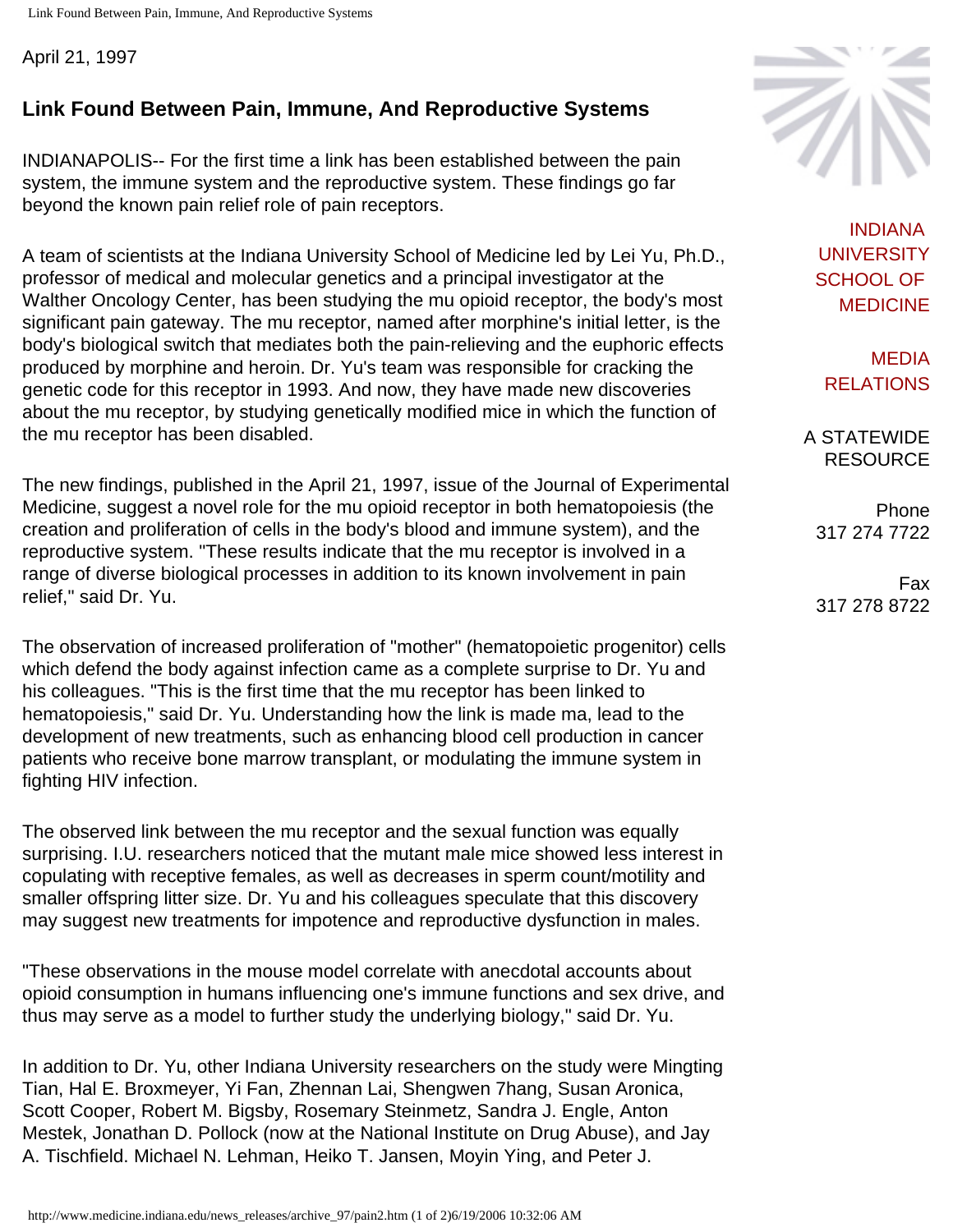Link Found Between Pain, Immune, And Reproductive Systems

Stambrook of University of Cincinnati College of Medicine also participated the study.

Yu's research was funded by the National Institute on Drug Abuse (NIDA), part of the National Institutes of Health. NIDA is the primary federal agency for the conduct and support of research to increase knowledge and develop strategies to deal with health problems and issues associated with drug abuse and addiction.

###

[Send to: I.U. School of Medicine](mailto:mbrunsma@iupui.edu) [Office of Public & Media Relations](mailto:mbrunsma@iupui.edu)

Contact: Cindy Fox Aisen (AC) 317-274-7722 (317) 843-2276 *[caisen@iupui.edu](mailto:caisen@iupui.edu)*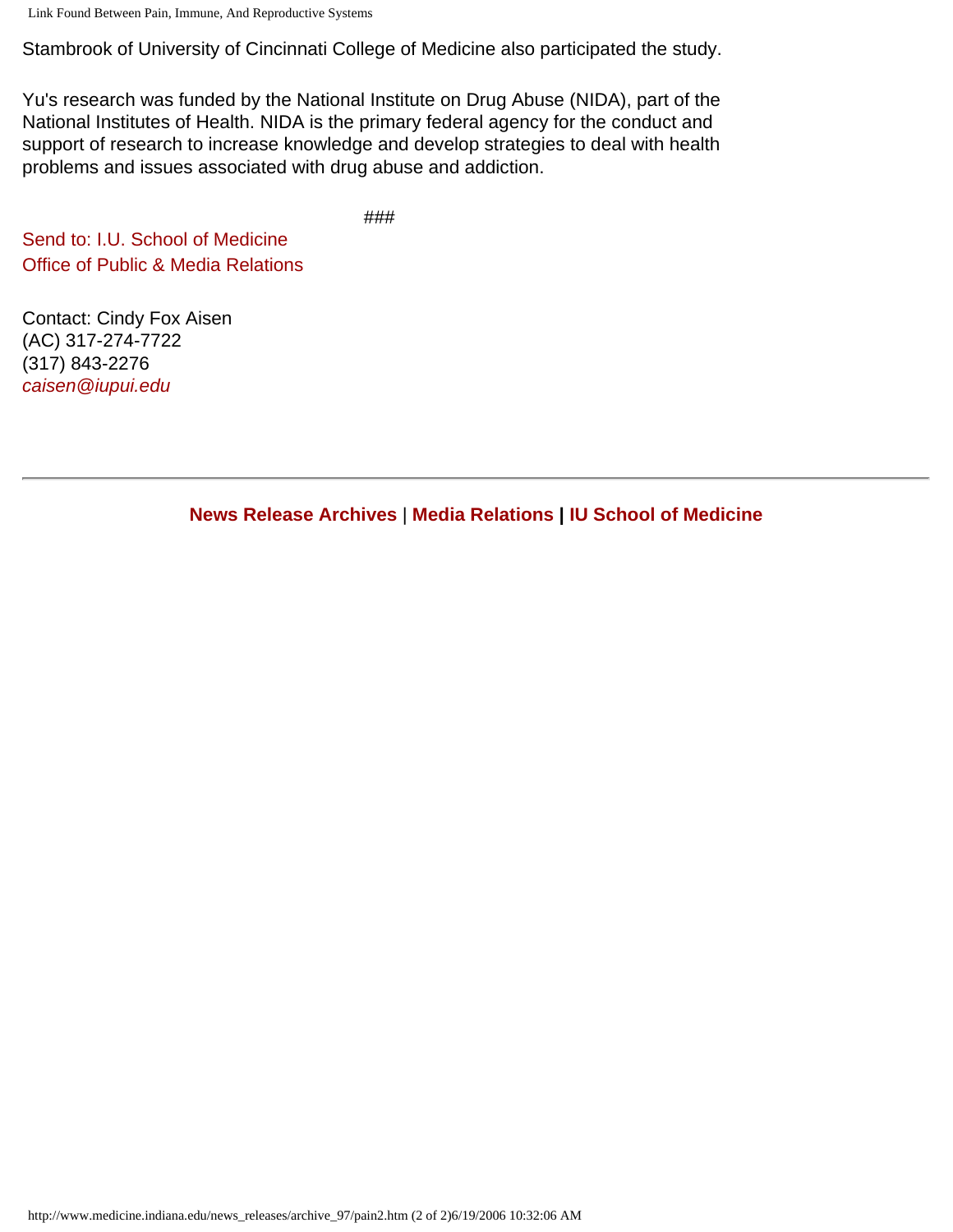For Immediate Release April 15, 1997

## **New Form Of Inherited Dementia Identified**

INDIANAPOLIS-- Researchers at the Indiana University School of Medicine and the Medical Research Council of Great Britain have identified an autosomal dominant inherited dementia which first appears in individuals in their forties and fifties and is both pathologically and clinically different from Alzheimer disease. They report their findings in a paper published in the April 15 issue of the Proceedings of National Academy of Sciences.

These findings also will be presented at the American Academy of Neurology meeting in Boston on April 17 by Bernardino Ghetti M.D., a neuropathologist and senior author of the PNAS paper. Two of the papers co-authors will also make presentations at the AAN meeting. Martin R Farlow, M.D. will discuss the clinical aspects of the disease. Jill R. Murrell Ph.D. will describe the search for the gene causing this type of dementia. All three are members of the IUSM faculty.

The researchers have named the newly identified brain disorder familial multiple system tauopathy with presenile dementia. The name reflects the characteristics of the disease. It has an early onset, is inherited, and involves both the cortical and subcortical systems of the brain In addition, tau, a microtubule associated protein found in the brain, is abnormal in these patients.

The cortex is the outer layer of gray matter of the cerebrum and cerebellum of the brain. The subcortical system is the part of the brain beneath the cortex. Tau is responsible for the maintenance of the microtubules that in turn are important for transport within brain cells.

Dr. Ghetti noted that the study of tau had led to the discovery of the new dementia. "We don't yet know why tau becomes abnormal in patients with this disease, but we do know that it becomes abnormal in a different way than it does in patients with other types of dementia including Alzheimer disease."

This is the first hereditary disease in which the tau abnormality is present in glial cells as well as nerve cells. Examining the brains of nine affected members of an extended family, Dr. Ghetti found that this disease is characterized by abundant filaments of tau protein in the neurons and glial cells. The filaments in the neurons are twisted. These tau deposits differ in diameter and spacing from the paired filaments found in the nerve cells of Alzheimer disease patients. No detectable amyloid plaque deposits were found in the brains of individuals with this newly identified dementia. Amyloid plaque deposits are characteristic of Alzheimer disease-affected brains.

Using electrophoresis to isolate the protein, the researchers noted 3 bands of biological markers in this disease, unlike the 4 bands which characterize Alzheimer disease.



[INDIANA](http://medicine.iu.edu/) [UNIVERSITY](http://medicine.iu.edu/)  [SCHOOL OF](http://medicine.iu.edu/) [MEDICINE](http://medicine.iu.edu/)

[MEDIA](http://www.medicine.indiana.edu/)  [RELATIONS](http://www.medicine.indiana.edu/)

A STATEWIDE RESOURCE

Phone 317 274 7722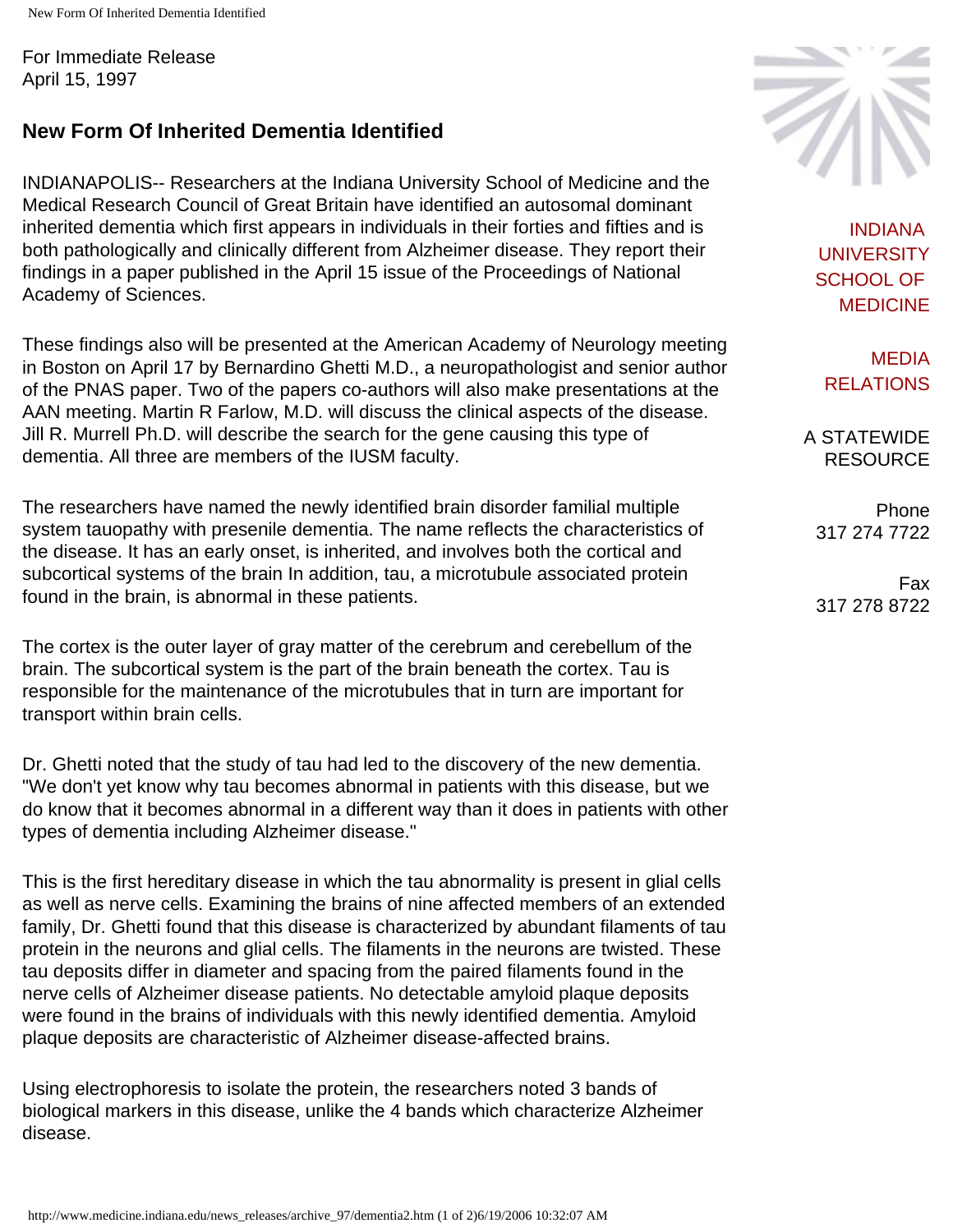New Form Of Inherited Dementia Identified

"We now have in front of us a challenge to find a new gene that may have an extremely important role in the maintenance of the central nervous system," said Dr. Ghetti. The IU researchers have localized the gene to chromosome 17, the same chromosome on which the tau gene is found. Clinical symptoms of the newly identified disease include short term memory deficit, eye movement alterations, disequilibrium, and Parkinson disease-like neurological characteristics including rigidity and gait problems. These symptoms are reflected in the wide spectrum of changes in brain structure affecting both the cortical and subcortical regions seen during post-mortuary examination.

Affected individuals live an average eleven years after onset of the disease.

Other members of the research team are molecular biologists Maria Grazia Spillantini, Michel Goedert and electron microscopist R. Anthony Crowther. Al1 are with the Medical Research Council of Great Britain and have studied tau for many years.

###

[Send to: I.U. School of Medicine](mailto:mbrunsma@iupui.edu) [Office of Public & Media Relations](mailto:mbrunsma@iupui.edu)

Contact: Cindy Fox Aisen (AC) 317-843-2276 [caisen@iupui.edu](mailto:caisen@iupui.edu)

Contact: Ellen Gullett Media Liaison (317) 274-7722 egullett@indyvax.iupui.edu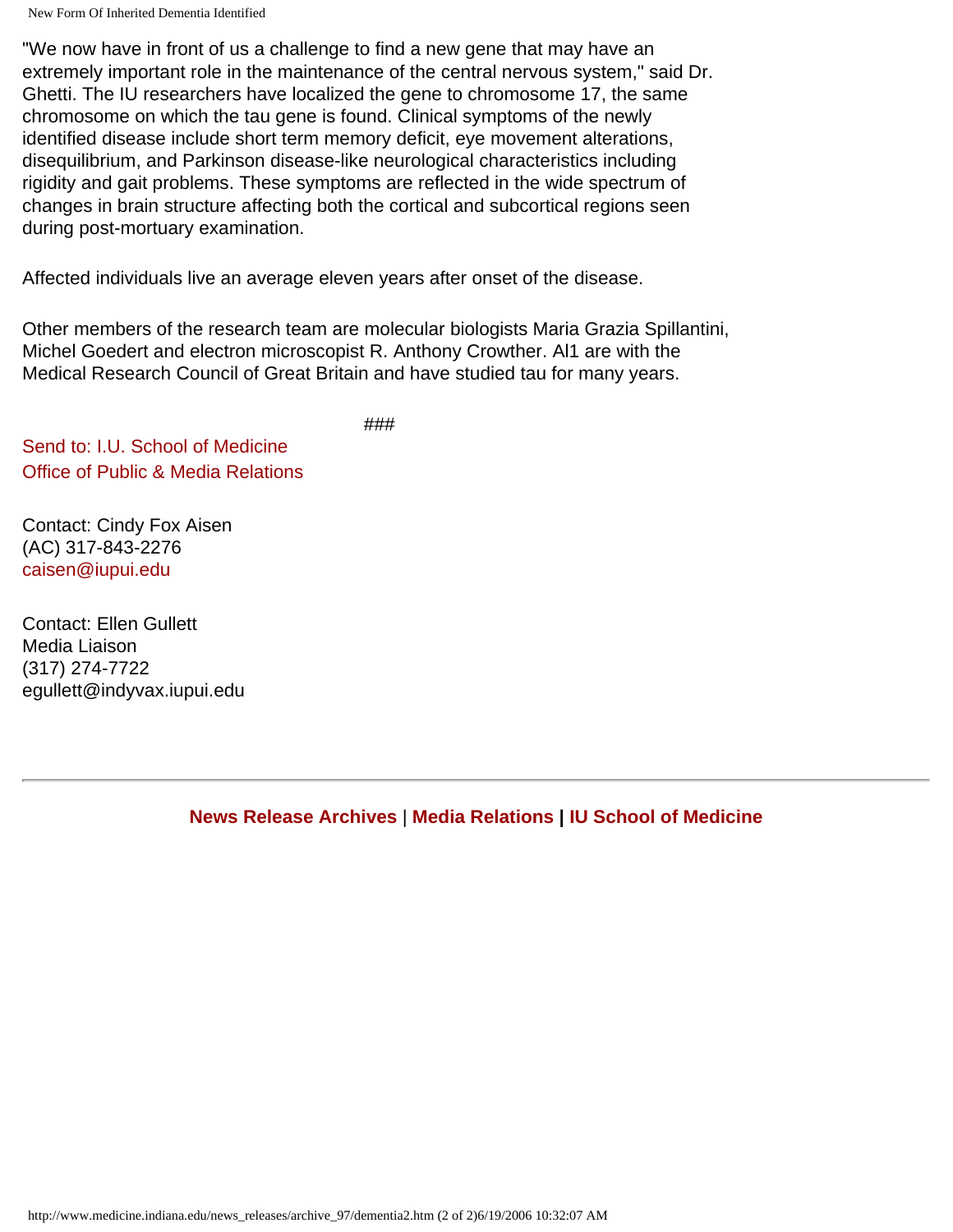For Immediate Release April 10, 1997

### **First Indiana Clinic To Serve Children And Young Adult Stroke Patients Opens At IUSM**

INDIANAPOLIS-- The effects of stroke on the young are unique from those experienced by older individuals so neurologists at Indiana University School of Medicine have opened a stroke clinic for children and young adults, the first in Indiana and one of only a handful nationwide.

Jose Biller, M.D., chairman of the Indiana University Department of Neurology, and Bhuwan Garg, M.D., professor of neurology and director of pediatric neurology at Riley Hospital for Children, are co-directors of the stroke clinic, which opened April 3.

Little research has been done among children and young adults who have suffered strokes so their current treatments are based on research done in adults. Drs. Biller and Garg and their colleagues are embarking on new research on stroke in children and young adults to determine if the current diagnostic evaluations and treatments are appropriate.

Stroke is more common among the young than heart attacks but is still considered rare with only about 5 to 10 young people per 100,000 suffering strokes each year. Approximately 15 to 20 new stroke patients are seen each year by pediatricians at Riley.

Forty-five percent of strokes in young people are due to hemorrhages in the brain compared to 15 percent to 20 percent in older adults. The remaining 55 percent are ischemic strokes meaning blood flow to an area of the brain was disrupted.

The primary causes of stroke in the young are cardiac disorders, blood vessel disorders not related to atherosclerosis, and a variety of blood and metabolic disorders. Smoking, drugs and alcohol abuse also contribute to the incidence of stroke in the young. In older adults, stroke is caused by atherosclerosis (hardening of the arteries) in the majority of cases.

The IU Stroke Clinic for Children and Young Adults will see patients between the ages of 7 and 45. For an appointment, call 317-274-2372.

###

[Send to: I.U. School of Medicine](mailto:mbrunsma@iupui.edu) [Office of Public & Media Relations](mailto:mbrunsma@iupui.edu)

Contact: Mary Hardin (AC) 317-274-7722 *[mhardin@iupui.edu](mailto:mhardin@iupui.edu)*



[INDIANA](http://medicine.iu.edu/) [UNIVERSITY](http://medicine.iu.edu/)  [SCHOOL OF](http://medicine.iu.edu/) [MEDICINE](http://medicine.iu.edu/)

[MEDIA](http://www.medicine.indiana.edu/)  [RELATIONS](http://www.medicine.indiana.edu/)

A STATEWIDE RESOURCE

Phone 317 274 7722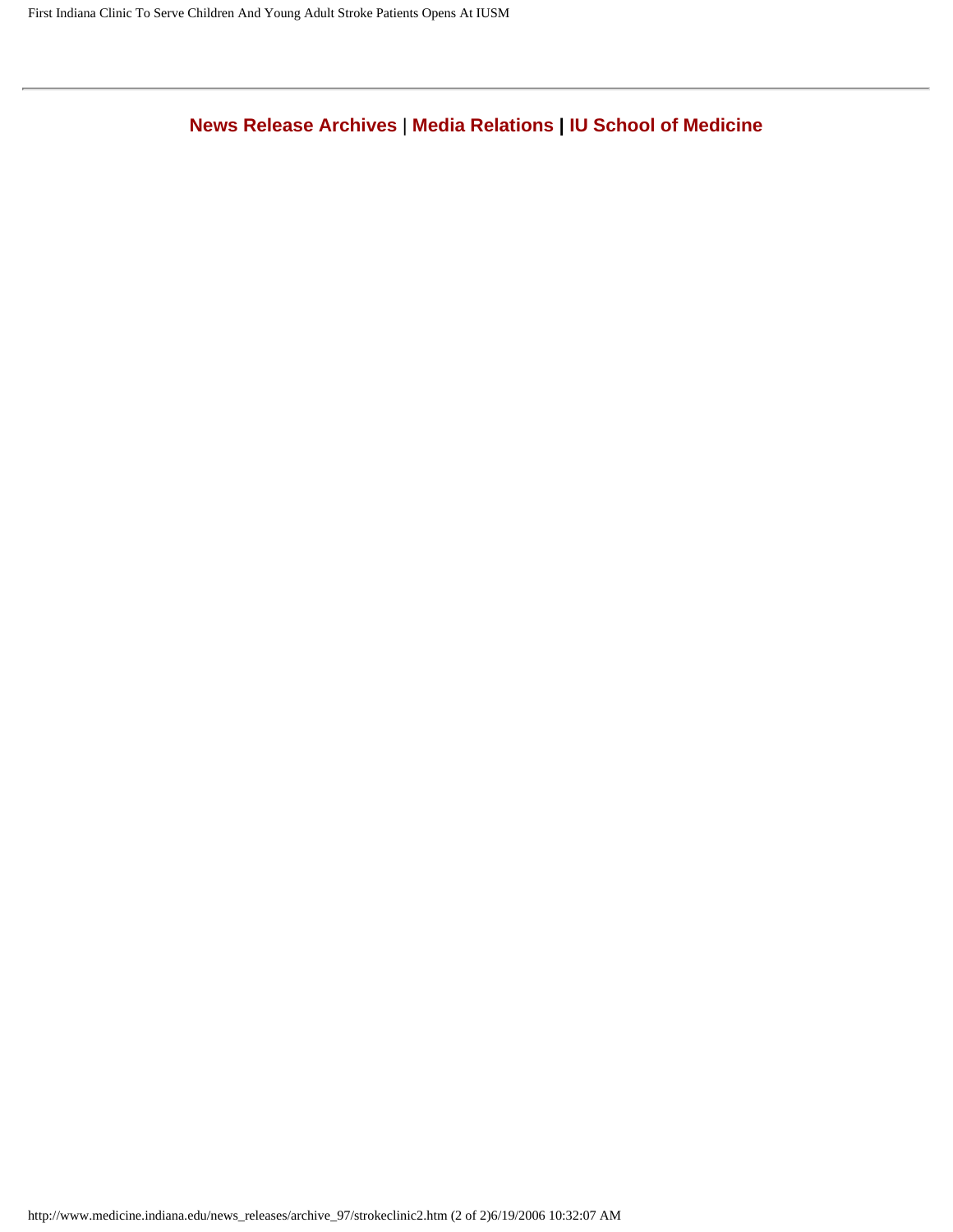For Immediate Release April 1, 1997

## **IU Research Links Dieting Habits With Risk For Estrogen-Responsive Cancers**

INDIANAPOLIS-- It's still a bit premature to burn all diet books and disavow all attempts to lose weight, but Indiana University School of Medical researchers have completed initial research showing there may be a link between weight loss and some forms of cancer.

Preliminary studies reported in the March 1 issue of the journal, Cancer Research, "suggest a woman's dieting habits may become an important factor for determining risk of estrogen-responsive cancers," said Robert M. Bigsby, Ph.D., principal investigator.

Some environmental contaminants, such as DDT and forms of lindane, contain manmade estrogenic compounds, known as xenoestrogens. These contaminants, which are pervasive in nature, are fat soluble, meaning they are "stored" in fat cells. Dr. Bigsby and his colleagues looked at what happened to the xenoestrogens in female mice when the number of fat cells were reduced through weight loss.

Dr. Bigsby said that the xenoestrogens in DDT and lindane may be linked to the incidence of estrogen-responsive cancer. When the number of fat cells are reduced, the xenoestrogens stored there are released into the body. Some of the xenoestrogens lodge in adjacent fat cells, while others are released into the blood so that they can go to epithelial cells in the uterus, breast or other areas with estrogen sensitive tissue, Dr. Bigsby said. Epithelial cells are the cells in an organ that most often form tumors.

The research underway by Dr. Bigsby, an associate professor of obstetrics and gynecology and of physiology and biophysics at the IU School of Medicine, and his team also is concerned with the effect of these xenoestrogens on estrogen-sensitive tissue, such as that of the uterus. The study shows a marked change in the uterus of mice following periods of fasting.

This study demonstrated that when beta-HCH, a compound in lindane, is released from fat it has a larger effect on the uterine tissue than did DDT-- a now-banned insecticide-- but DDT did have some estrogenic effect on uterine tissue.

Beta-HCH is less fat soluble and therefore more water soluble than DDT so it can get into the blood and travel to the breast, uterus and liver.

In a December 1996 study in Cancer Research, Dr. Bigsby and his colleagues showed that beta-HCH and DDT stimulated the growth of breast tumor tissue that was grafted into mice. Since the epithelial cells of the breast are surrounded by fat cells the effect of a diet-induced loss of fat may be of special concern with regard to the release of these xenoestrogens.



[INDIANA](http://medicine.iu.edu/) [UNIVERSITY](http://medicine.iu.edu/)  [SCHOOL OF](http://medicine.iu.edu/) [MEDICINE](http://medicine.iu.edu/)

[MEDIA](http://www.medicine.indiana.edu/)  [RELATIONS](http://www.medicine.indiana.edu/)

A STATEWIDE RESOURCE

> Phone 317 274 7722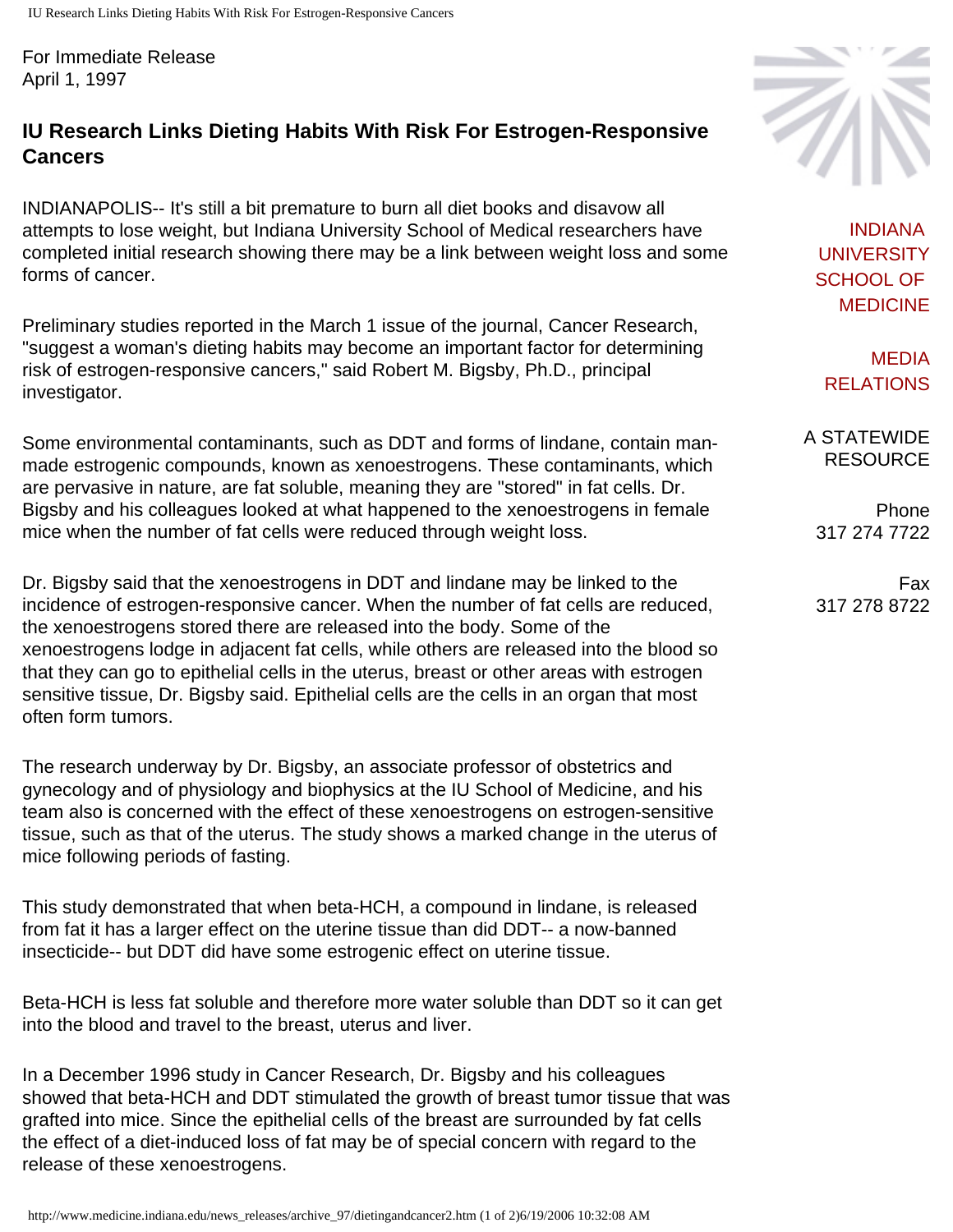The question that remains to be answered is whether these compounds can actually cause the growth of malignant cells.

It will take additional testing to determine if yo-yo dieting may be a culprit behind some forms of cancer, Dr. Bigsby said. The study results indicate that researchers now need to look at women and their blood levels before and after fasting, he said.

###

[Send to: I.U. School of Medicine](mailto:mbrunsma@iupui.edu) [Office of Public & Media Relations](mailto:mbrunsma@iupui.edu)

Contact: Mary A. Hardin Media manager (AC) 317-274-7722 *[mhardin@iupui.edu](mailto:mhardin@iupui.edu)*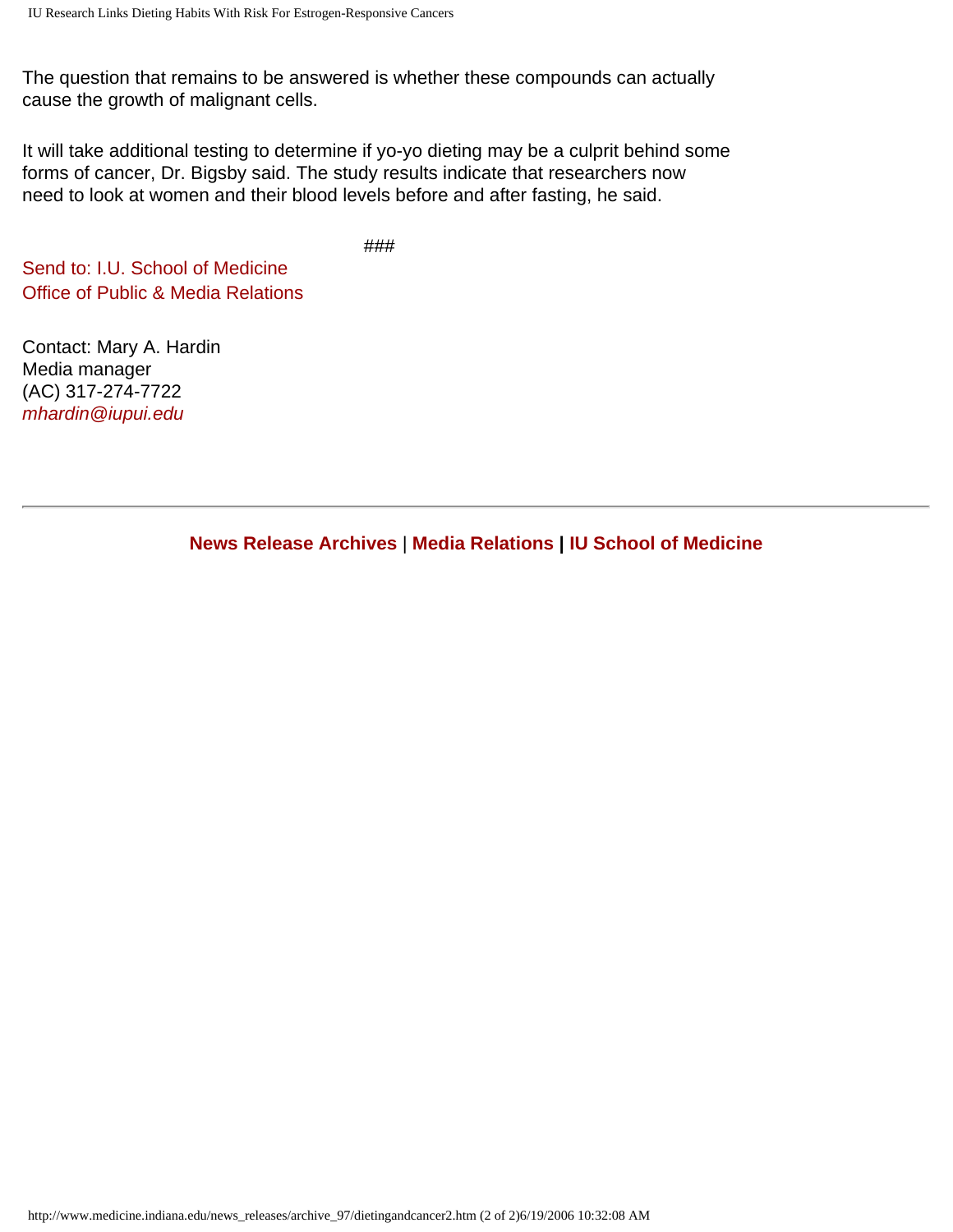For Immediate Release April 1, 1997

### **Ovarian Cancer Seminar Slated For April**

INDIANAPOLIS-- Bess Myerson, an ovarian cancer survivor and Miss America 1945, will be the keynote speaker at a free informational seminar on the disease dubbed "The Silent Killer."

The Town Meeting on Ovarian Cancer will be from 3 to 5 p.m. Tuesday, April 15, at the Hyatt Regency Indianapolis. The Town Meeting, for the general public, is being held in conjunction with a program for physicians at which local and national experts on ovarian cancer will speak. That part of the program will be from 9 a.m. to 3 p.m., also at the Hyatt Regency.

Organizers of Ovar'coming Together: An Indiana Initiative on Ovarian Cancer will share important information with physicians and the general public to assist them in being more aware of treatment options and the early warning signs of ovarian cancer. If detected early, five-year survival rates for ovarian cancer patients are as high as 90 percent. However, the disease often goes undetected until it has progressed, significantly reducing survival rates. Nationally, each year 26,000 women are diagnosed and nearly 15,000 die from the disease.

Those involved in planning the programs are the Indiana University School of Medicine's Division of Continuing Medical Education and the Department of Obstetrics and Gynecology; the Indiana State Department of Health; Eli Lilly & Company, and Ovar'coming Together, an Indianapolis association of ovarian cancer survivors and advocates.

For additional information or to register for Ovar'coming Together: An Indiana Initiative on Ovarian Cancer, call 317-274-8353.

###

[Send to: I.U. School of Medicine](mailto:mbrunsma@iupui.edu) [Office of Public & Media Relations](mailto:mbrunsma@iupui.edu)

Contact: Mary Hardin Media Manager (AC) 317-274-7722 *[mhardin@iupui.edu](mailto:mhardin@iupui.edu)*

**[News Release Archives](http://www.medicine.indiana.edu/news_releases/nra.html)** | **[Media Relations](http://www.medicine.indiana.edu/) | [IU School of Medicine](http://medicine.iu.edu/)**



[INDIANA](http://medicine.iu.edu/) [UNIVERSITY](http://medicine.iu.edu/)  [SCHOOL OF](http://medicine.iu.edu/) [MEDICINE](http://medicine.iu.edu/)

[MEDIA](http://www.medicine.indiana.edu/)  [RELATIONS](http://www.medicine.indiana.edu/)

A STATEWIDE RESOURCE

Phone 317 274 7722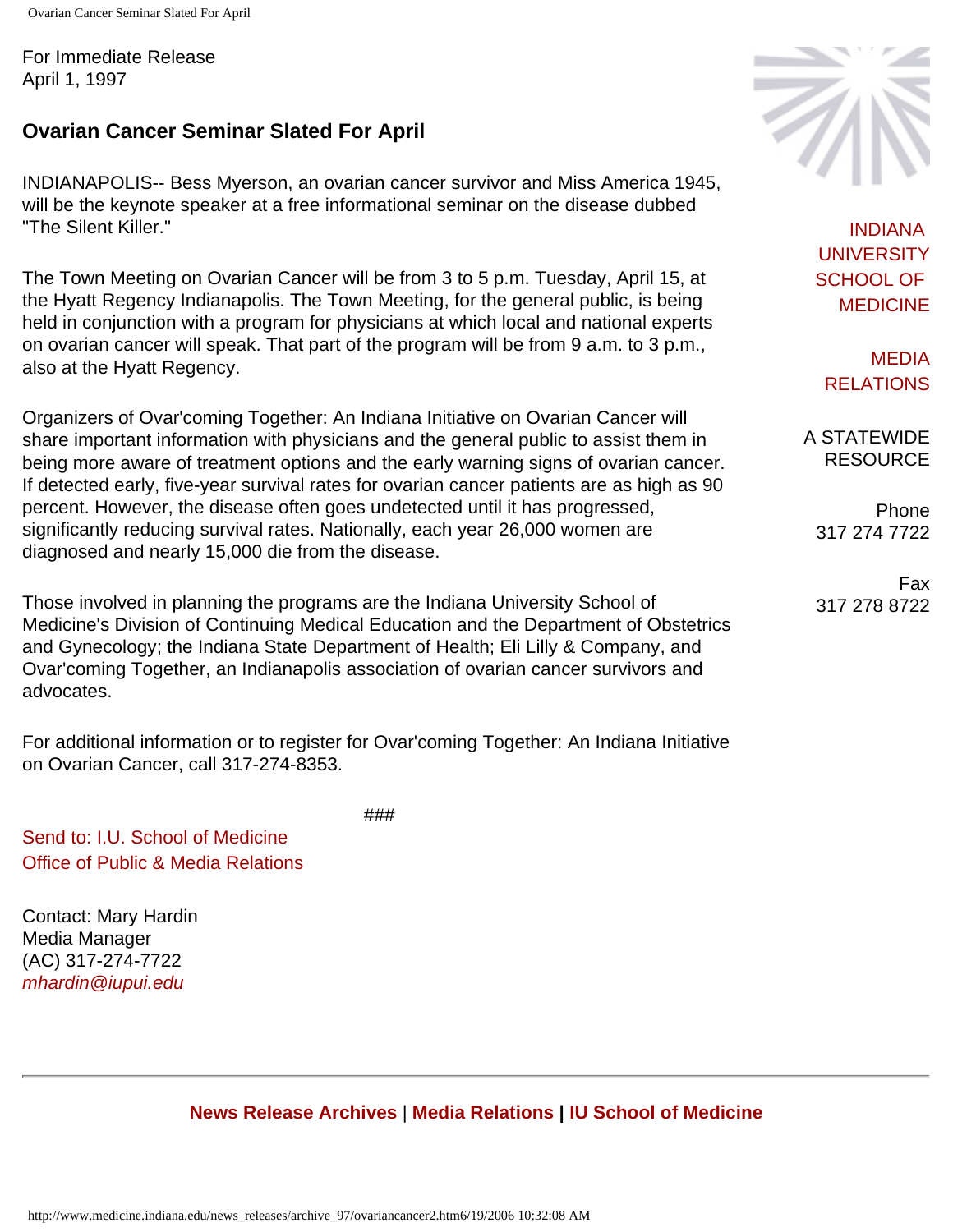For Immediate Release March 18, 1997

# **Program Designed To Attract More Doctors To Indiana's Rural Areas**

TERRE HAUTE, Ind. More than one-fourth of Indiana's 92 counties have a shortage of primary care physicians according to federal guidelines, despite an increase in the number of primary care graduates in Indiana during the past five years.

The Rural Health Initiative, a new joint degree program announced today involving Indiana State University, Indiana University School of medicine, and administered by the IUSM's Terre Haute Center for Medical Education, is expected to change that.

The pilot Baccalaureate/Doctor of medicine program, which starts this fall, is interested in recruiting students from rural areas who have shown a desire to practice medicine in a similar small-town setting. To aid recruitment efforts, Indiana State University is offering qualified students full-tuition waivers for the undergraduate portion of the program.

"We believe that students from rural communities are more likely to return to rural settings to practice medicine," said Roy Geib, assistant dean of IUSM and director of the Terre Haute Center for Medical Education at ISU. "The goal of this program is to nurture students who have expressed an interest in practicing medicine in rural communities and provide them with career-related experiences throughout their undergraduate and medical school programs."

To help fill gaps in Indiana's rural health care delivery system, collaborators for the Rural Health Initiative plan to recruit approximately 10 students each year. Recruitment efforts will focus on students from rural communities with populations of less than 10,000 or from rural counties having a shortage of medical practitioners.

"For people living in underserved counties, finding medical care can be challenging, especially in emergency situations," said Robert W. Holden, dean of [USN1. "Physicians practicing in underserved areas are often overworked and unable to meet the needs of all of the residence in the areas they serve. We expect this program to provide an answer to this problem for Indiana."

To be eligible for the program, students must achieve at least 1,200 on the SAT and a cumulative GPA of at lease 3.5. Each student must take part in an interview, write an essay about his or her interest in medicine, and submit professional and personal letters of recommendation.

"Among the things that will set this program apart from other physician training programs is that students will begin to study rural medicine early in their undergraduate curriculum," said Joe Weixlmann, dean of ISU's College of Arts and Sciences. "Undergraduate students in this program will have mentoring opportunities, direct access to professionals connected with IUSM and ISU, and contact with active rural health care providers."



[INDIANA](http://medicine.iu.edu/) [UNIVERSITY](http://medicine.iu.edu/)  [SCHOOL OF](http://medicine.iu.edu/) [MEDICINE](http://medicine.iu.edu/)

[MEDIA](http://www.medicine.indiana.edu/)  [RELATIONS](http://www.medicine.indiana.edu/)

A STATEWIDE RESOURCE

> Phone 317 274 7722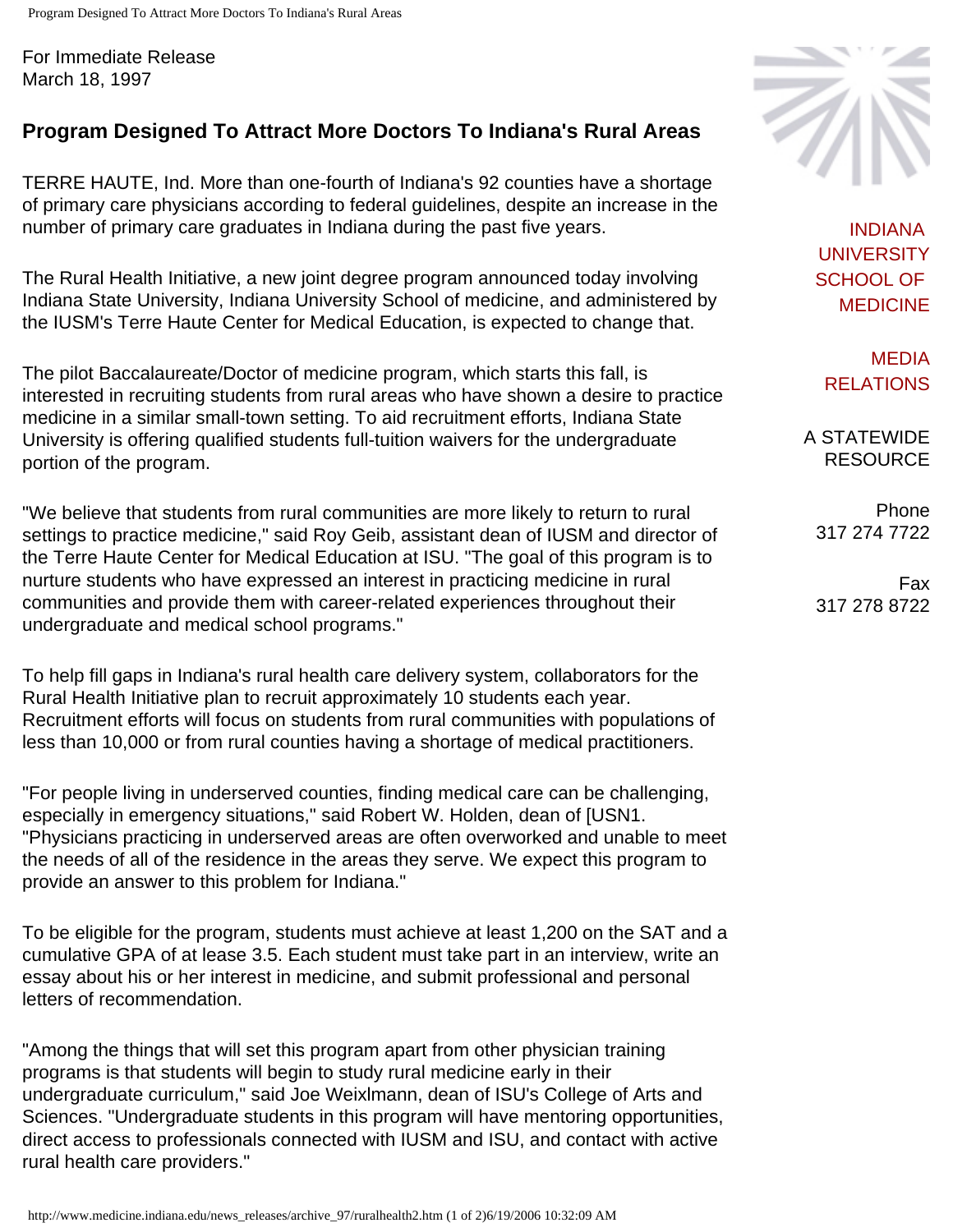The program will offer students the opportunity to work alongside rural physicians, participate in summer internships at rural clinics, take part in a rural health seminar series, and gain patient experience during third-and-fourth-year preceptorships (internships) with rural hospitals or clinics.

Students admitted to the program will have a guaranteed seat in the IU School of Medicine upon completion of their undergraduate degree from ISU, provided they maintain certain academic standards. A minimum undergraduate GPA of 3.5 and an MCAT score equal to the average of that year's entering class will be required.

"We are committed to attracting top-notch students to ISU and to helping prepare them for the challenges and rewards that rural medicine can offer," said ISU President John W. Moore. "The importance of the program is to funnel these graduates into areas that are at-risk as far as health care delivery is concerned."

###

[Send to: I.U. School of Medicine](mailto:mbrunsma@iupui.edu) [Office of Public & Media Relations](mailto:mbrunsma@iupui.edu)

Contact: Ellen Gullett Media Liaison (AC) 317-274-7722 *[egullett@iupui.edu](mailto:mbrunsma@iupui.edu)*

Contact: Maria Greninger Indiana State University Office of Public Affairs (812) 237-4357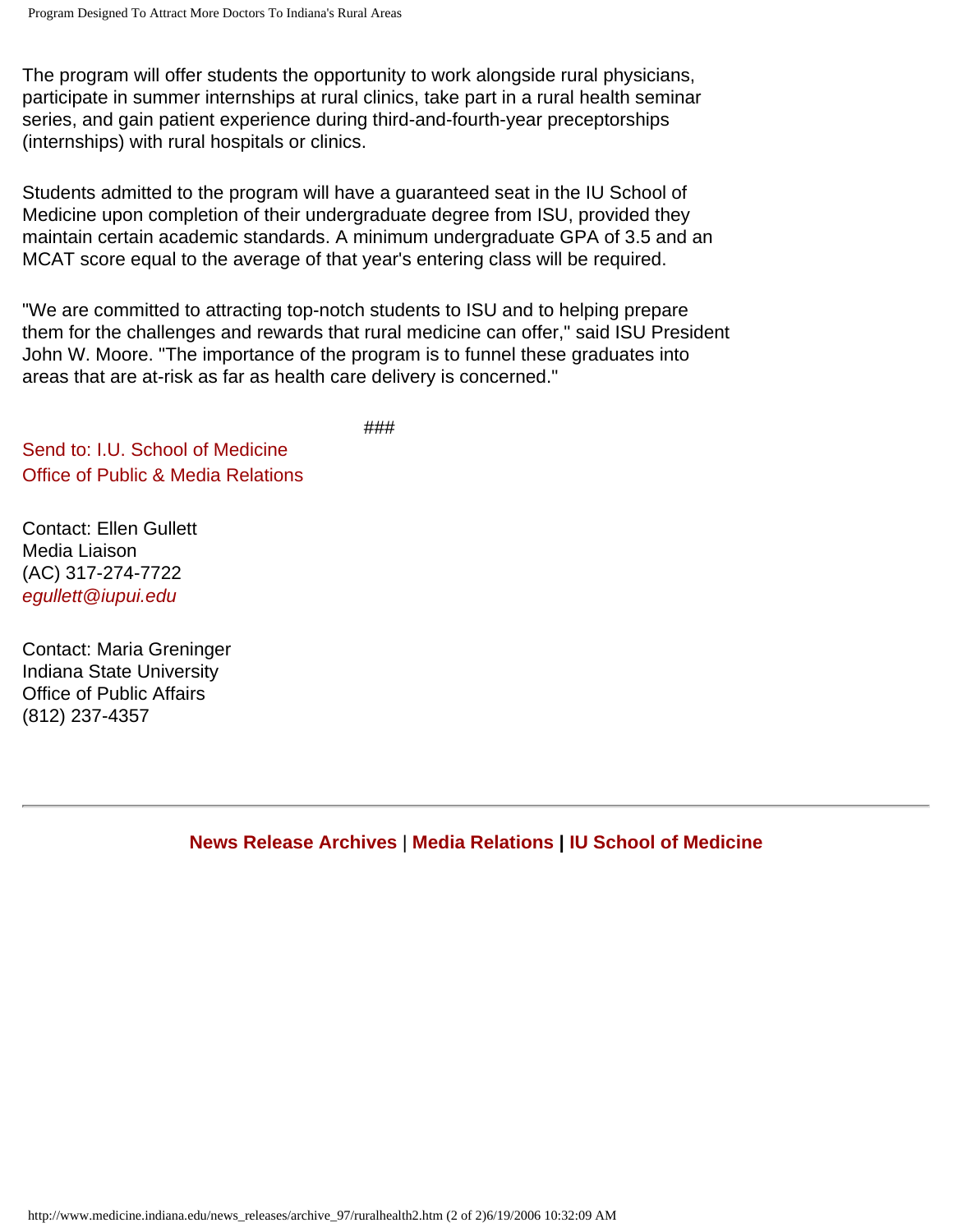For Immediate Release February 28, 1997

# **IU First To Isolate Method To Track Blood Flow To Optic Disc, Nerve**

INDIANAPOLIS-- Researchers at the Indiana University School of Medicine are the first to discover a consistent method to measure and quantify blood flow to the optic nerve and optic disc, information that may revolutionize the treatment of glaucoma.

Glaucoma, one of the leading causes of blindness in the U.S., was thought for l 00 years to be caused by pressure buildup in the eye. Research now shows that nearly 60 percent of individuals with glaucoma have normal eye pressure. Since that discovery considerable research has focused on circulation in the eye as a possible contributing cause for the disease. During the past 10 years researchers have developed the precision instruments necessary to measure and quantify blood flow to the retina. But, until recent research at IU, the procedures for measuring blood flow to the minute optic disc and optic nerve remained elusive.

By developing special software and customizing a laser optical system, Alon Harris, Ph.D., director of the Glaucoma Research and Diagnostic Center at IU, and his team were able to utilize an argon laser to scan the most tiny vessels in the eye, measure the blood flow and quantify the circulation to the optic nerve, disc and retina. An infrared laser and dye are used to measure deeper into the eye, penetrating the choroid which is located behind the retina and optic nerve and a major site of blood flow to the eye. Previously, researchers were unable to accurately quantify blood flow in these vessels.

Dr. Harris, who is an associate professor of ophthalmology and of physiology and biophysics at the IUSM, said the discovery could lead to the restoration or improvement of vision in some glaucoma patients. He will present the findings at the upcoming meeting of the Association for Research in Vision and Ophthalmology, May 1 1- l 6, in Ft. Lauderdale, Fla.

"Up until now, we didn't have an accurate way to quantify the blood supply to the optic nerve and, a key point is, that is a site of damage in glaucoma," Dr. Harris said. "With existing technology and other technology, we have found a way to quantify the blood flow."

The IU research will allow physicians to pinpoint the affected area of the eye and be able to prescribe the appropriate medications, such as calcium channel blockers, to stimulate blood flow to the involved vessel and tissue.

The tools used to measure ocular blood flow for glaucoma patients also may be applicable in the treatment of other eye diseases such as macular degeneration, and those caused by diabetes and AIDS, Dr. Harris said.

Dr. Harris said approximately 3 percent of the U.S. population has glaucoma; 65 percent of those are over the age of 65. Glaucoma results in the "cupping" of the optic



[INDIANA](http://medicine.iu.edu/) [UNIVERSITY](http://medicine.iu.edu/)  [SCHOOL OF](http://medicine.iu.edu/) [MEDICINE](http://medicine.iu.edu/)

[MEDIA](http://www.medicine.indiana.edu/)  [RELATIONS](http://www.medicine.indiana.edu/)

A STATEWIDE RESOURCE

Phone 317 274 7722